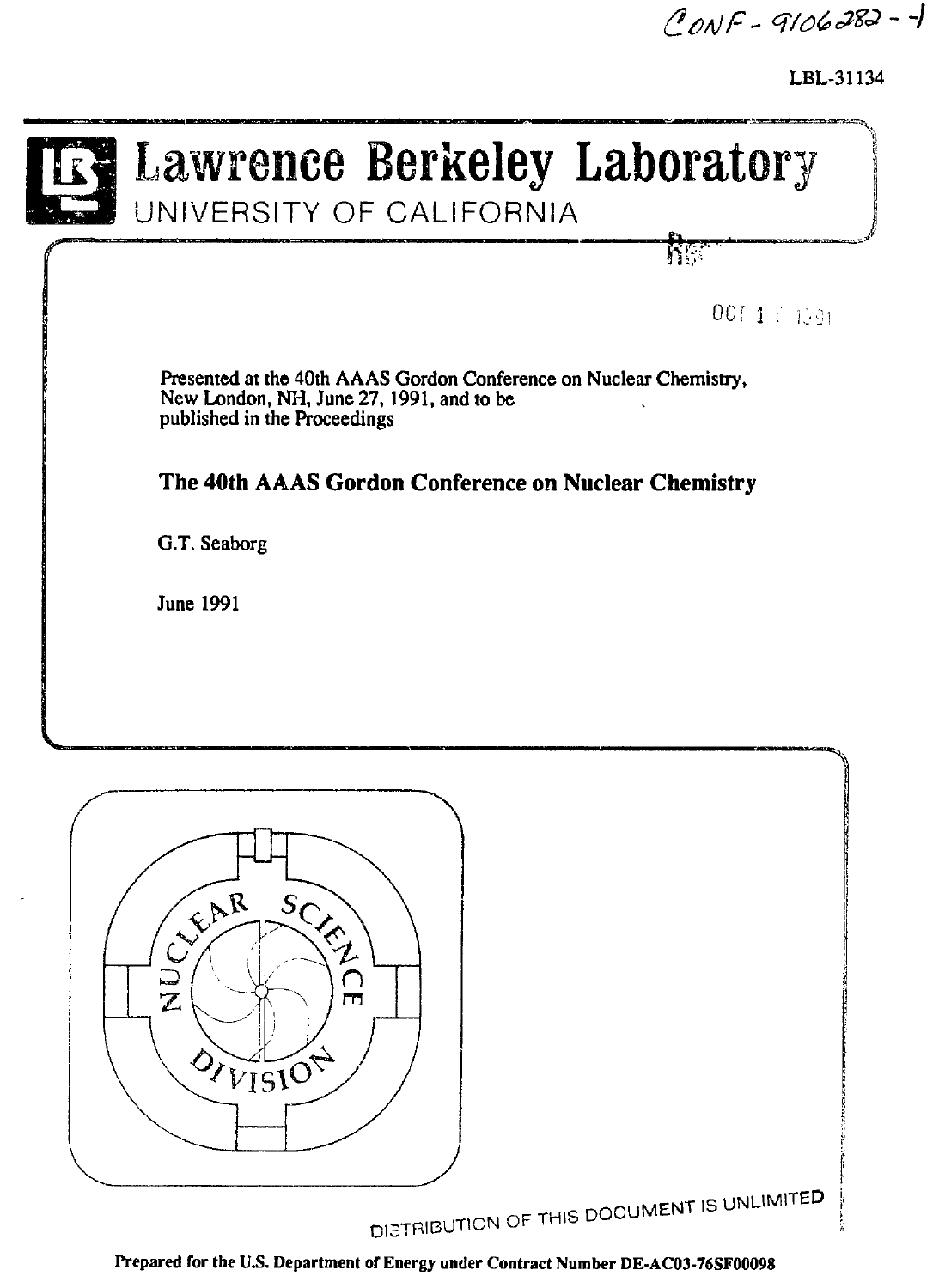#### DISCLAIMER

This document was prepared as an account of work sponsored by the United States Government. Neither the United States Government nor any agency thereof, nor The Regents of the University of California, nor any of their employees, makes any warranty, express or Implied, or assumes any legal liability or responsibility for the accuracy, completeness, or usefulness of any information, apparatus, product, or process disclosed, or represents that its use would not infringe privately owned rights. Reference herein to any specific commercial product, process, or service by its trade name, trademark, manufacturer, or otherwise, does not necessarily constitute or imply its endorsement, recommendation, or favoring by the United States Government or any agency thereof, or The Regents of the University of California. The views and opinions of authors expressed herein do not necessarily state or reflect those of the United States Government or any agency thereof or The Regents of the University of California and shall not be used for advertising or product endorsement purposes.

Lawrence Berkeley Laboratory is an equal opportunity employer.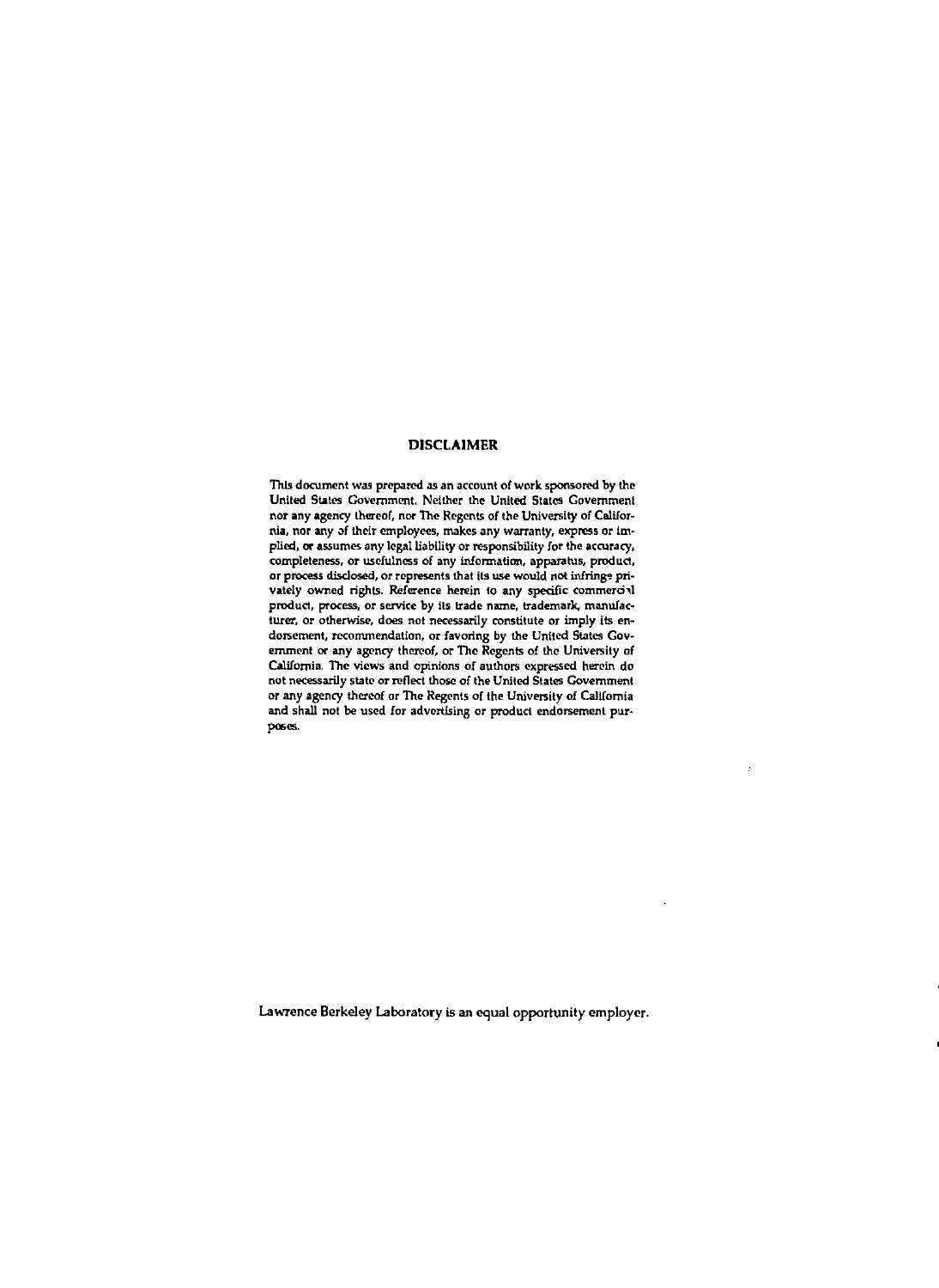**LBL—31134 DE92 000844** 

# The 40th AAAS Gordon Conference on Nuclear Chemistry

Glenn T. Seaborg

Nuclear Science Division, Lawrence Berkeley Laboratory MS 70A-3307 University of California Berkeley, CA 94720

Department of Chemistry University of California Berkeley, CA 94720

June 27, 1991

This work was supported in part by the Director, Office of Energy Research, Division of Nuclear Physics of the Office of High Energy and Nuclear Physics of the U.S. Department of Energy under Contract No. DE-AC03-76SF00098.



**DISTRIBUTION OF THIS DOCUMENT IS UNLIMITED**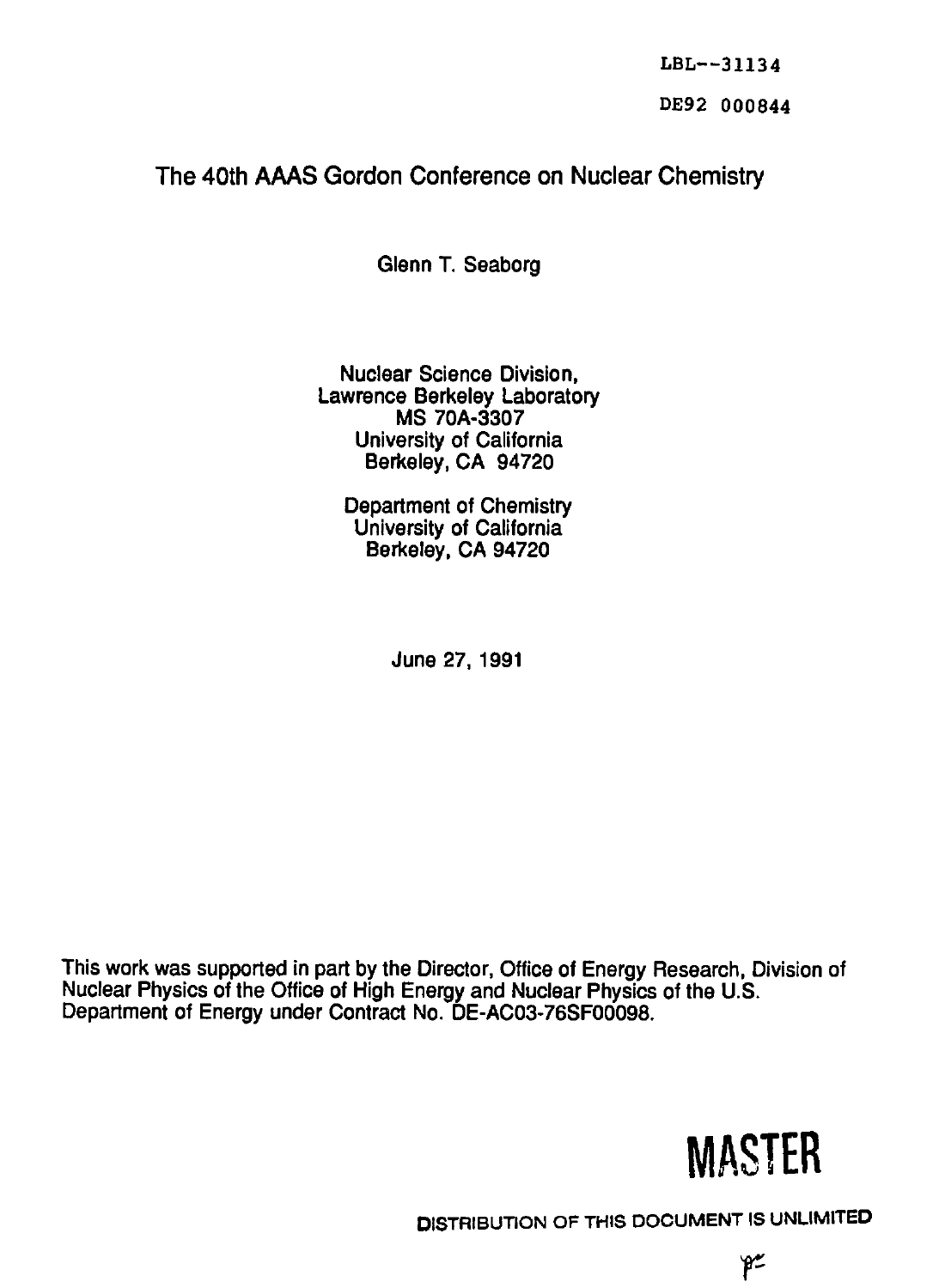#### The 40th AAAS Gordon Conference on Nuclear Chemistry

Remarks by Glenn T. Seaborg Colby Sawyer Junior College New London, New Hampshire June 27, 1991

I am pleased to speak at the Fortieth Gordon Conference on Nuclear Chemistry. I served as Chairman of the first Gordon Conference on Nuclear Chemistry held June 23-27, 1952, at New Hampton, New Hampshire.

In my remarks, during which I shall quote from my journal, I shall describe some of the background leading up to the first Gordon Conference on Nuclear Chemistry and my attendance at the first seven Gordon Conferences during the period 1952 through 1958. I shall also quote my description of my appearance as the featured speaker at the Silver Anniversary of the Gordon Research Conferences on December 27, 1956 held at the Commodore Hotel in New York City.

I shall begin with reference to my participation in the predecessor to the Gordon Conferences, the Gibson Island Research Conferences 45 years ago, on Thursday, June 20, 1946, as a speaker. This was 15 years after the start of these conferences in 1931. Neil Gordon played a leading role in these conferences, which were named (in 1948) in his honor ~ the Gordon Research Conferences — soon after they were moved to Colby Junior College, New London, New Hampshire in 1947. W. George Parks became Director in 1947, Alexander Cruickshank became Assistant Director in 1947 and Director in 1968.

In this summary I show a list of all the Chairmen of the Gordon Conferences on Nuclear Chemistry from their start in 1952 up to the present time, 1991 (attached).

#### Thursday. June 20. 1946 - D.C./Gibson Island. Maryland

I arrived in Washington, then travelled to Gibson Island, Maryland.

I gave the talk, "Use of Radioactive Tracers in Chemical Research," (see abstract attached) to the Gibson Island Conference on Petroleum (see program attached).

#### Wednesday. July 18. 1951 - Berkeley. California

I replied to a July 11th letter from Charles Coryell, who wrote at length about the first Gordon AAAS Conference on Nuclear Chemistry scheduled for 1952. Coryell said that Dr. Herman Mark (Chair, Management Committee, Gordon Conferences) informed him that I am Chairman and he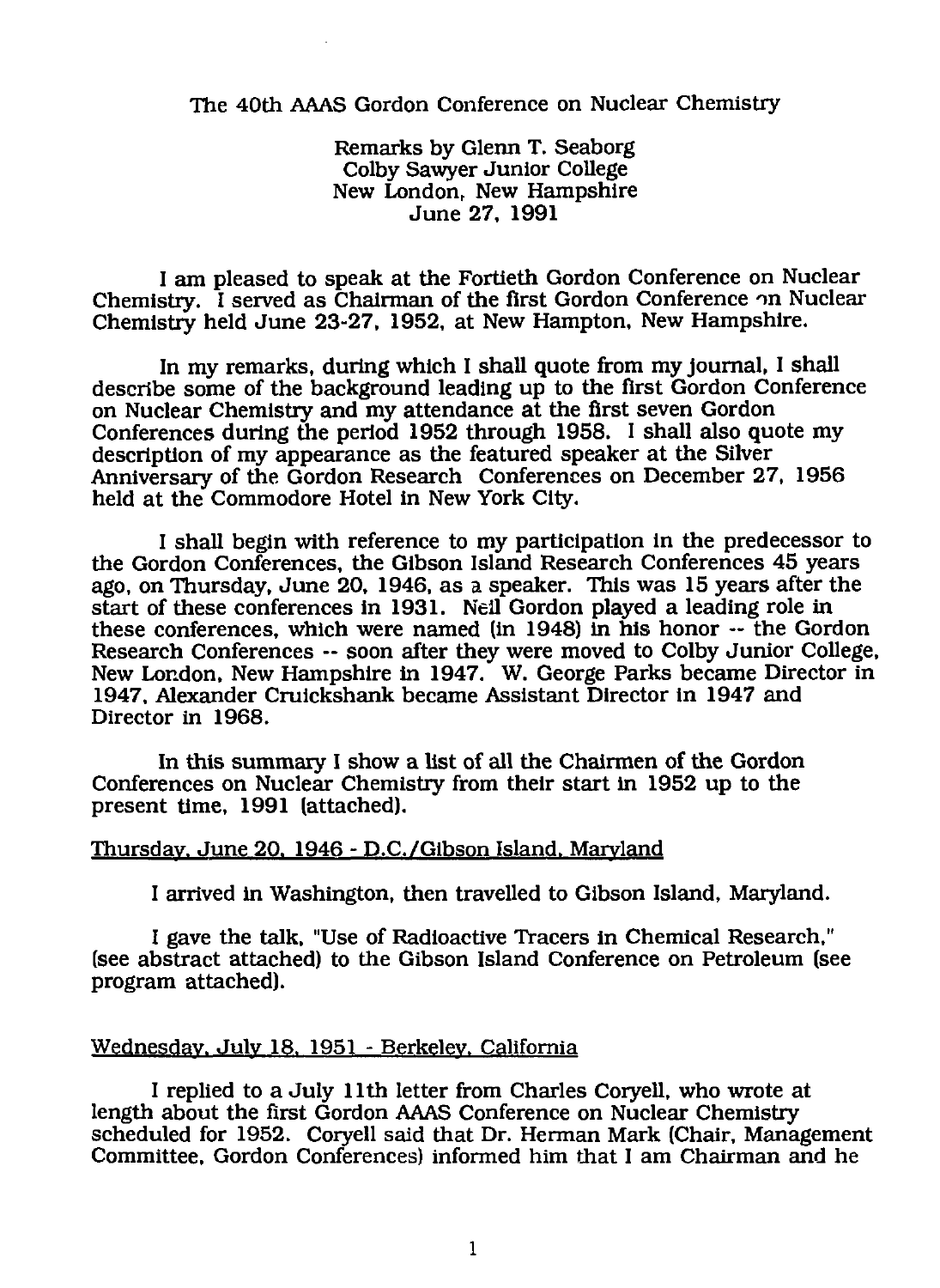# **GORDON CONFERENCE CHAIRMEN**

| 1952 | G.T. Seaborg             |
|------|--------------------------|
| 1953 | C. D. Coryell            |
| 1954 | G. Friedlander           |
| 1955 | A. Turkevich<br>L. Yaffe |
| 1956 |                          |
| 1957 | Earl K. Hyde             |
| 1958 | John R. Huyizenga        |
| 1959 | Morris L. Perlman        |
| 1960 | John O. Rasmussen        |
| 1961 | Ellis P. Steinberg       |
| 1962 | Arthur W. Fairhall       |
| 1963 | J. M. Miller             |
| 1964 | T. Darrah Thomas         |
| 1965 | Richard M. Diamond       |
| 1966 | John M. Alexander        |
| 1967 | G. Davis O'Kelley        |
|      | Raymond K. Sheline       |
| 1968 | Robert Vandenbosch       |
| 1969 | Sven Bjornholm           |
| 1970 | Arthur M. Poskanzer      |
| 1971 | Thomas T. Sugihara       |
| 1972 | M. Marshall Blann        |
| 1973 | Eugene Eichler           |
| 1974 | James J. Griffin         |
| 1975 | P. G. Hansen             |
| 1976 | J. Rayford Nix           |
| 1977 | Frank S. Stephens        |
| 1978 | Franz Plasil             |
| 1979 | Noah R. Johnson          |
| 1980 | H. C. Britt              |
| 1981 | <b>Amand Faessler</b>    |
| 1982 | Luciano G. Moretto       |
| 1983 | David Ward               |
| 1984 | J. B. Natowitz           |
| 1985 | Lee L. Riedinger         |
| 1986 | Victor Viola             |
| 1987 | D. B. Fossan             |
| 1988 | J. Randrup               |
| 1989 | Teng Lek Knoo            |
| 1990 | W. U. Schröder           |
| 1991 | J. D. Garrett            |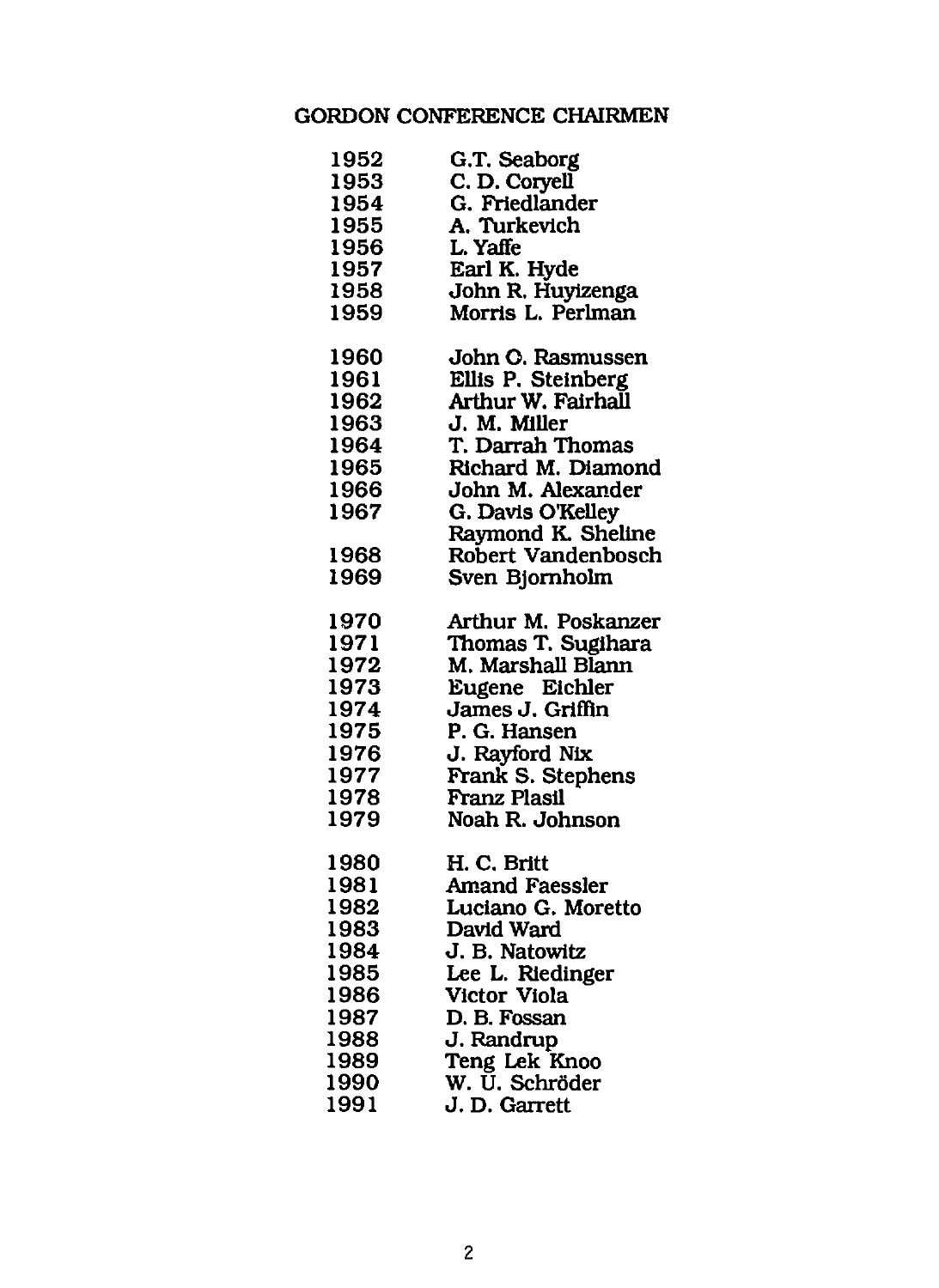(Abstract of talk to be presented at the 1946 Conference at Gibson Island on Thursday, June 20, 1946)

#### USE OF RADIOACTIVE TRACERS IN CHEMICAL RESEARCH

RAAA

The tremendously Intense neutron sources available in connection with the huge nuclear chain reacting structures make it possible now to produce radioactive isotopes in much larger amounts than was possible before this development. In addition to these new neutron sources there will be available in about six months the new 184-inch Berkeley cyclotron, which will be capable of producing deuterons of 200 Mex energy and helium ions of 400 Mev energy for the production of induced radioactivities. These instruments make available for tracer or "atom tagging" experiments not only new radioactive isotopes but amounts of practically all previously known induced radioactivities which are larger by many orders of magnitude than were hiterto available.

This discussion will be concerned with a brief review of the new methods of production or radioactive isotopes, a short description of the methods of radiochemistry and a discussion of some of the future possibilities for these isotopes in the fields of chemistry, biochemistry (and medicine).

The discussion of radiochemistry will include brief descriptions of the principles and techniques and of the equipment and instruments which are used.

3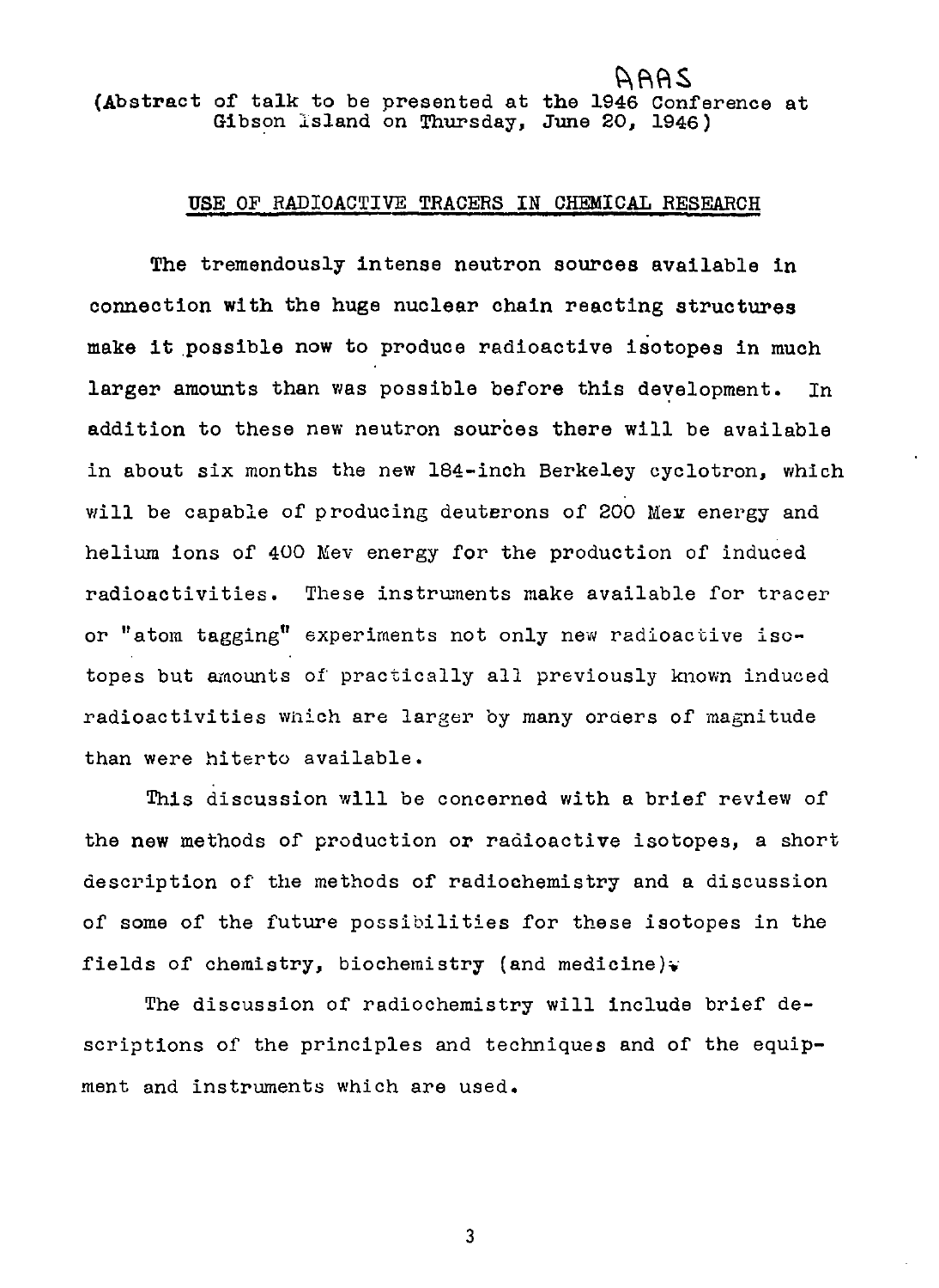**January g, 1946** 

#### **FINAL PROGRAM**

#### 1946 Gibson Island Conference on Petroleum Chemistry

#### **Monday, June 17**

**A.M. Infrared and Raman spectra (considered from a fundamental point of view) — Prof. B. Bright Wilson, Jr. P.M. Ultraviolet absorption speotra (theoretloal aspeots) ~** 

**Prof. R. S. Hulliken,** 

#### **Tuesday, June** *IS*

- **A.M. Theory of the chemical bond and resonance in hydrocarbons Prof. G. W. Wheland.**
- **Afternoon Report of Committee on future policy of Conference on Petroleum Chemistry at Gibson Island ~ Prof. P, D, Bartlett. Discussion is invited.**
- **P.M. Isomerizatlon equilibria in high molecular weight paraffins Dr. L. S. Kassel,**

#### **Wednesday, June 19**

**A.M. Theory of viscosity of hydrocarbons — Prof. Henry Eyring.**  Correlation of structure with physical properties of heavy **hydrocarbons — Dr. R. W. Sohiessler.** 

#### **Thursday, June 20**

- **A.M. Use of stable isotopic tracer elements in chemical research— Dr. A. Parkas.**
- **P.M. Use\of radioaotive tracers in chemical research Dr. G. T. Seaborg,**

#### **Friday, June 21**

A.M. Recent developments in spectrochemical analysis -- Dr. O. Beeck.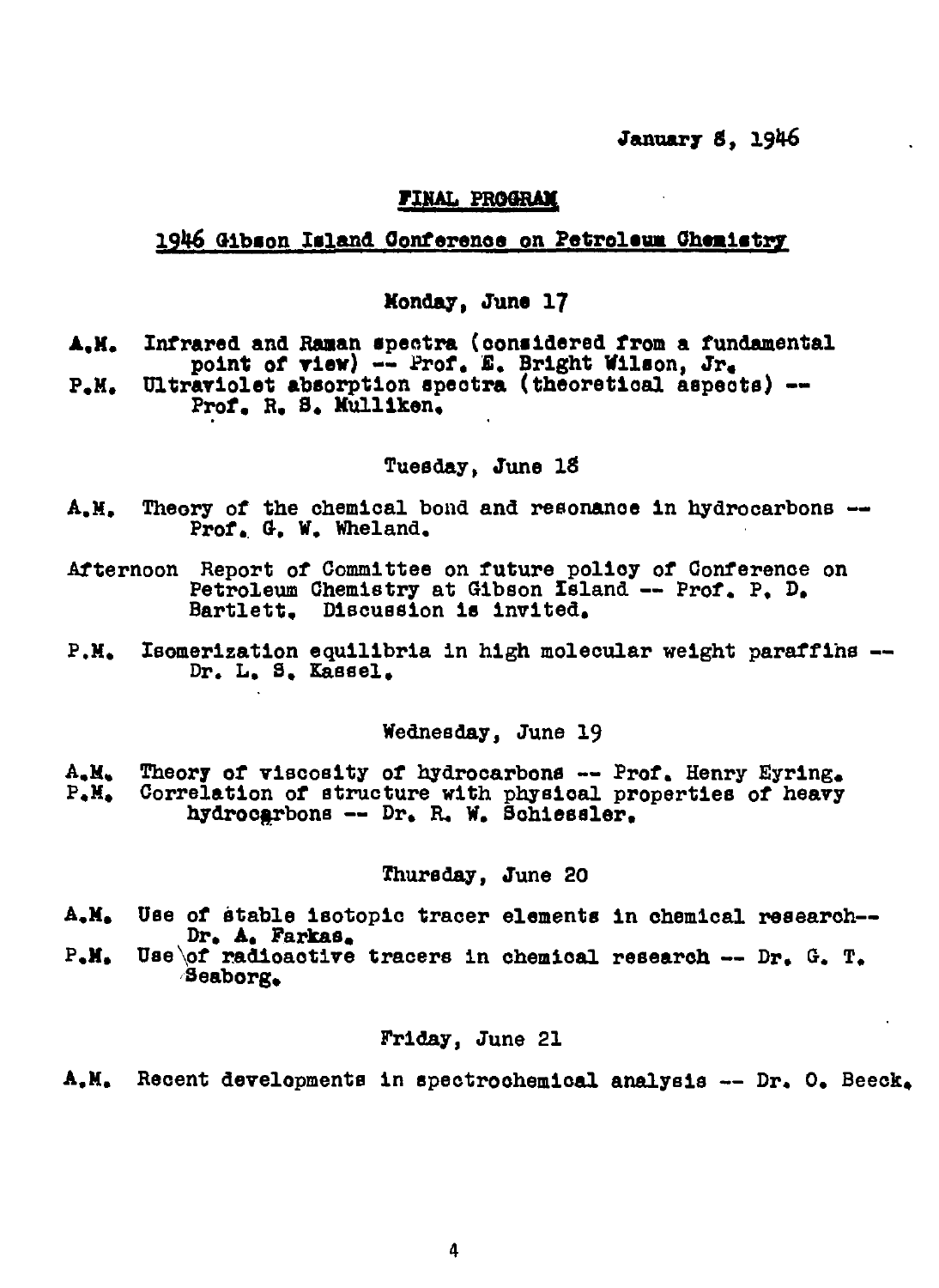is Vice-Chairman; he then went on to make several suggestions. I replied that I have not yet heard from Dr. Mark, but I agree with his preliminary comments on the areas that might be covered and am especially interested in having some topics concerning the nucleus. I mentioned that I shall spend about two weeks at the International Congress in New York, so that we will have a chance to get together then; I concluded by telling Coryell that we had a nice visit with Dr. Pappas.

#### Monday. September 10. 1951 - New York. New York

At 10 a.m., in the Grand Ballroom of the Hotel New Yorker. I gave the introductory remarks at the Nuclear Chemistry Section of the Xllth International Congress of Pure and Applied Chemistry, I said:

As you know, we are celebrating at this same time the 75th anniversary of the founding of the American Chemical Society. The science of nuclear Chemistry is not quite this old, but it would be fair to presume that we are celebrating as well the semi-centennial of the founding of this science. Probably most scientists would agree that the elegant experiments of Madam Curie on the isolation of radium at the turn of the century represents the birthdate of nuclear chemistry. We are especially pleased to have with us here today such men as Fritz Paneth, who has been present almost from the birth of this science and who is still active today. This I know is a thrill to many recent disciples in this field who are with us today. Unfortunately, Hevesy, who also has been active in the field since almost the beginning, has found it necessary to change his plans and cannot be with us here.

### Tuesday. September 11. 1951 - New York. New York

The Nuclear Chemistry Section Dinner was held at 6:30 p.m. in the Keystone Room of the Statler. We had no after-dinner speaker, but instead I called on many of the "old timers" to reminisce. Some of those who spoke were Fritz Paneth, Berta Karlik, Les Cook, John Willard, Kasimir Fajans, Bill Libby, Charles Coryell, George Boyd, Milton Burton, and Gert Friedlander. At the dinner I presented Berta Karlik with a copy of Volume 9 (Fission Products) and a copy of Volume 14B (Transuranium Elements) of the National Nuclear Energy Series. Miss Karlik seemed most pleased with the gift.

Later some of the younger men, including such people as Meinke, Rasmussen, and Diamond, approached me and told me that they found the speakers both amusing and inspirational.

#### Wednesday. September 12. 1951 - New York. New York

Charles Coryell spoke with me for a few minutes about plans for the 1952 Gordon Conference in Nuclear Chemistry (scheduled for the week of June 23, 1952). This will be the first Gordon Conference in this field.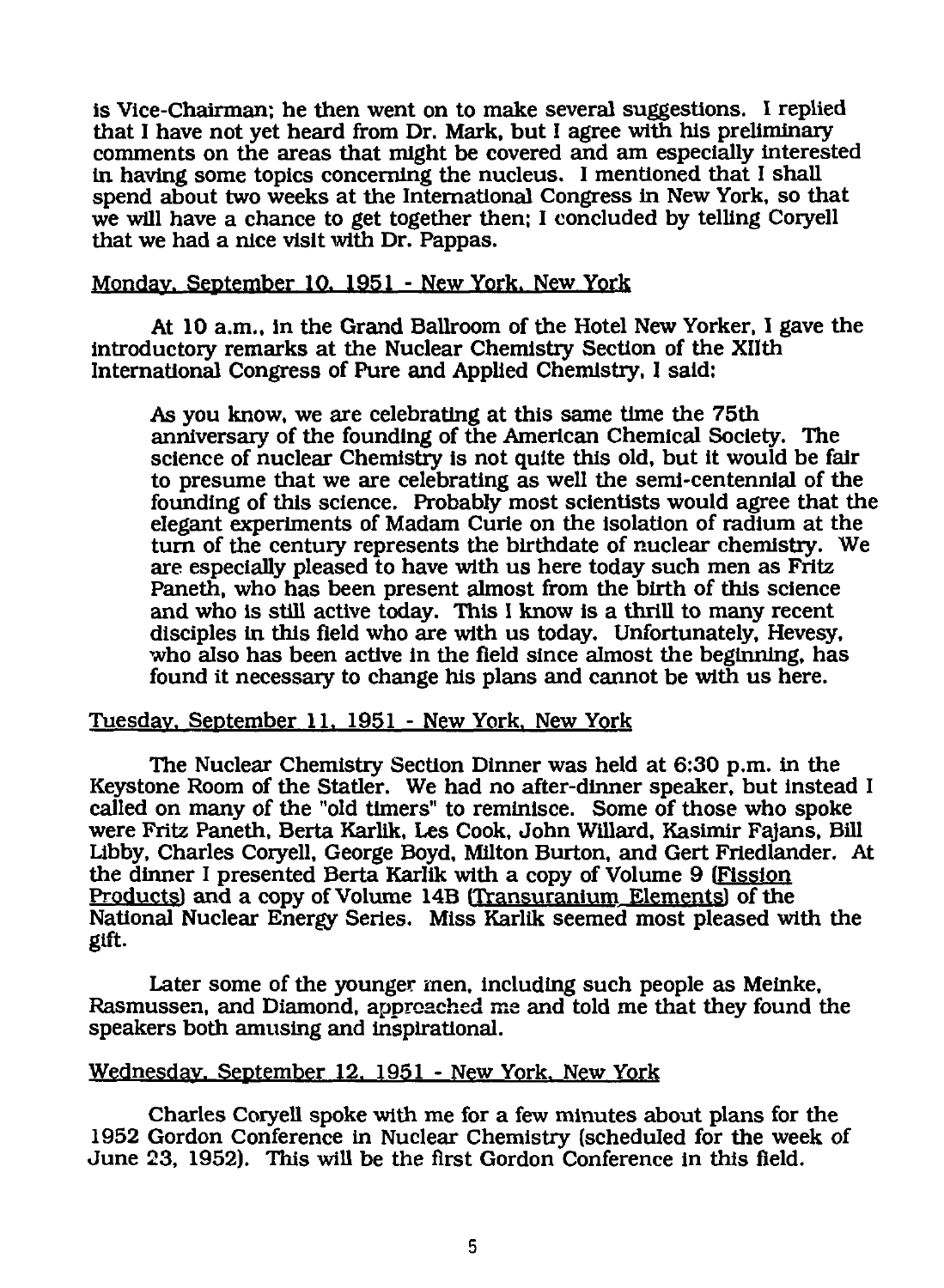Charles suggested a number of names of possible foreign participants.

The International Congress Banquet was held at 7:30 p.m. in the Waldorf-Astoria. This was an exceedingly large affair, with possibly a thousand attending. The Berkeley group (Ghiorso, Hyde, Jenkins, Meinke, Perlman, Thompson, and I) all sat at Table 27, along with Dr. and Mrs. Harry L. Fisher (he served as Administrative Assistant to the Committee on Organization of the Congress), and W. Wahle.

#### Thursday. October 25. 1951 - Berkeley. California

I replied to Charles Coryell's letter of October 10 in which he reviewed and expanded the ideas we discussed on September 12th in New York about the Gordon Conference in Nuclear Chemistry to be held in New Hampton, New Hampshire next summer (the week of June 23rd). Coryell said he is in the process of preparing a list of 250 names to whom we should send a mimeographed letter to inquire about their interest in attending.

#### Wednesday. January 23. 1952 - Berkeley. California

Our supply of letters of invitation to The Gordon Research Conference on Nuclear Chemistry arrived from Charles Coryell, and Doral had one of the girls mail them out to our list of prospective attendees. The letter read as follows:

The authors of this letter have been asked by the Program Committee of the GORDON RESEARCH CONFERENCES to arrange a program in Nuclear Chemistry for the 1952 Conference series, to be held June 23-27, 1952, at the New Hampton School, New Hampton, N.H. (The Gordon Conferences started in New Hampton in 1950.) We are writing this informal letter to several hundred people to explain the conference aims, since this is the first conference planned for Nuclear Chemistry and if it proves to be as successful as most of the others, it is likely that further meetings will be arranged in later years.

These conferences, under the sponsorship of the American Association for the Advancement of Science, are designed to bring together for a leisurely and friendly week specialists in the field from the universities, from industry, and from government, to cover in detail the problems at the front of the field of science. Sessions are held for 4.5 days mornings and evenings, with an invited discussion leader and several speakers, but all those in attendance participate in discussion in the informal sessions and in the free periods. The discussions are based on ideas and developments in progress, and neither abstracts nor written reports are required. A tentative and rough outline of the program is listed below, including the names of some of the people who have been specifically asked to report.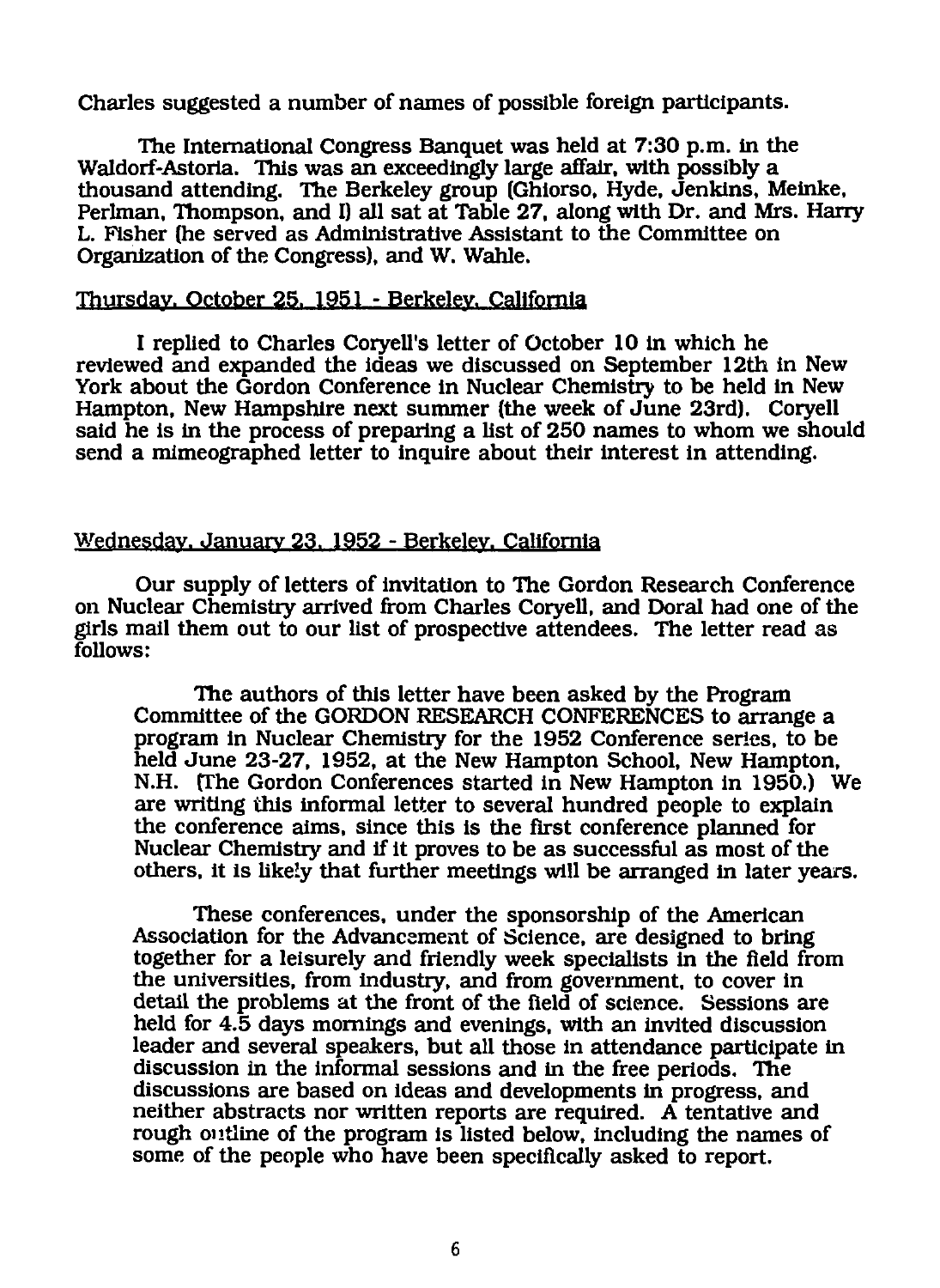Informal reports by representatives of any foreign laboratories will be especially welcome.

New Hampton is in the middle of the vacation state of New Hampshire in a good place to use the afternoons for swimming, hiking, golf, or bull sessions. It is about 110 miles north of Boston, and Is served by trains from North Station, Boston, to Franklin, N.H. Accommodations are available for wives and for children over six, and the food is excellent.

The whole list of Gordon Conferences will be announced February 18th in Science and in Chemical and Engineering News. Applications for attendance are to be submitted to Professor W. George Parks, Department of Chemistry, University of Rhode Island, Kingston, R.I. Attendance is regulated by committee action to keep the number present within limits of accommodations and to a figure consistent with maximal friendly interchange of ideas.

We hope very much that you will give this conference consideration, and that you will discuss it with other nuclear chemists who might not have heard of it.

(s) Glenn T. Seaborg and Charles D. Coryell

#### Tuesday. March 11. 1952 - Berkeley. California

Back on the hill I read a letter from W. George Parks (Director of the Gordon Conferences), suggesting that our conference be represented at a meeting of the Advisory Board of the Gordon Research Conference at 6 p.m. on Monday, March 24, 1952, in the Georgian Room of the Hotel Statler in Buffalo at the time of the ACS meeting. I had Doral copy the memorandum and send it to Coryell, along with a covering letter from me explaining that I won't be able to attend this meeting because that is the time for the meeting of the Executive Committee of the ACS Division of Physical and Inorganic Chemistry. I wrote that perhaps he (Coryell) will be willing to attend and, if so, he should get in touch with Parks directly.

#### Tuesday. May 6. 1952 - Berkeley. California

In a letter to Charles Coryell I asked if he would be willing to round up or cause to be rounded up a number of sets of golf clubs since practically the entire California contingent will be interested in this activity and the required implements are too bulky and heavy to transport al! the way from California or Chicago. I added that I have the impression that our Gordon Conference is going to be oversubscribed, on the basis of the numerous reports I have heard of people wishing to attend. I said I presume that the handling of the applications by Parks is going smoothly.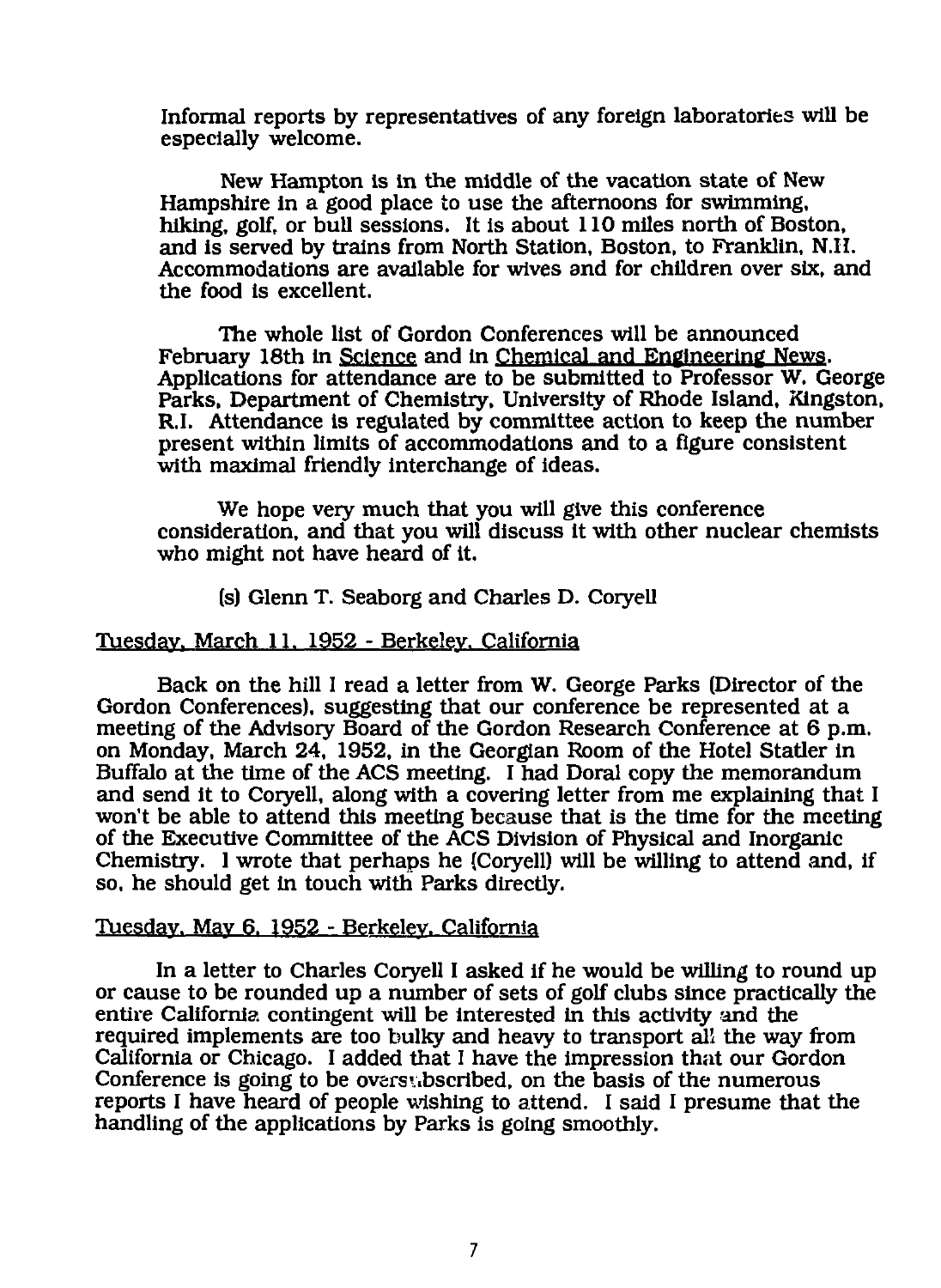#### Monday. June 23. 1952 - New Hampton School. New Hampton. New **Hampshire**

This is the first Gordon Research Conference on Nuclear Chemistry, sponsored by AAAS and being held in the relaxing setting of the New Hampton School~I am Chairman, and Charles D. Coryell is Vice-Chairman. Meetings are held in Meservey Hall (see program attached) at 9 a.m. and 7:30 p.m., with the afternoon free for conversation or relaxation (swimming, golf, tennis, side trips, etc.).

Maurice Goldhaber was the discussion leader at this morning's session on Nuclear Physics, and he and his wife Gertrude Scharff-Goldhaber spoke. Among the items he covered were K/L gamma ray conversion ratios, and she gave a summary of nuclear spin agreement with the shell model.

Those in attendance were: Dr. Parks, N. Sugarman, J. E. Willard, M. Goldhaber, I. Perlman, C. Coryell, G. T. Seaborg, G. Friedlander, J. W. Kennedy, Gertrude Scharff-Goldhaber, Michael A. Goldhaber, Joan Welker, Jerome Howland, Elizabeth D. Wilson, Clarence Heininger, Carl R. Wilson, Bruce Dropesky, Alois Langer, A. Ghiorso, I. B. Whitney, W. Crane, K. Street, L. O. Morgan, L. B. Magnusson, Edgar F. Westrum, Jr., O. F. Hill, H. W. Alter, A. D. Kirshenbaum, G. W. Parker, John R. Bradford, L. S. Foster, Nathan E. Ballou. L. Zumwalt, William H. Beamer, A. F. Voigt, E. O. Wiig, R. W. Dodson, L. G. Stang, Jr., George Ford, C. S. Fisher, Raymond K. Sheline, Mis. R. K. (Yvonne) Sheline, Luis Marquez, Marguerite Marquez, Jane Wagner, Marg Parker, Paul Fields, F. W. Melpolder, T. B. Novey, Rene J. Prestwood, Lionel S. Goldring, J. Cobble, John W. Barnes, Kathryn Johnston, H. L. Finston, John R. Huizenga, James W. Cobble. J. S. Gllmore, W. H. Johnston, R. R. Tomilson, Frank G. Young, S. E. Stephanou, L. B. Werner, S. Katcoff, Louise Clark, J. J. Mitchell, E. H. Fleming, Jr., T. P. Kohman, D. S. Salley, F. C. Mead, Jr., F. Albaugh, R. R. Edwards, R., A. Brightsen, A. W. K'artin, James Arnold, L. Yaffe, John W. Jones, W. W. Meinke, Philip Shapiro, J. M. Miller, J. C. Miskel, C. J. Borkowski, R. W. Fink, R. R. Williams, A. L. Thompson, George K. Schweitzer, H. M. DeAngelis, B- C. Haldar. Dale L. Milhelm, L. E. Glendenin, A, DeHann, Jr. A. W. Adamson, H. Suess, J. P, Cali, R. P. Schuman, E. J. Fang, John P. Butler, R. Spence, Richard Wolfgang, P, R. O'Connor, and R. P. Epple.

I talked with a number of people in the afternoon on a variety of subjects. Ray Sheline, Ray Stoughton, and Rod Spence asked for a copy of my Ohio State address.

Before the evening session the group was photographed (Figure 1).

Nathan Sugarman and I were the discussion leaders for the evening session for the topic, "High Energy Nuclear Reactions." Scheduled speakers included A. L. Thompson and Iz Perlman, Jack Miller and Ed Wiig, Luis Marquez and Tony Turkevich. The topic is so large that it will be continued tomorrow.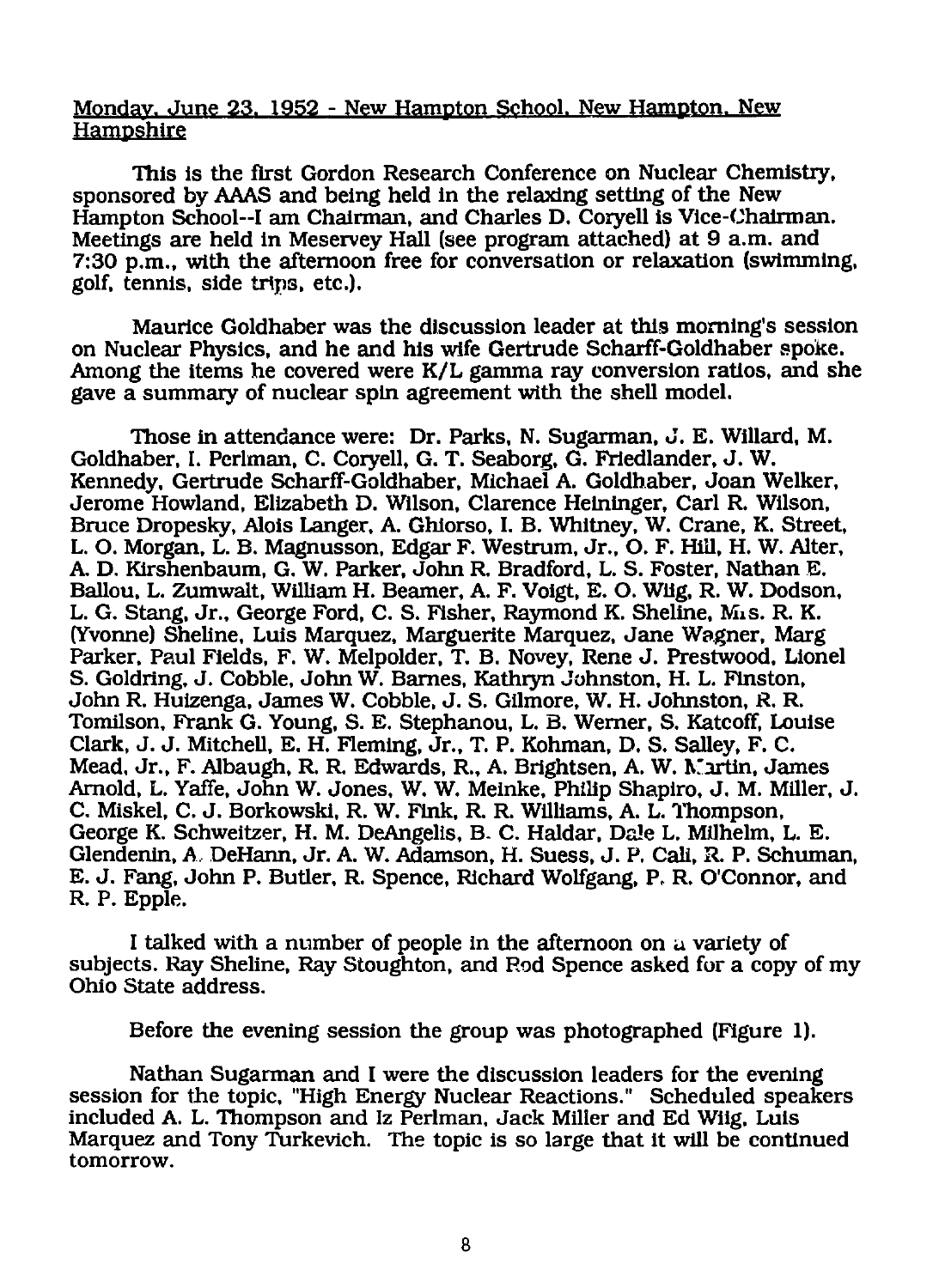Worin CORDON RESEARCH CONFERENCES, AAAS pam spill<br>anwithout NEW RAMPTON SCHOOL NEW HAMPTON, N.H. CONFERENCE ON NUCLEAR CHELLSTRY June 22-27, 1952 Glenn T. Seaborg, Charles D. Conyell, Co-Chairman Monday, June 23 Discussion Leader's /, Nuclear Physics for Nuclear Chemistry N. Goldhaber Speakers, M. Goldhaber, G. Scharf-Goldhaber 2 High Energy Nuclear Acactions G. T. Seaborg Speakers, L. Marquez, J.M. Miller, I. Perlman, N. Sugarman A. L. Tagupson, A.L. Turkevich, E.O. Wilg Tuesday, June 2/1 ziczneji<br>14.12.12 **7 High Energy Nuclear Remotions-continued** I. Perlinan  $\frac{1}{2}$ prou 4 Decay Energetics and Systematics Speakers, C. D. Scoryell, G. T. Seaborg 7 1 ..... Camegie Tec. ල Wednesday, June 25 S Nuclear Fission C. D. Corvell Speakers, L. E. Glendenin, R.W. Sponce N. Sugarman, A.L. Turkeys ch, Ball وريون الحب sac<sub>te</sub>c Up (Tracers, Exchange Reactions (including report from the A.C.S. J.W. Kennedy **Notre Dame Conference)** Speakers, James Cobble, A.W. Adamson, R. W. Dodson ninsneilen Thursday, June 26 7, Hot Atom Chemistry J. E. Willard Speakers, R. Edwards, W. H. Hamill, R.R. Williams, Jr.  $\hat{\zeta}$ . Techniques G. Friedlander Speakers, C. J. Borlogski, A. Advaso, Faires Friday, June 27 C. Heavy Element Chemistry (1, C. Hindman, 8, 8, 7, 7, 2001) J. J. Katz  $5725$ Stephanan

q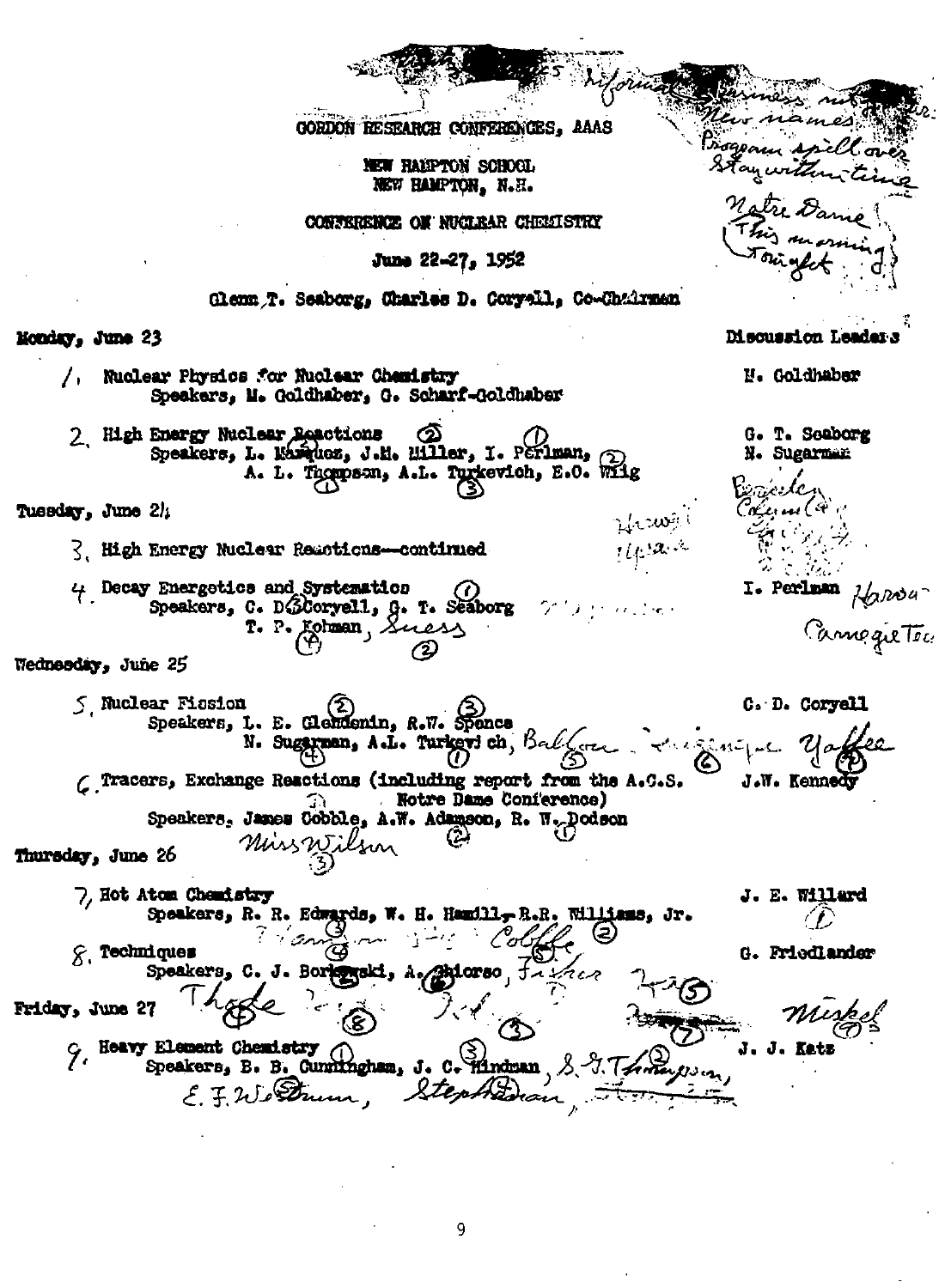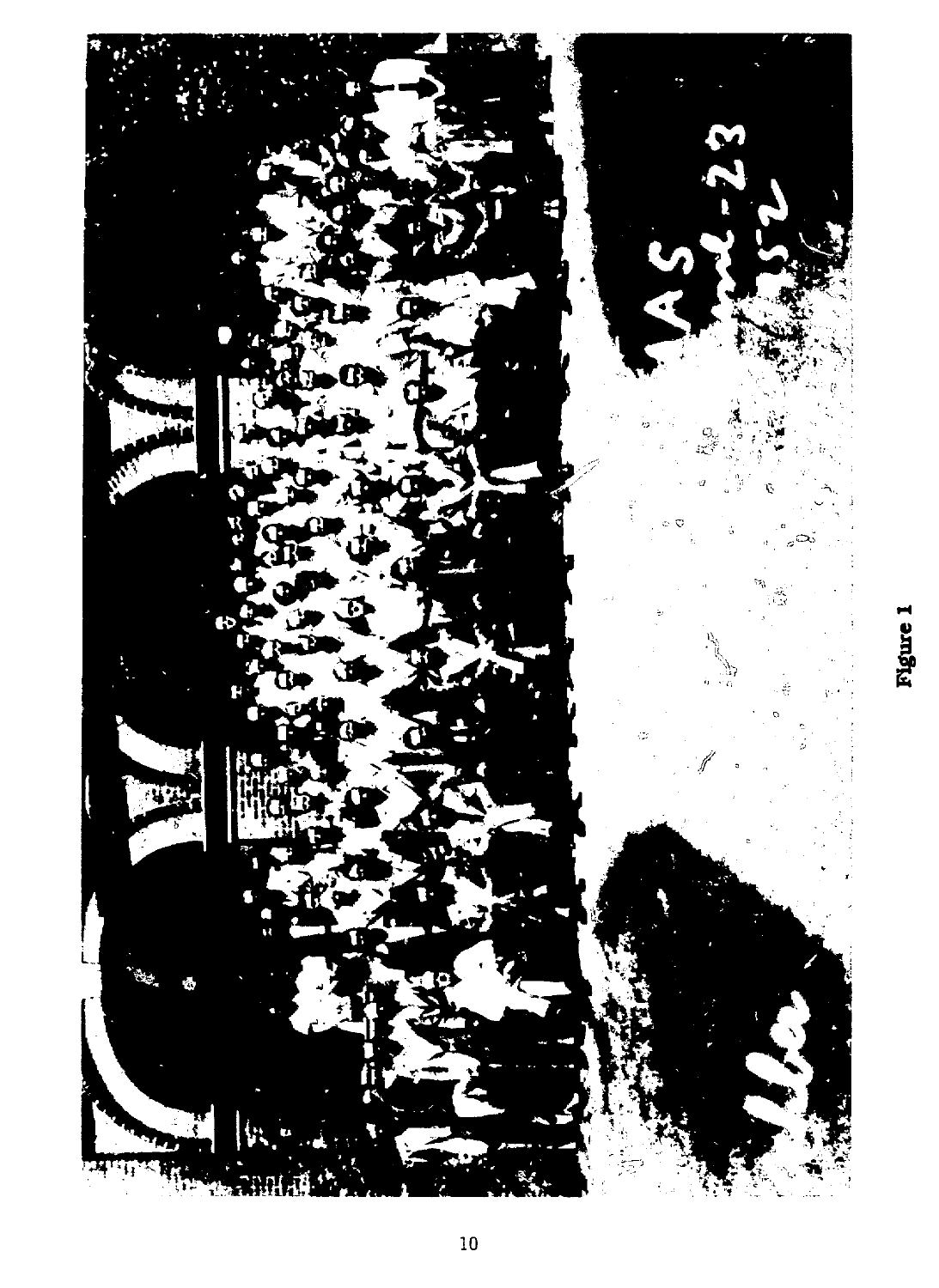Vuclear Lihemistry Ø

AVAVAL



June, 23, to June 27, 1952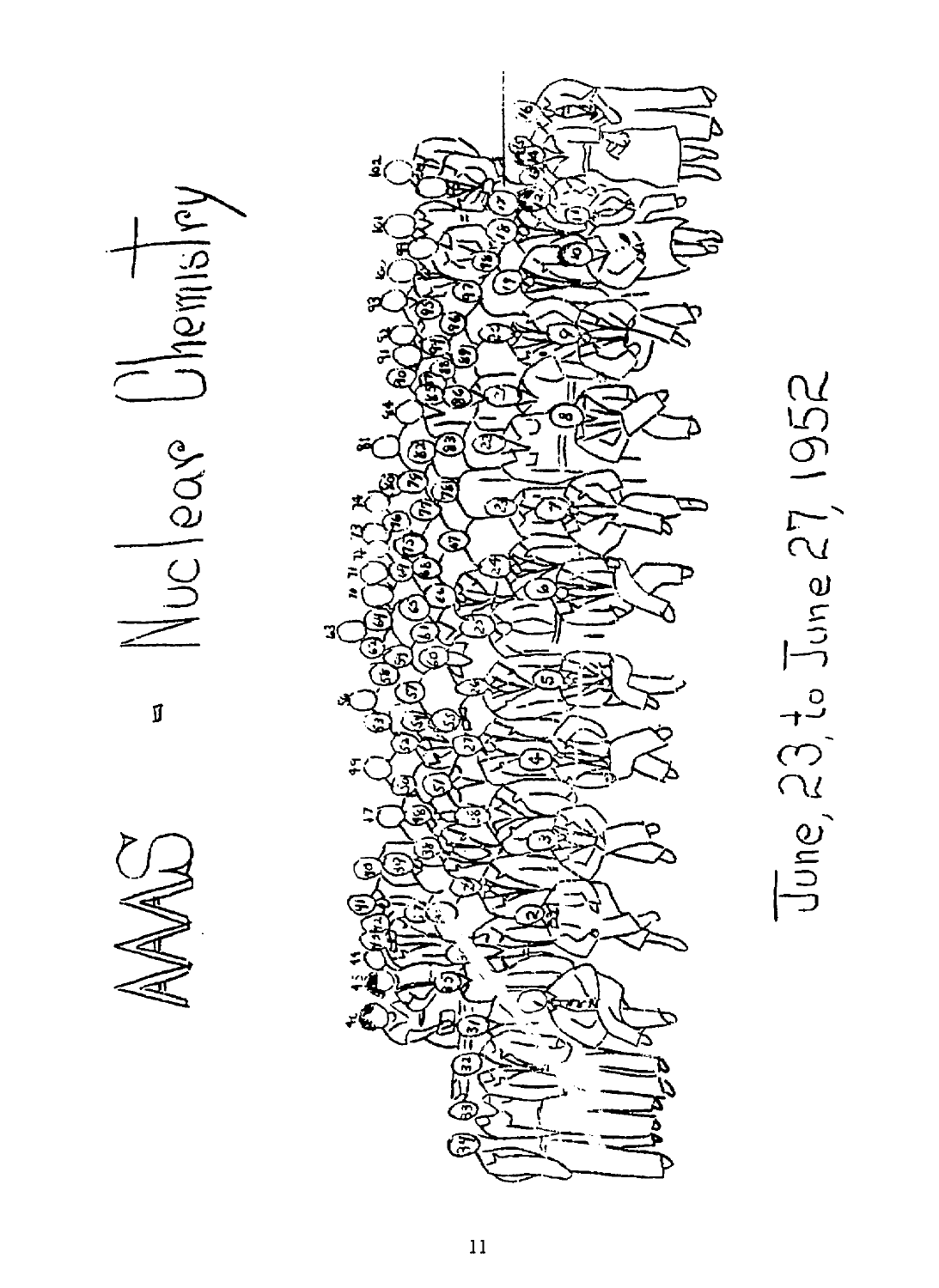#### **GORDON CONFERENCE JUNE 23 to June 27,1962**

**1) DR. PARKS 2) N. SUGARMAN 3) J.E.WILLARD 4) M.GOLDHABER 5) IPERLMAN 6) C CORYELL 7) G. T. SEABORG 8) G. FRIEDLANDER 9) J.W.KENNEDY 10) GERTRUDE SCHARFF-GOLDHABER 11) MICHAEL A. GOLDHABER 12) JOANWELKER 13) JEROME HOWLAND 14) ELIZABETH D. WILSON 15) CLARENCE HEDONGER 16) CARL R. WILSON 17) BRUCE DROPENSKY 18) ALOIS LANGER 19) A. GfflORSO 20) LB.WHITNEY 21) W.CRANE 22) K. STREET 23) L. O.MORGAN 24) L. B. MAGNUSSON 25) EDGARF.WESTRUM, JR. 26) O.F.HILL 27) H.W. ALTER 28) A. D. KIRSHENBAUM 29) G.W.PARKER 30) JOHN R. BRADFORD 31) L.S. FOSTER 32) NATHAN E. BALLOU 33) L.ZUMWALT 34) WnXIAM H. BEAMER 35) A.F.VOIGT 36) B.O.WIIG 37) R.W.DODSON 38) L.G. STANG .JR. 39) GEORGE FORD 40) C. S.FISHER 42) RAYMOND K. SHELINE 42} YVONNE SHELINE (MRS. R.K.) 43) LUISMARgUBZ 44) MARGUERITE MARQUEZ 45) JANE WAGNER 46) MARG. PARKER 47) PAUL FIELDS 48) F.W.MELPOLDER 49) T.RNOVEY 50) RENEJ.PRESTWOOD 51) UONELS.GOLDRING 52) J. COBBLE 53) JOHN W.BARNES 54) KATHRYN JOHNSTON** 

**55) H.L.FINSTON 56) JOHNR.HUIZENGA 57) JAMES W. COBBLE 58) J.S.&LM0RE 59) W.H. JOHNSTON 60) R.H.TOMUNSON 61) FRANK G. YOUNG 02) S. E. STEPHANOU 63) L.B. WERNER 64) S.KATCOFF 65) LOUISE CLARK 66) J. J. MITCHELL 67) E.H. FLEMING, JR. 68) T. P. KOHMAN 69) D.S.SALLEY 70) F.CMEAD .JR. 71) r.ALBAUGH 72) RR . EDWARDS 73) R.A.BRIGHTSEN 74) W.W.MARTIN 75) JAMES ARNOLD 76) L.YAFFE 77) JOHN W.JONES 78) W.W.MEINKE 79) PHILIP SHAPIRO 80) J. M. MILLER 81) J.C.MISKEL 82) C. J.BORKOWSKI 83) R.W.FINK 84) R.R. WILLIAMS 85) A. L. THOMPSON 86) GEORGE K. SCHWEITZER 87) H.M.DEANGEL1S 88) B. C. HALDAR 89) DALEL.MILHELM 90) L. E. GLENDENIN 91) A.DEHAAN.JR. 92)? 93) A.W.ADAMSON 94) H.SUESS 95) J.P.CAU 96) R.P. SCHUMAN 97) E. J. FANG 98) JOHN P. BUTLER 99) R.SPENCE 100) RICHARD WOLFGANG 101) P.R.OCONNOR 102) R.P.EPPLE**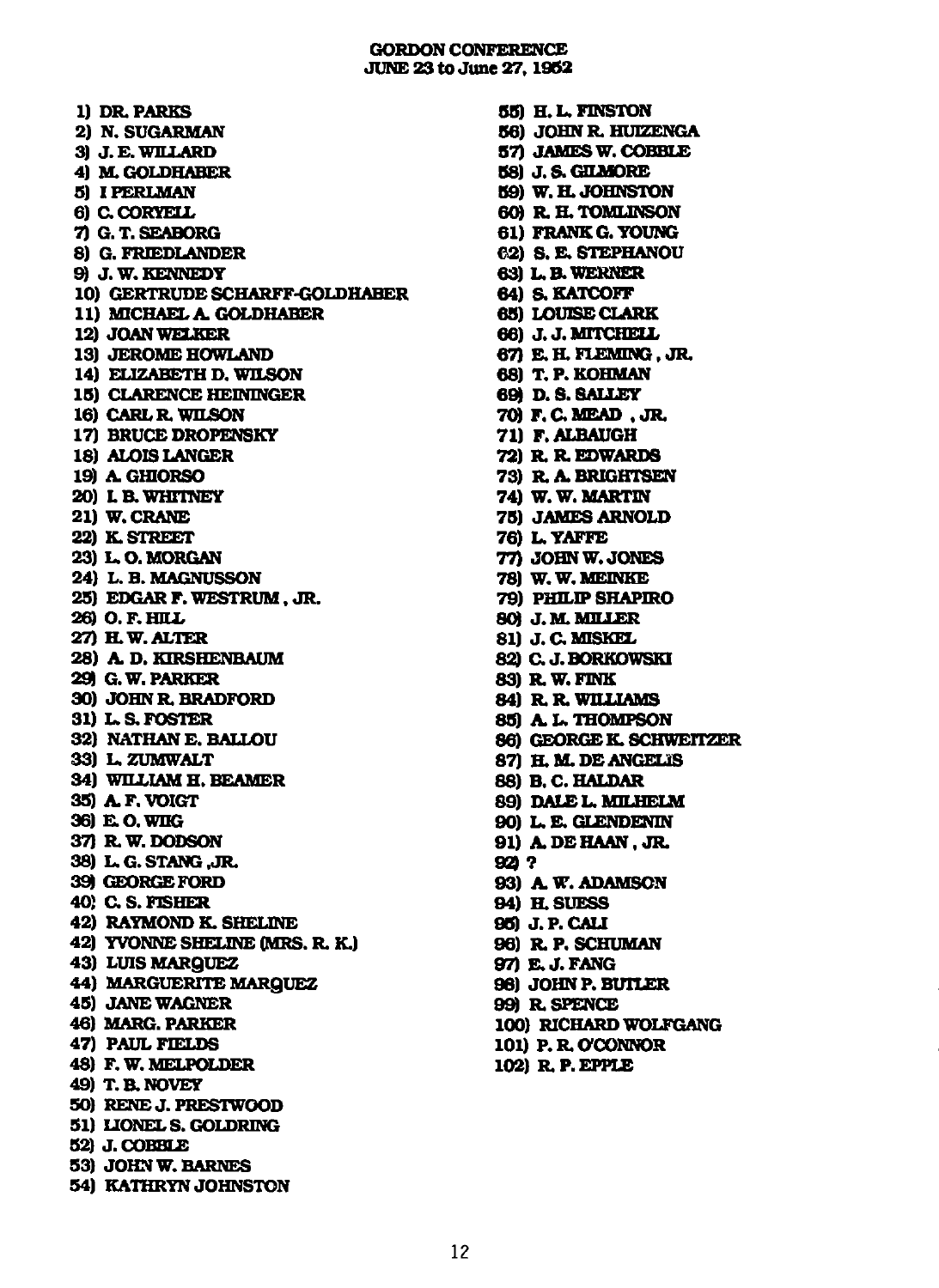#### Tuesday. June 24. 1952 - New Hampton. New Hampshire

The morning session consisted of a continuation of the topic of High Energy Nuclear Reactions with the remainder of the scheduled speakers giving their talks.

The free afternoons allow time for a lot of discussion, both scientific and personal, among the participants. Among the people with whom I talked were Turkevich (on pi meson reactions), Kohman (he wants me to predict the alpha decay energy of Pb<sup>204</sup>; he also thinks that Ca<sup>48</sup> and V<sup>50</sup> are beta unstable), Miller (interested in the reactions products of cobalt + 340 Mev protons), Sugarman (on pi meson reactions), Coryell (on the mass equation), and M. Goldhaber (he questions the isotopic assignment of 2-hour Y88).

The discussion leader for the evening session was Isadore Perlman, and the topic was Decay Energetics and Systematics. I was the first speaker, Hans Suess then spoke, followed by Charles Coryell and Truman Kohman. In Kohman's talk he suggested that Pb<sup>204</sup> should have an alpha half-life of  $5 \times 10^{16}$  years and wondered if the approximately 3 Mev alpha particle could be detected by nuclear emulsions.

#### Wednesday. June 25. 1952 - New Hampton. New Hampshire

Charles Coryell led this morning's discussion on nuclear fission with several of the speakers talking about muon-induced fission. Speakers were Tony Turkevich, Larry Glendenin, Rod Spence, Nate Sugarman, Nate Ballou, John Huizenga, and Leo Yaffe.

During the afternoon I managed to get out on the New Hampton School Golf Course for nine holes of golf with Al Ghiorso, Rod Spence, and Iz Perlman (AG-41, RS-45, IP-42, GTS-39).

Joe Kennedy, who was the discussion leader for the evening session on Tracers and Exchange Reactions, gave a report of the recent ACS Symposium at Notre Dame. Speakers were Dick (R. W.) Dodson, Arthur W. Adamson, Elizabeth D. Wilson, and James Cobble.

After the evening session I chatted for a while with Jim Cobble, who will be coming to Berkeley this fall in a postdoctoral position.

#### Thursday. June 26. 1952 - New Hampton. New Hampshire

John Willard led the morning session on Hot Atom Chemistry with speakers William H. Hamill and Russell R. Williams, Jr., Raymond R. Edwards, Arthur W. Adamson, and James Cobble.

The evening session on Techniques was led by Gert Friedlander and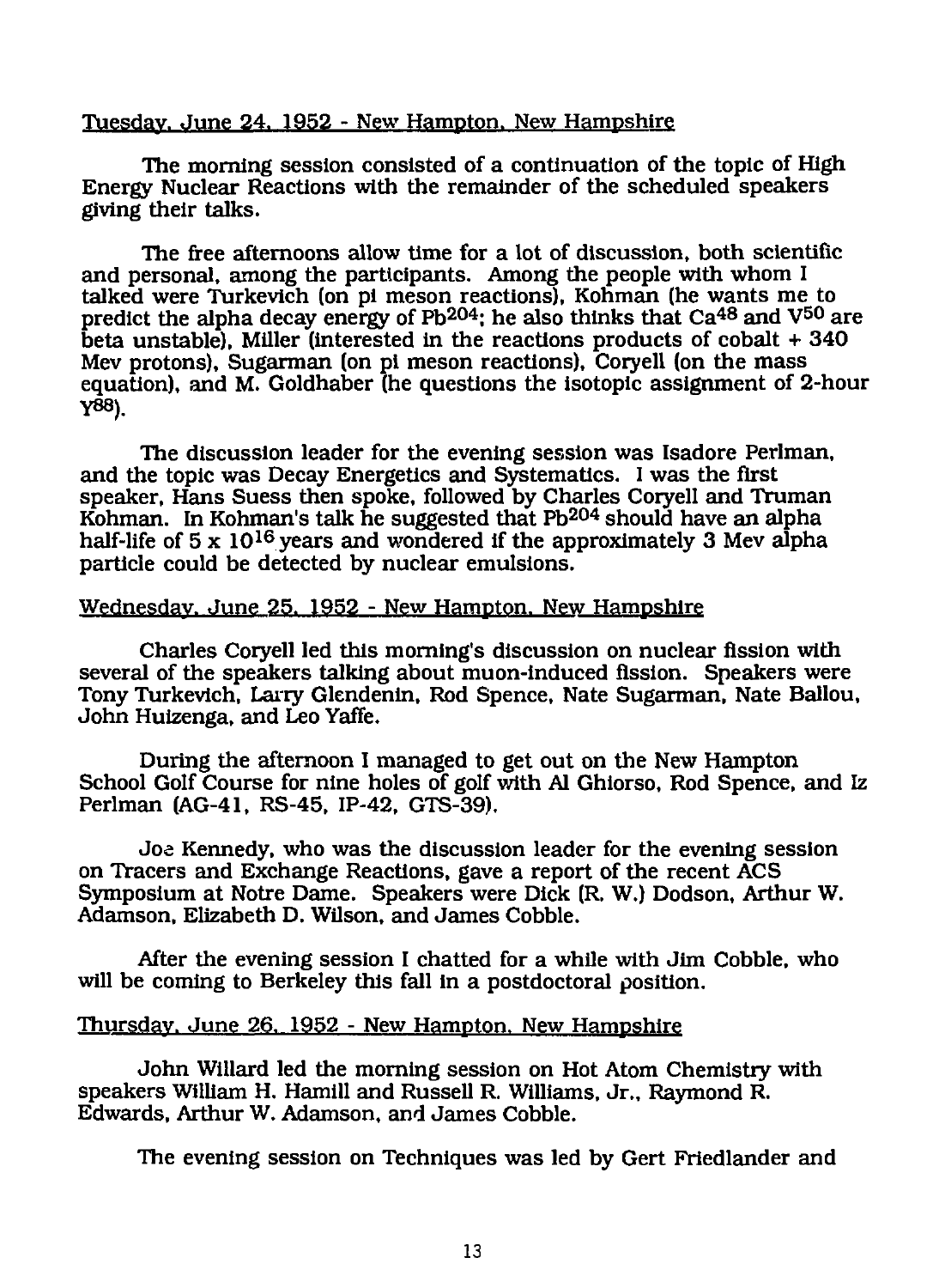had as speakers, C. S. Fisher, Casimer Borkowski, Maurice Goldhaber, Henry G. Thode, Bernard Harvey, Al Ghiorso, Earl Hyde, and others.

After the session I got together with Gert Friedlander and discussed the possibility of his visiting Berkeley for a couple of months to confer on work of mutual interest.

#### Friday. June 27.1952 - New Hampton. New Hampshire

Joe Katz led the final session of the first Gordon Conference on Nuclear Chemistry this morning on the subject of Heavy Element Chemistry. Speakers were Burris Cunningham, Stan Thompson, Clark Hindman, Stephen E. Stephanou, and Ed Westrum.

#### Sunday. June 21. 1953 - Franklin/New Hampton. New Hampshire

The trip from Franklin to New Hampton was made by cab. I was assigned to Room 11, Berry Hall. After greeting some old friends, Iz (who is co-chairman with Charles Coryell this year for this second Gordon Conference on Nuclear Chemistry) and I played nine holes of golf on the New Hampton School Golf Course, a rather short (4,020 yards), par 66 layout in which the 18 hold normal round is achieved by playing the ninehole course twice (IP-38, GTS-44).

There was much socializing after dinner. I talked with old acquaintances and former students, such as Karl-Erik Zimen of GGteborg, Bill Jenkins, and Norman Bonner, et al., (Figure 2).

#### Monday. June 22. 1953 - New Hampton School. New Hampton. New Hampshire

This morning's session was devoted to Nuclear Systematics and chaired by Katharine Way (Bureau of Standards). Speakers were L. W. Nordheim (Duke) and I. Talmi (Princeton).

In the afternoon I played nine holes of golf with Rod Spence and Iz (RS-49, IP-42, GTS-41). The programs at these conferences, with the afternoons free, are set up to allow ample time for relaxation and conversation.

I chaired the evening session, again on Nuclear Systematics, with John Huizenga and Frank Asaro as speakers. [I heard a ratner amusing story about Frank Asaro, who has never been in New England during the summer and was concerned about the temperature. So, he arrived in Chicago, where the temperature was over 100°, wearing a heavy winter overcoat.]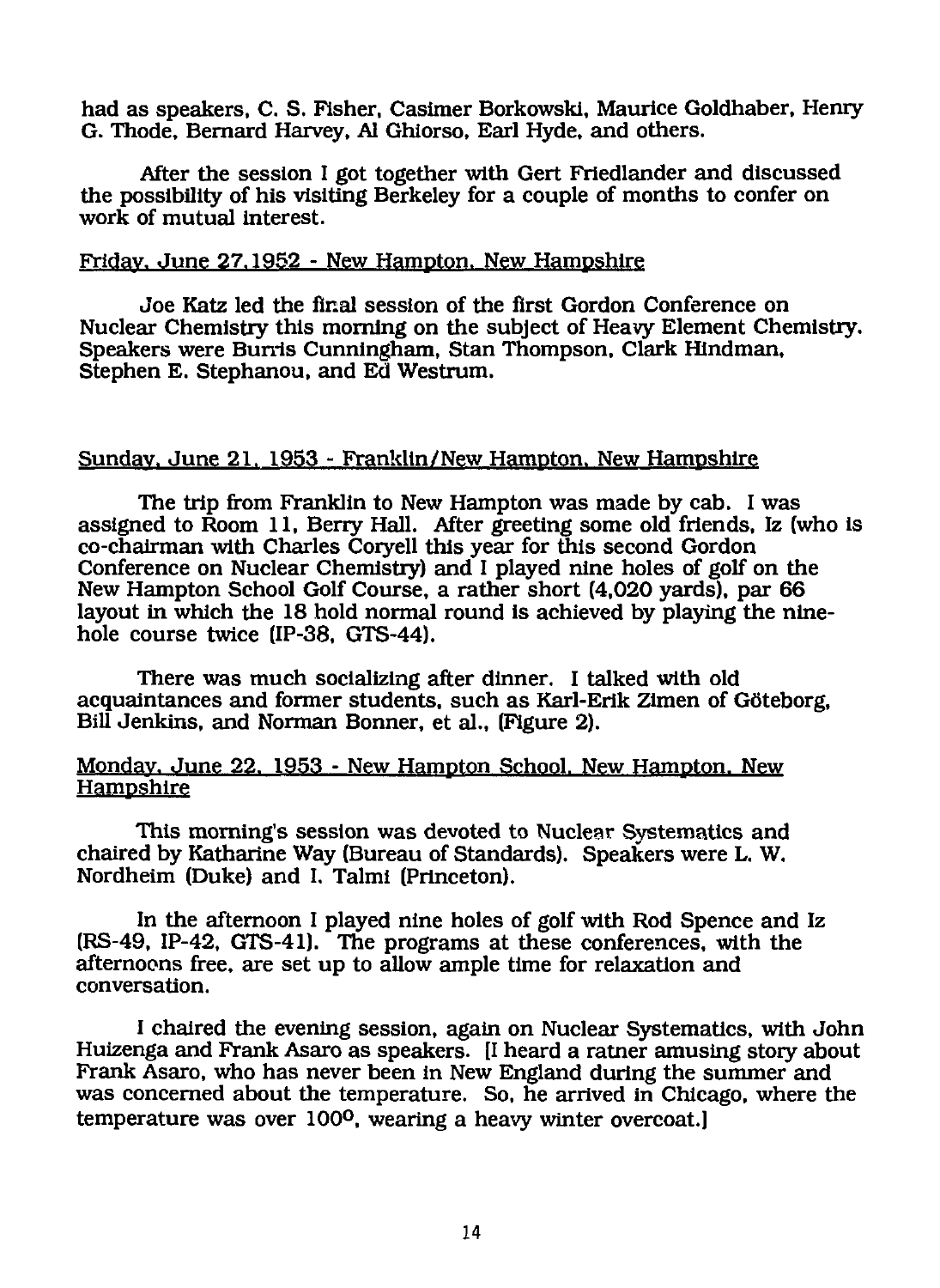

Figure 2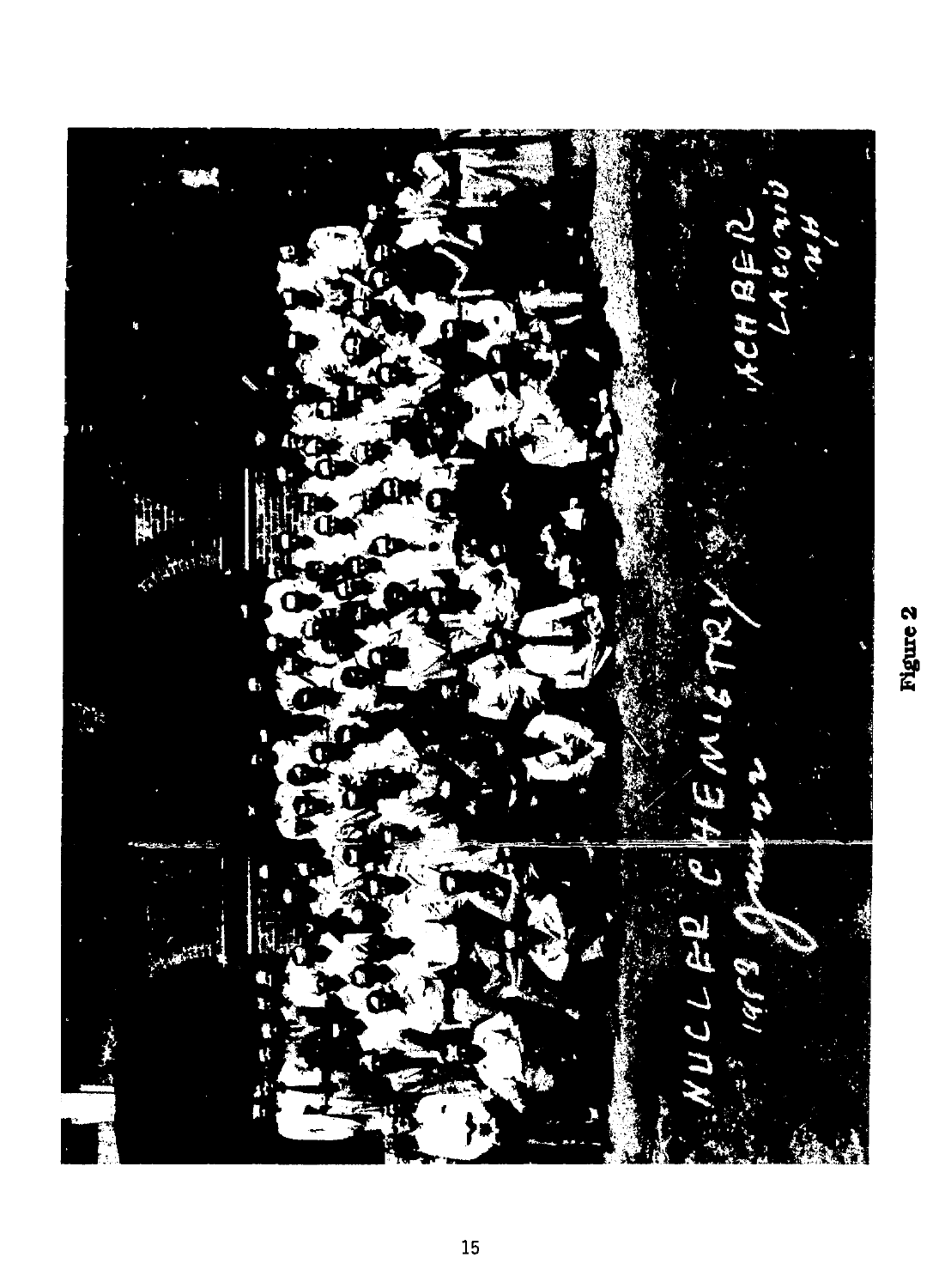Nuclear Chemistry



 ${\bf 16}$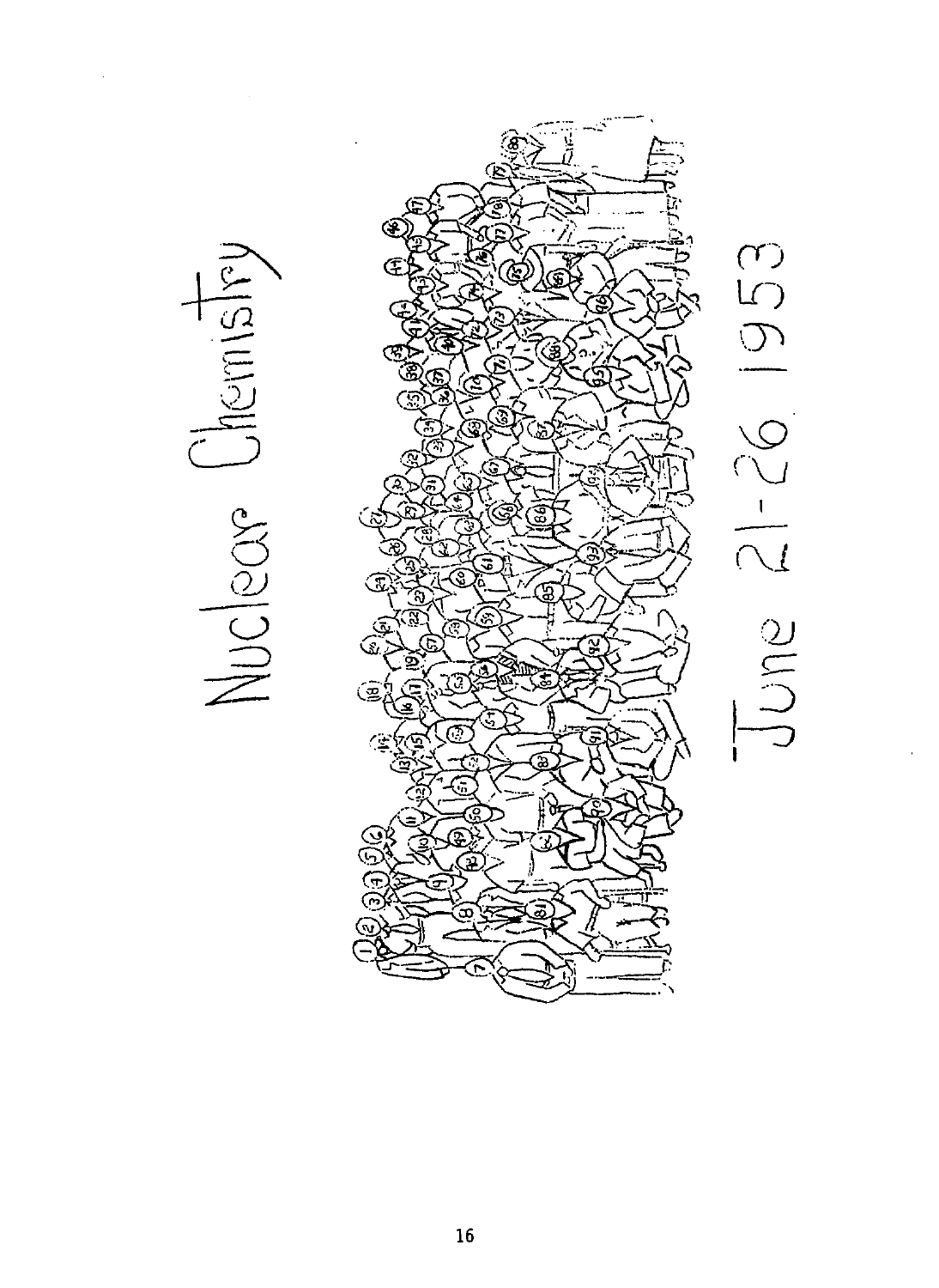#### **GORDON CONFERENCE JUNE 21 to JUNE 26, 1953**

**1) J.W.KENNEDY 2) F.R.MACKENZIE 3) MANFRED LINDNER 4) L O.MORGAN 5) R.H.TOMUNSON 6) R.HERBER 7) W.G. PARKS 8) G. a COOK 9) LESTER WINSBERG 10) A.R.BROSI 11) LEOYAFFE 12) R. B. LEACHMAN 13) W.W.ME3NKE 14) AW.FAIRHALL 15) R.E.BATZEL 16) E.O.W11G 17) H.E.MENKER 18) N. SUGARMAN 19) D.R. WILES 20) RC.FDC 21) W.HECKSOTTE 22) R. A. JAMES 23) C.L BROWNE 24) PETER KAFALAS 25) R.F. RIDER 26) GHOLAM W. BAZORGAN 27) SHERWOOD ROWLAND 28) R.W.FTOK 29) PAUL FIELDS 30) PAULM.LANTZ 31) E.K.HYDE 32) AA.CARETTO 33) HENRYSEUG 34) JOHN R. HUIZENGA 35) BRUCE DROPESKY 36) J. W. COBBLE 37) J.S.GILMORE 38) T.P.KOHMAN 39) C. G. HEININGER 40) A. W. SCHARDT 41) T.V.IRVINE 42) R.M. DIAMOND 43) VAN GOETSENHAUEN 44) S.S. FRASER 45) N.E.BALLOU 46) T. ALEX EASTWOOD 47) R.A.NAUMANN 48) J. M. MILLER 49) M. L. PERLMAN 50) A. K DAS GUPTA 51) S. N. WALTON 52) J.T.HORECZY 53) JOHNP.BALAGNA 54) JOHN W.WINCHESTER** 

**55) THEODORE C.ENGELDER 56) ARTHUR KANT 57) E.H. FLEMING 58) NORMAN BONNER 59) H.L.FINSTON 60) L.G.STANG.JR. 61) L.&GOLDRING 62) R. WOLFGANG 63) R.R LEACHMAN 64) T. C. HOERING 65) J.HUDB 66) H.L.SMTTH 67) G. J. ATCHISON 68) a A REYNOLDS 69) T.SUGfflARA 70) R.J.PRESTWDOD 71) T.T.SHULL 72) J. M. HOLLANDER 73) NOBUFUSASAITO 74) R.W.SPENCE 75) JOANWELKER 76) GEORGE P. FORD 77) ELLIS P. STEINBERG 78) ALEX GREEN 79) R.K.SHELINE 80) MARION WOOD 81) G. FRIEDLANDER 82) FRED BROWN 83) L. E. GLENDENIN 84) E.SEGRE 85) L PERLMAN 86) C.D. CORYELL 87) G.T.SEABORG 88) KATHARINE WAY 89) L.W.NORDHEIM 90) A P. BAERG 91) P.FONG 92) F.ASARO 93) G. KAVANAGH 94) LTALMI 95) R.ABRIGHTSEN 96) AZUCKER**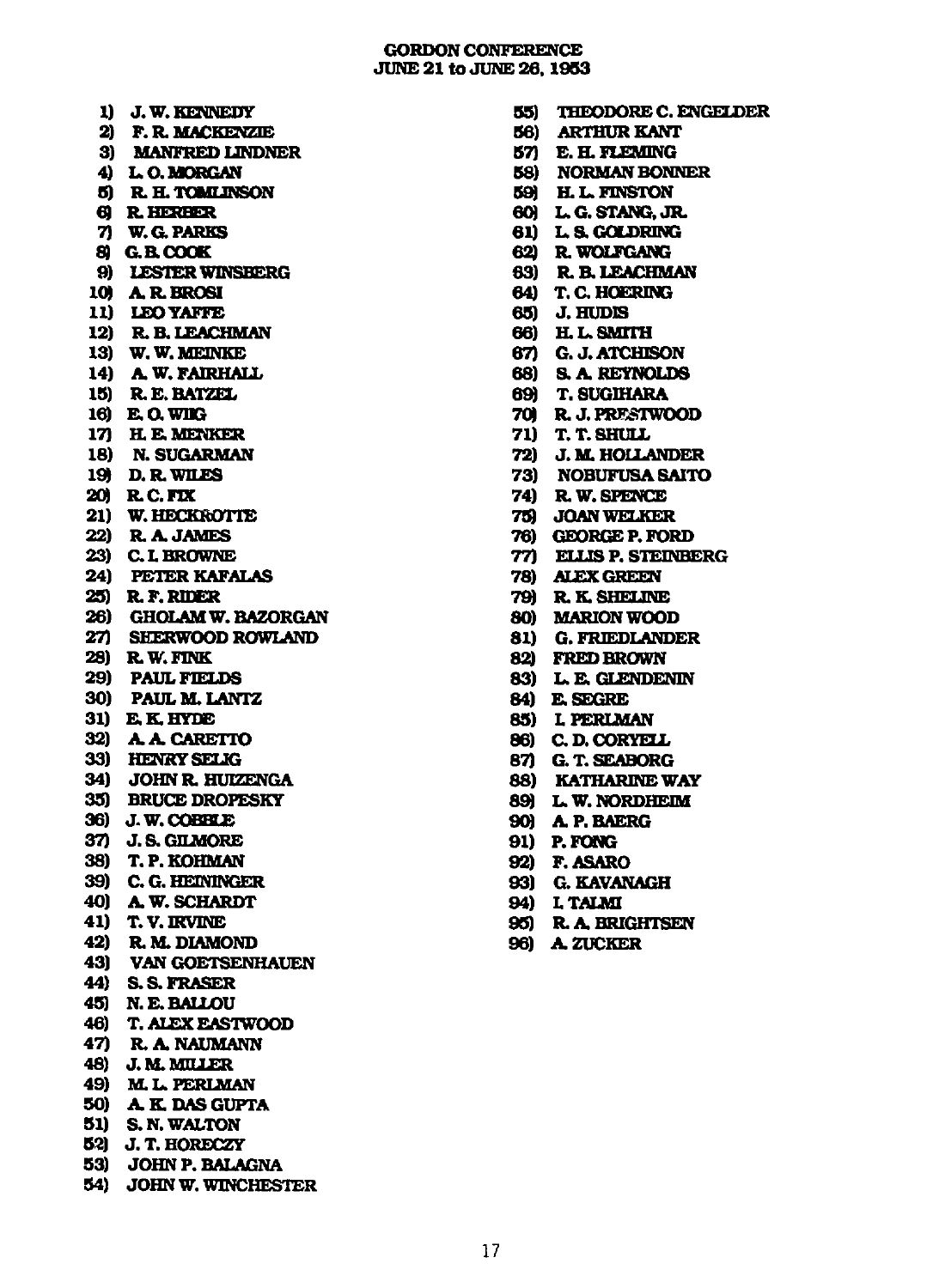#### Tuesday. June 23. 1953 - New Hampton. New Hampshire

This morning's session was on Fission, chaired by Lawrence E. (Larry) Glendenin, and speakers included G. B. Cook (Harwell), H. G. Thode (McMaster University), Ellis P. Steinberg (Argonne). Nathan Sugarman (Argonne), and Manfred Lindner (Cal Research. Berkeley). The second part of the morning had J. S. Fraser (Chalk River). Robert B. Leachman (Los Alamos), and Peter Fong (University of Chicago) as speakers.

Truman Kohman chaired the evening session on Nuclear Systematics with Ron Brlghtsen (Westinghouse) and Alex E. S. Green (Florida State) as speakers. Brightsen spoke on isotope regularities that has occupied so much of his time recently. Green reported some new constants in the Weizsächer mass equation. I learned that Kohman has found Nd<sup>144</sup> with an alpha particle of about 1.9 Mev and a half-life of about  $3 \times 10^{16}$  years in natural neodymium. using photographic plates.

#### Wednesday. June 24. 1953 - New Hampton. New Hampshire

Emilio Segre chaired the morning session on High Energy Transmutations and Photonuclear Reactions with Warren Heckrotte (Berkeley), J. M. (J. Malcolm) Miller (Columbia), and Gerhart Friedlander (Brookhaven) as speakers. Friedlander gave an interesting talk about their new "Cosmotron".

Rene Prestwood, Iz, Bill Jenkins, and I went out for nine holes of golf in the afternoon, but Iz had a terribly allergic reaction to a hornet sting and had to quit after one hole (RJP-35, WAJ-39, GTS-44).

Anthony L. (Tony) Turkevich chaired the evening session on High Energy Transmutations with speakers Isaac Halpern (MIT). Alexander Zucker (Oak Ridge), and Jack M. Hollander (Berkeley).

#### Thursday. June 25. 1953 - New Hampton. New Hampshire

Gerhart Friedlander chaired the morning session on Nuclear Techniques, Physical. The speakers were Morris L. Perlman (Brookhaven), Albert R. Brosi (Oak Ridge), and Alois W. Schardt (Oak Ridge). I spoke with Morris Perlman about fluorescence yields in the decay process.

#### Sunday. June 27. 1954 - New Hampton. New Hampshire

Gerhart Friedlander is Chairman and Truman P. Kohman is Vice-Chairman of this year's Gordon Conference. The group was photographed (Figure 3).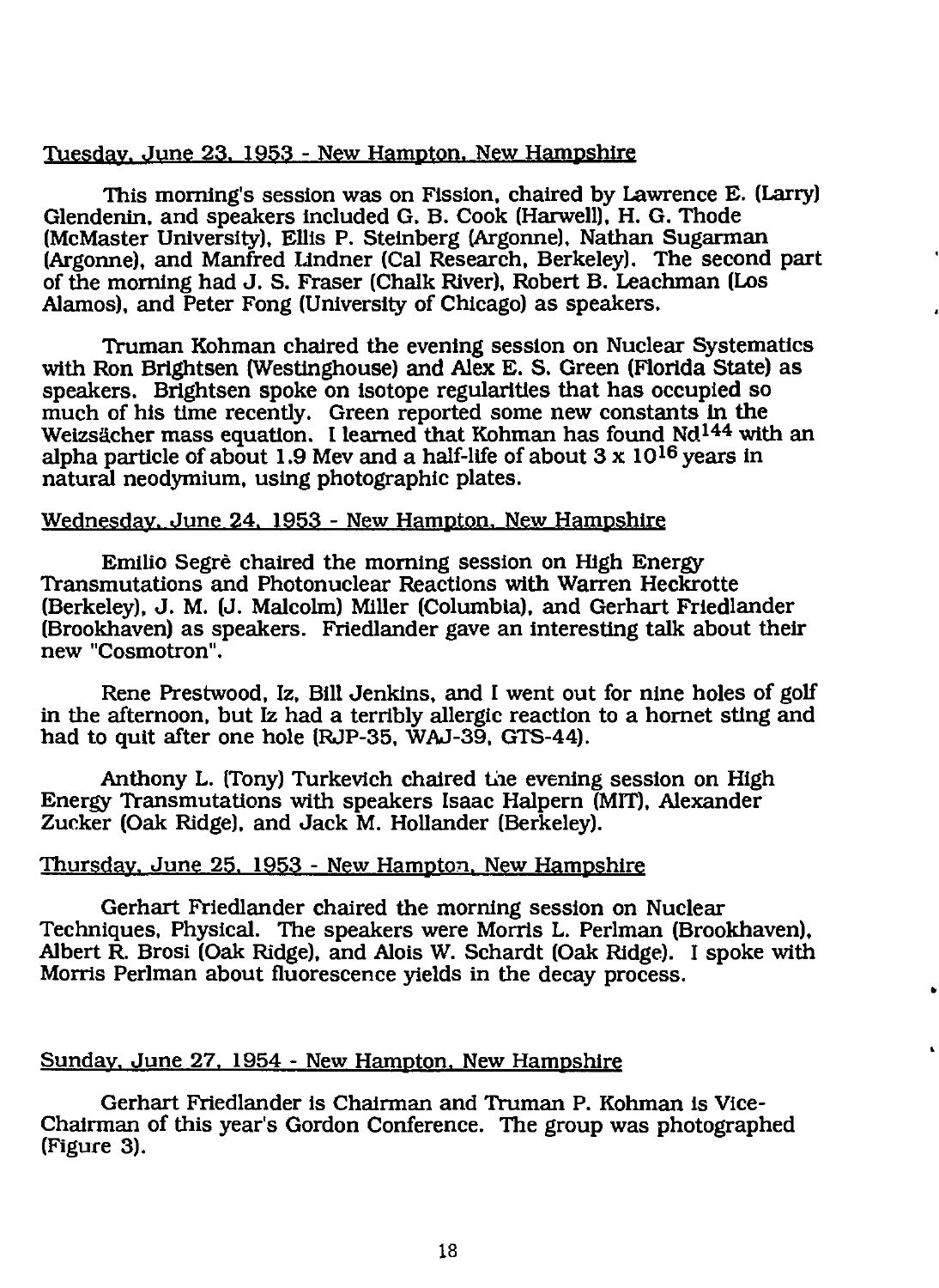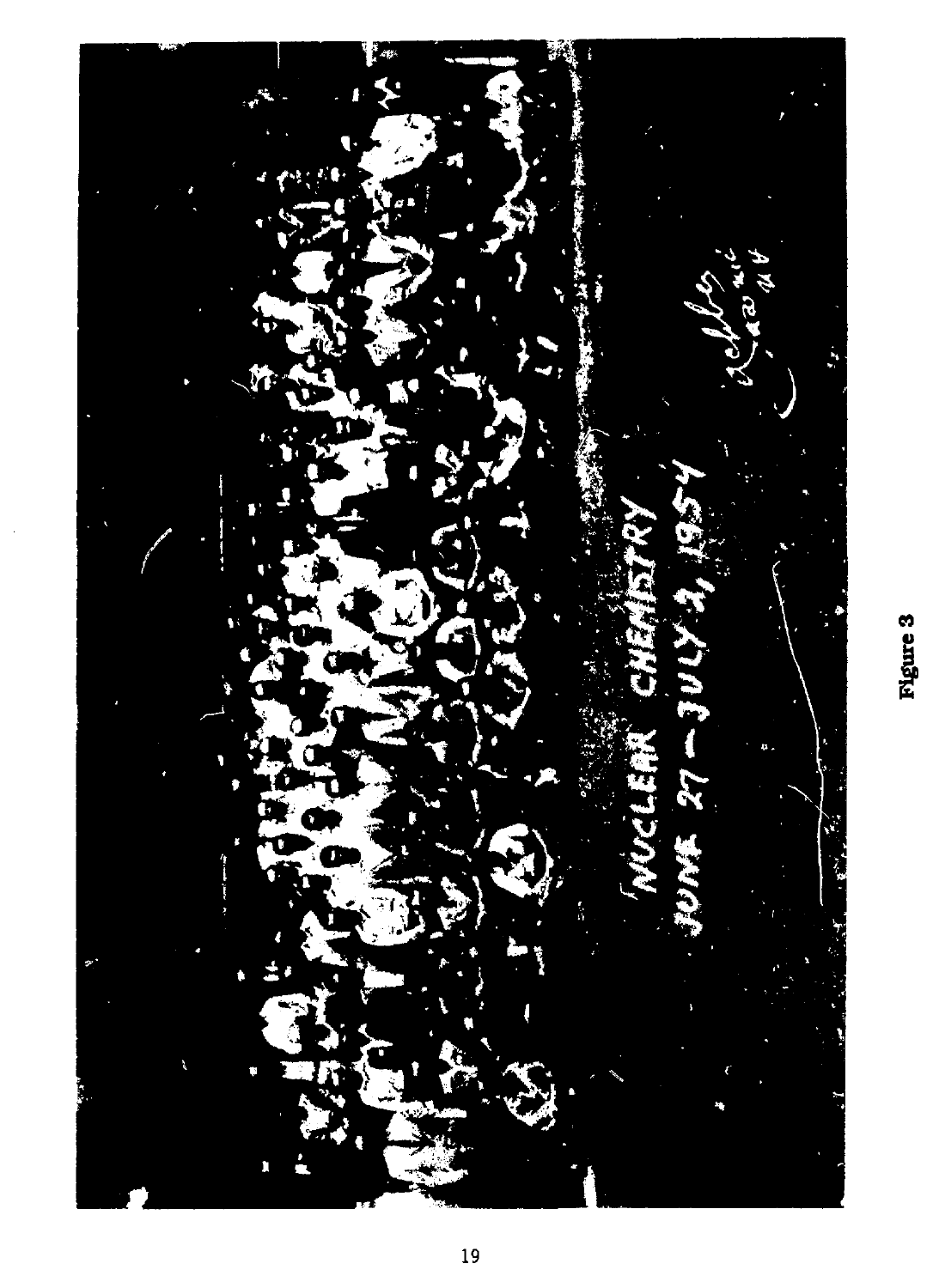ğ m  $\frac{3}{2}$ , i CORPON REVEAR **BEB RANDITOR** ن<br>ون<br>ون  $\frac{1}{2}$  .  $\frac{1}{2}$ June  $27 - \frac{11}{4}$  2, 1954 Nulor Olemstry ्र  $\begin{array}{c} \frac{3}{2} \\ -\frac{1}{2} \end{array}$ 7.

 $20$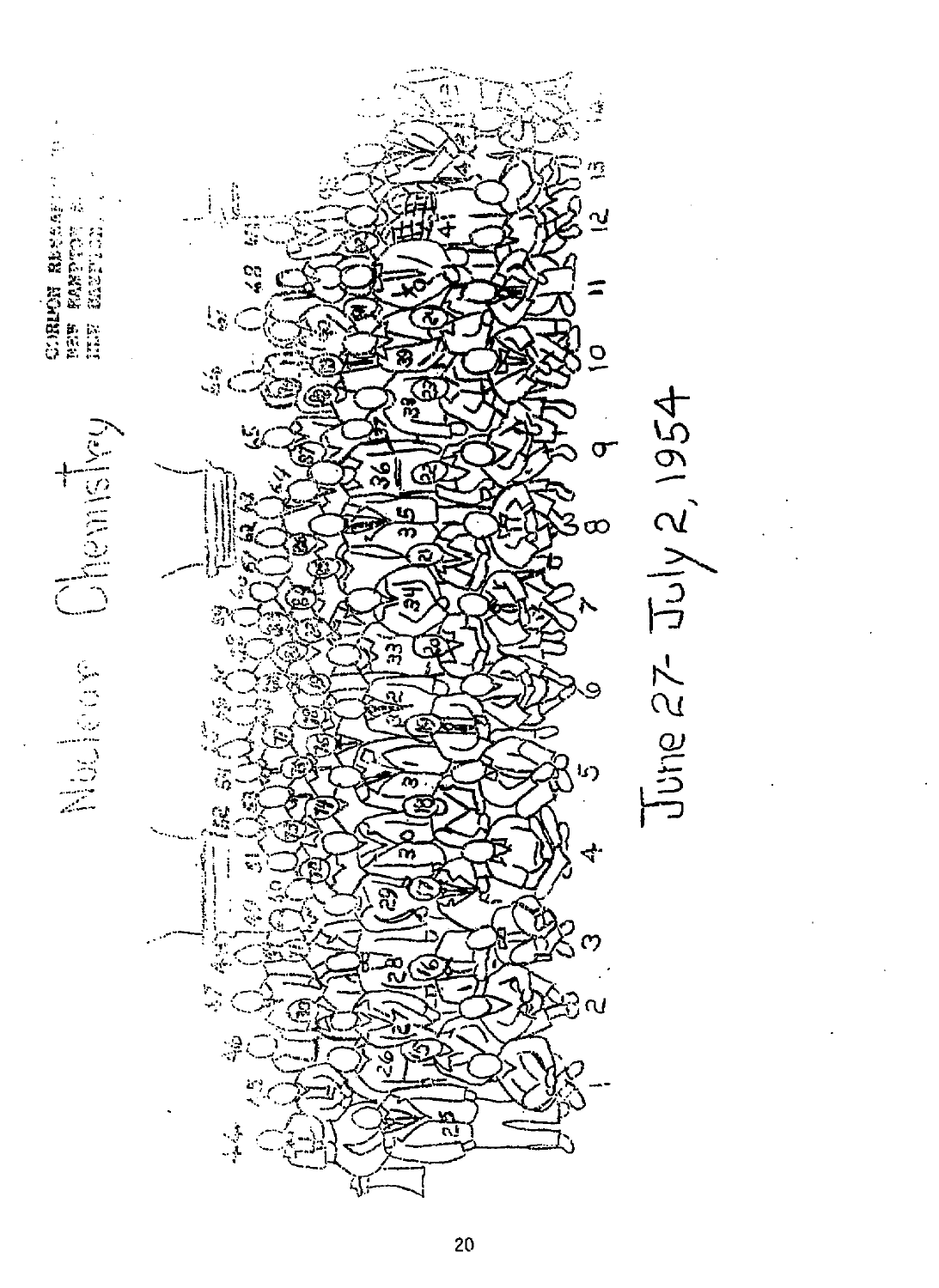#### **GORTON CONFERENCE JUNE 17 to JULY 2, 1954**

**1) R. A. GLASS 2) L.T.ALDRKH 3) P.M.HURLEY 4) D.C.PEASLEE 5) R.C.HAWKINGS 6) J. R. ARNOLD 7) HANS SUESS 8) J.R.SMANTON 9) R.W.FINK 10JR.WANIEK 1DG.E.BOYD 12) R. WOLFGANG 13) R. DIAMOND 14)B.C.HALDAR 15) J. O. RASMUSSEN 16) R. D. RUSSELL 17) J. RYDBERG 18) P. R. FIELDS 19)E.K.HYDE 20) G. FRIEDLANDER 21)T. P. KOHMAN 22) H. PRIMAKOFF 231T.NOVEY 24) H. FRAUENFELDER 25) J. R. STEIN 26) R A. SHARP 27) J. D. KNIGHT 28)H.L,FINSTON 29) GARY H. BIGGINS 30JL.R.BUNNEY 3DH.H.SELIGER 32) J. W. WINCHESTER 33) M. LOUNSBURY 34) R. H. GOECKERMANN 35) J. p. MARBLE 36)E.ALPERVICH 37) T. SUGEHARA 38)SOLWEXLER 39) R. K. SHEIJNE 40. L. R. ZUMWALT 41) CHARLES W. STANLEY 42)W.E.GRUMMnT 43) R.M. BROWN 44) N. SUGARMAN 45)M.WOLFSBERG 46) M. L. PERLMAN 47)R.W.DODSON 48JG.A.ESSIG 49) S. KATCOFF 50) M. FREBDMAN 51)L,S.GOLDRING 52) J. W. KENNEDY** 

٠

**53) PETER KAFALAS 54) GEORGE P. FORD 55) F.S. ROWLAND 56) P. C. STEVENSON 57) R. H. TOMUNSON 58)E.O.WBG 59JJ.A.PETRUSKA 60) D. GREENBERG 61) E.L. CHURCH 62JJ.RCUMMING 63)G.D.OKELLEY 64) GEORGE A. COWAN 65)W.C.ORR 66)LECOUTEUR 67JJ.A.MISKEL 68)JOANWELKER 69) R. DAVIS 70) D.R. MILLER 71) L. A. WALL 72) J. M. MILLER 73) J. W. COBBLE 74) J. F. BLACK 75)W.&BROECKER 76) M. D'HONT 77) W.JOHNSTON 78) W. RUBINSON 79JP.KRUGER 80) a G. ENGLISH 81JA.TURKEVICH 82) R. A. BRIGHTSEN 83)J. R.HUIZENGA 84) E. P. STEINBERG 85) L, LEVENTHAL 86)L.YAFFE 87)W. J.HEIMAN 88) H. F. NEFF 89)G.T.SEABORG 90) M. C.MICHEL 9DA.A.CARETTO 92) N. A. BONNER 93)B. DROPESKY 94) R. A. NAUMANN**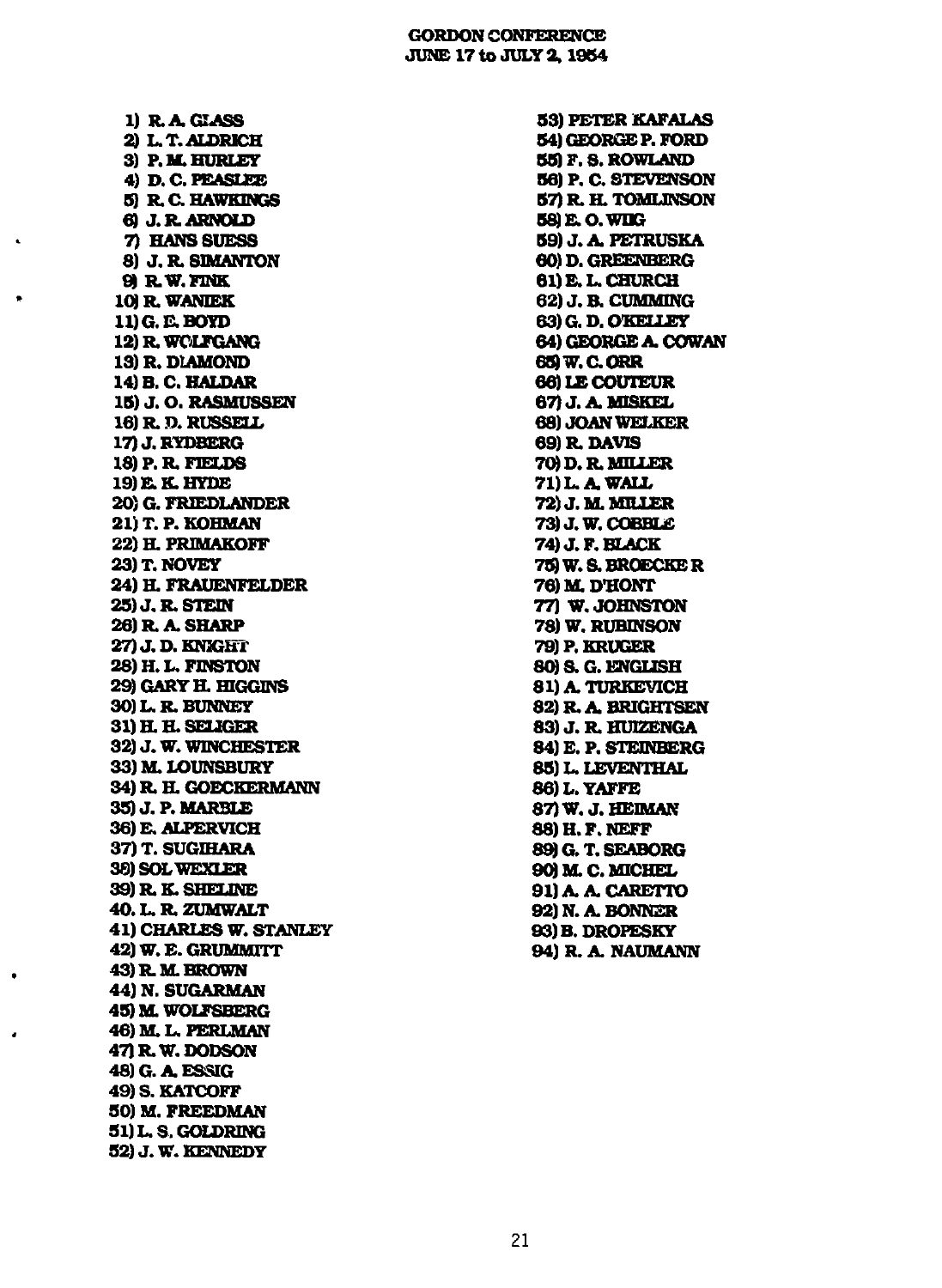#### Monday. June 28, 1954 - New Hampton School. New Hampton. New Hampshire

George E. Boyd was the discussion leader at this morning's session on Nuclear Structure and Radioactivity, with Victor F. Weisskopf speaking on "The Collective Model of the Nucleus'' and David C. Peaslee speaking on "Beta Decay as a Tool in Nuclear Structure Studies." The discussion was lively and informative.

In the usual free afternoon I played nine holes of golf on the New Hampton School Golf Course with Dick Glass, Truman Kohman, Paul Kruger (General Motors), and James R. Simanton (Carnegie Tech) (RAG-46, TPK-48, GTS-44, PK-43, JRS-59). These conferences always bring together people of mutual interests in a relaxed and informal atmosphere.

I chaired the evening meeting, a second session on Nuclear Structure and Radioactivity, and John Rasmussen gave a fine talk on "Low-Lying Nuclear Energy Levels in the Heavy Element Region and the Applicability of Certain Nuclear Models." The second speaker was T. P. Kohman on "Long-Lived Radioactivities." Among other things Kohman predicted the alpha half-life of W<sup>180</sup> to be  $3 \times 10^{14}$  years--Earl Hyde took notes on Kohman's predictions, which I will study when we get back to Berkeley.

#### Tuesday. June 29. 1954 - New Hampton. New Hampshire.

High Energy Nuclear Reactions was the subject of today's sessions, and Julian Malcolm (Jack) Miller was the morning's discussion leader. Speakers were K. L. LeCouteur (Liverpool) on 'The Evaporation Phase of High-Energy Reactions" and Ralph W. Waniek (Harvard) on "Photographic Emulsion Data on High-Energy Reactions and their Relation with Radiochemical Evidence."

Nate Sugarman was the discussion leader for the evening session on High-Energy Nuclear Reactions, and Gerhart Friedlander spoke on 'Yields of Nuclear Reactions in the Cosmotron." The second talk was given by Tony Turkevich on "Excitation Functions." Tony covered 100-350 Mev proton reactions on carbon, cobalt, copper, Zinc, yttrium, and cesium.

#### Wednesday. June 23. 1954 - New Hampton. New Hampshire

John P. Marble (National Research Council) was discussion leader for the morning session on Radiogeochronometry; speakers were Hans E. Suess on "Dating of Recent Geologic Events" and Lykman Thomas Aldrich on "Dating of Common Types of Rocks."

I got together with John Huizenga in the afternoon and talked about a number of things, including the spontaneous fission systematics. John said he believes that Argonne has spontaneous fission half-lives for Cf249 and 99253. John, who is going to spend a sabbatical at the Nuclear Institute of Physics in Amsterdam shortly, gave me his address there.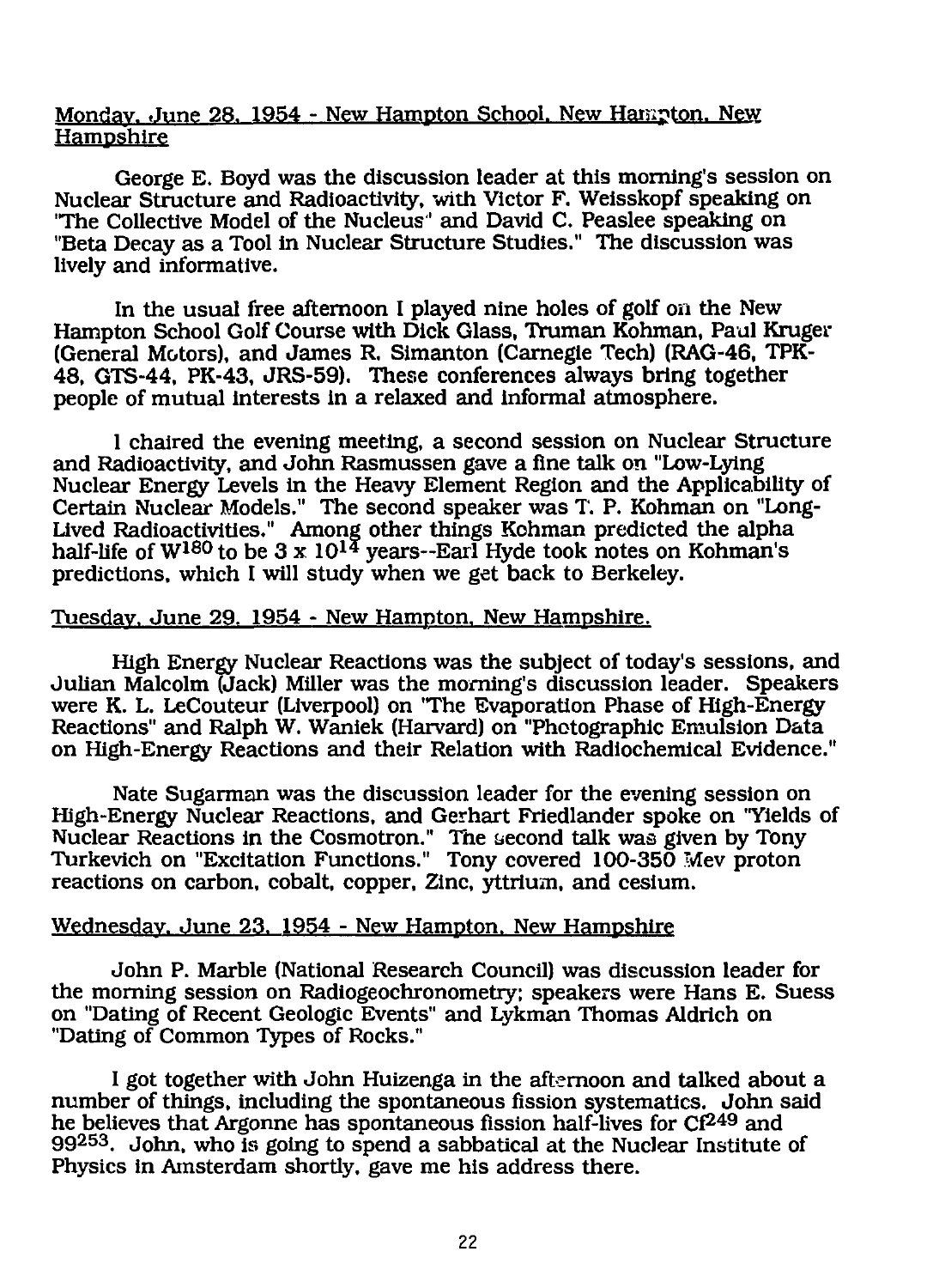The evening session was on Nuclear Cosmochemistry with Truman Kohman as discussion leader and James Arnold speaking on "Radioactivity and Cosmic History." Arnold said that cosmic rays should produce detectable yields (which he predicted) of  $C^{14}$ ,  $H^3$ , Be<sup>7</sup>, F<sup>18</sup>, and Cl<sup>36</sup> in nature. The largest yields are  $C^{14}$  from  $N^{14}(n,p)$ , and the measured yield of  $C^{14}$  in living wood is 15.5 dis/min/g of carbon.

#### Monday. June 27. 1955 - Kimball Union Academy. Meriden. New Hampshire

The third host site, Kimball Union Academy, opened In 1954. Before the meeting started, both Gerhart Friedlander and Adolf Voigt (Iowa State) approached me about their need for a post Ph.D. man; I said i will think about the matter.

Rene Prestwood, Roderick Spence, and Iz Perlman went with me to the Hanover County Club for some golf and conversation. We playe I nine holes (RJP-40, RWS-54, IP-56, GTS-54) and shot a couple of more holes.

The evening session was on Nuclear Reactions at Energies Below 100 Mev with Friedlander as discussion leader. James W. Cobble (Purdue) spoke on "Fission-Spallation Competition at Low Energies" (covering work done at Berkeley) and Richard Diamond (Cornell) talked about "Production of Isomers and Excitation Functions below 100 Mev."

At one point the participants gathered in order to have an official photograph of the group taken (Figure 4).

#### Tuesday. June 28. 1955 - Meriden. New Hampshire

Nuclear Reactions Induced by Heavy Ions was the topic this morning with the discussion leader being G. Breit. Wilhelm Forsling of the Nobel Institut for Fysik in Stockholm spoke about their 90-cm cyclotron (internal target) with its capability tc accelerate  $C^{12}$ . N<sup>14</sup>, O<sup>16</sup>, Ne<sup>20</sup>, and Ne<sup>22</sup> ions to about 12 Mev per nucleon, sufficient to exceed the potential barrier of uranium. He described the experiments of Hugo Atterling, Björn Aström, Lars Melander, and Forsling, who bombarded uranium with oxygen ions, produced, and chemically separated (fluoride precipitation, cation columns with lactate ion elution) a half-hour alpha emitter  $(7.7 \pm 0.3$  Mev), which they think may be due to 100<sup>250</sup>.

K. F. Chackett described their heavy ion work at Birmingham. They have bombarded uranium with  $C^{13}$  ions and observed the ratio of the yield of  $Cf<sup>246</sup>$  to that of Cf<sup>244</sup> to be 10. They plan to collaborate with Harwell in a program to attempt to synthesize new transuranium elements.

Other speakers this morning were Harry L. Reynolds of Oak Ridge on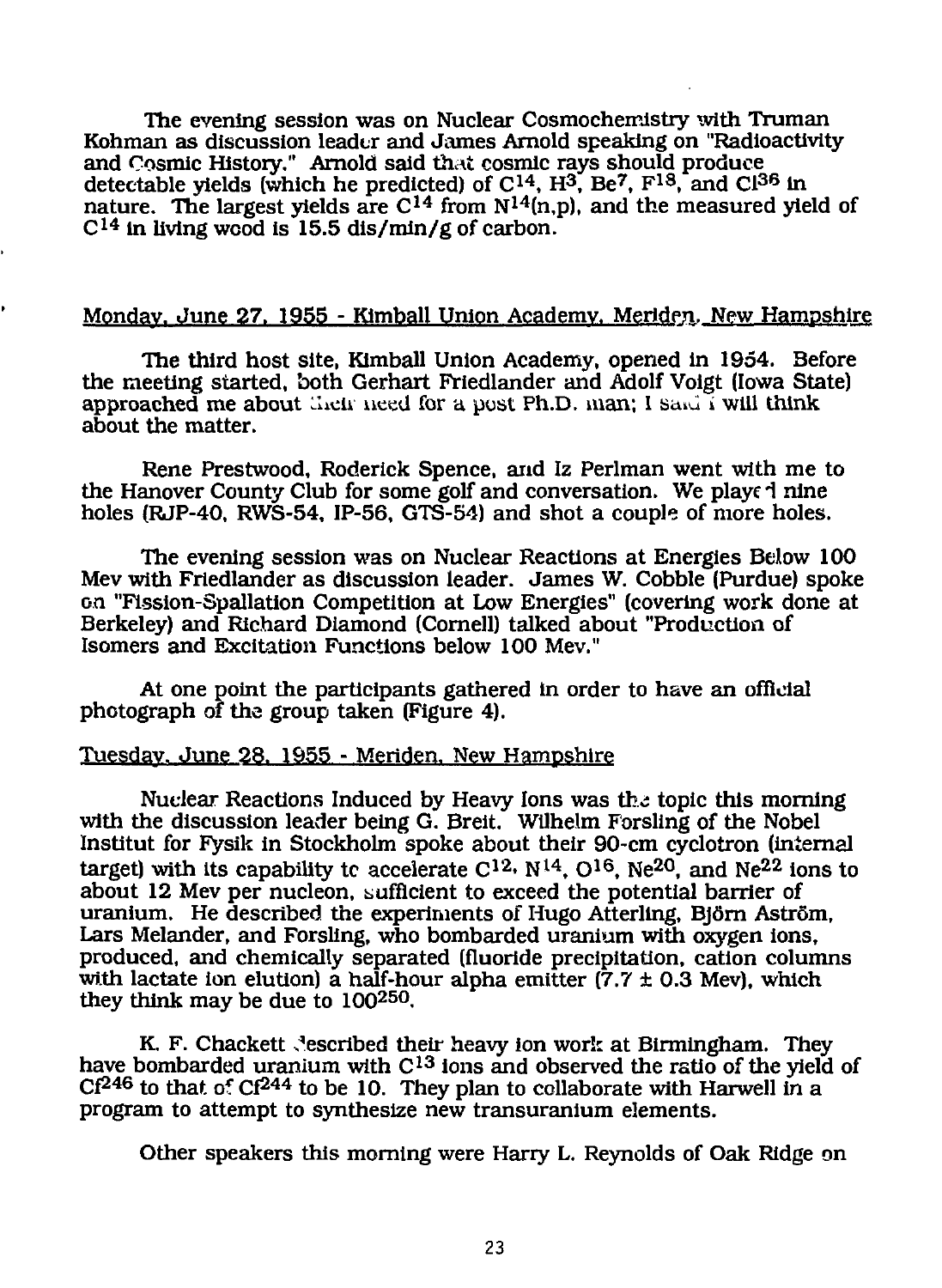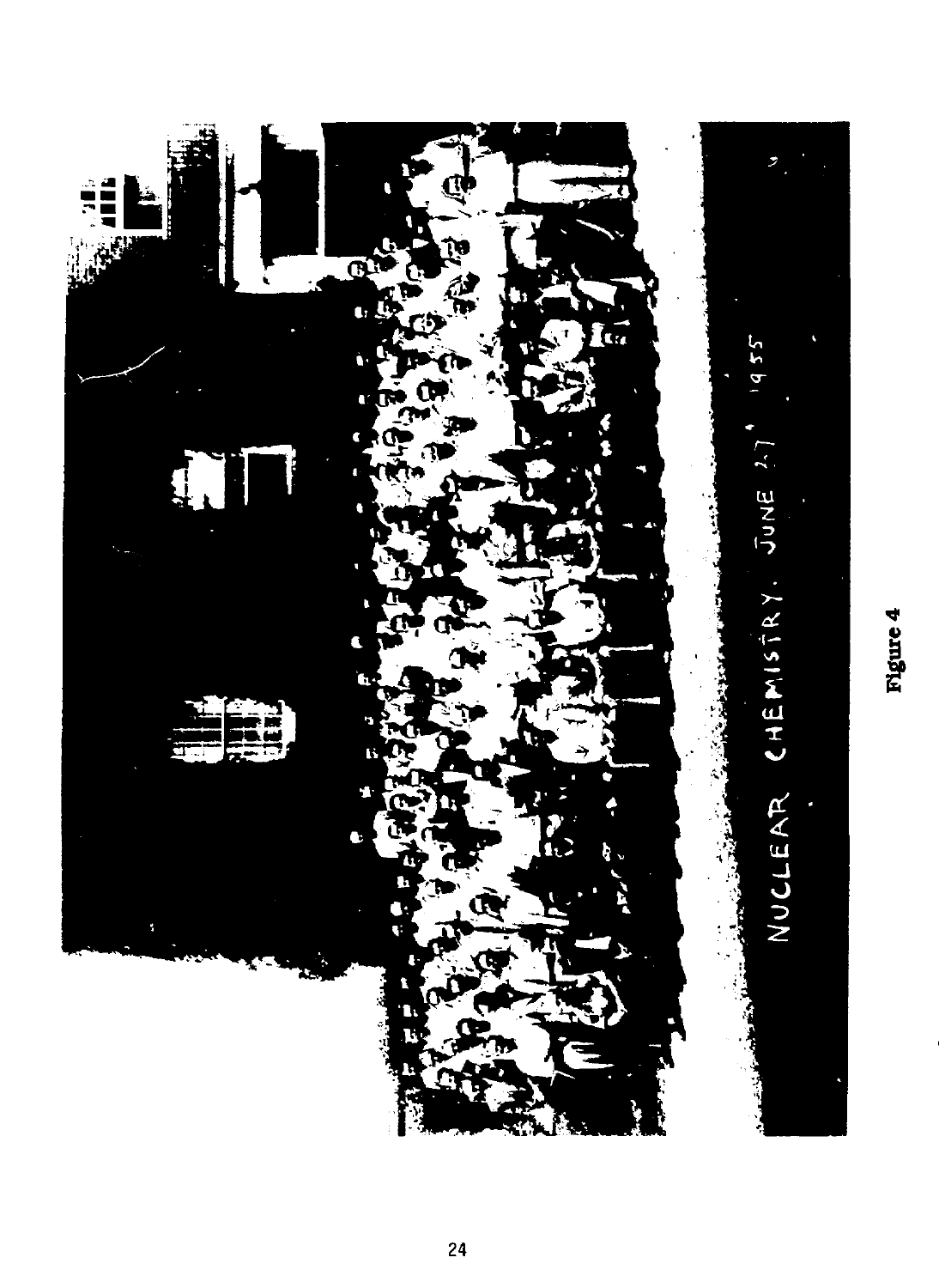$J_{i:\nu\in}$  27, 1755 CHEWISTRY đ. ICLEAR **CO**  $\breve{\ge}$ AAAS Ì١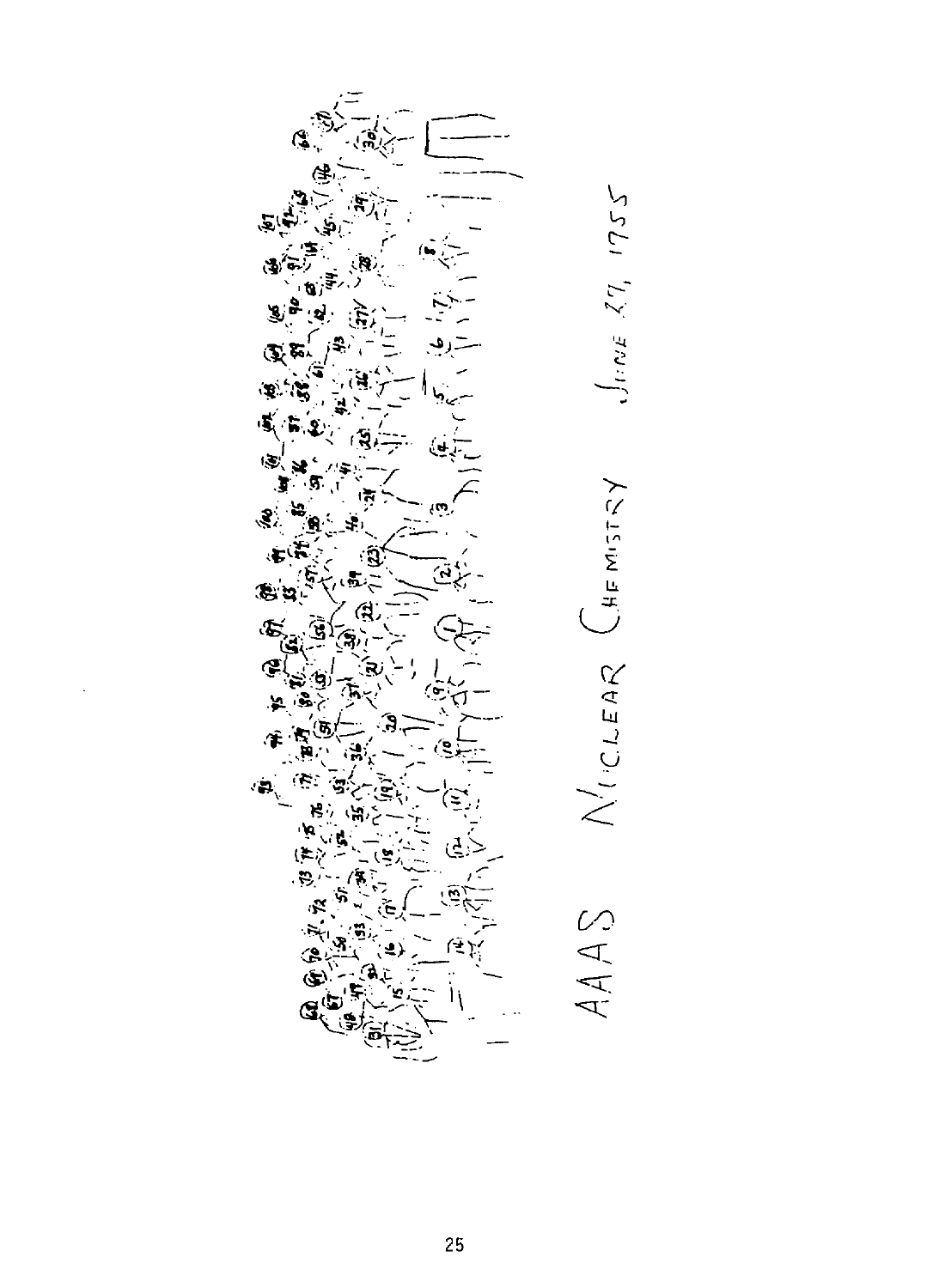#### **GORDON CONFERENCE JUNE 17,1955**

**1) A.TURKEVICH 2) L.YAFFE 3) H.CHICKS 4) F.H.CRIPPS 5) J. a ROY 6) A.P.BAERG 7) G.RCHOPPIN 8) LPERLMAN 9) W.H. BEAMER 10) G. OWENS 11) RL.WOLKE 12) T.H.NORRIS 13) H. L. REYNOLDS 14) R.CFEBER 15) R. J. PRESTWOOD 16) E. P. STEINBERG 17) B. L. COHEN 18) B. L. ROBINSON 19) J. HUDB 20) H.B.MATHUR 21) J. L. HUSTON 22) G.E.BOYD 23) R.L.HAWKINGS 24) P.KRUGER 25) R.H.TOMLINSON 26) A.F.VOIGT 2V) J.P.BUTLER 28) B.G.HARVEY 29) R.R. SMITH 30) W. S. LYON 31) G. BRETT 32) A. M. FRIEDMAN 33) N.E.BALLOU 34) H. P. ROBINSON 35) RL. WOLFGANG 37) M.L. PERLMAN 38) J.B.CUMMING 39) R.B.NATHER 40) A. RED) 41) G. a ROSSI 42) E.L. FIREMAN 43) F.S. STEPHENS 44) W.H.FLEMING 45) J. R. ARNOLD 46) E.A.MARATELL 47) F.NELSON 48) L.KATZ 49) P.MORRISON 50) L. E. GLENDENIN 51) H.L.FTNSTON 52) G.N.WALTON 53) R. ML DIAMOND 54) N. SUGARMAN 55) A.CARBTTO** 

**56) G.W.REED 57) G.D.OKELLEY 58) R.K.SHELINE 59) H.A.TEWES 60) R.W.HOFF 61) RF. RIDER 62) J. O'CONNOR 63) F. B. HARRISON 64) C.L. COWAN 65) F. REINES 66) S.BERKO 67) G. FRIEDLANDER 68) K. STREET 69) R.F.CHACKETT 70) R.A.NAUMANN 71) J. M. MILLER 72) D. H. GREENBERG 73) C.D. CORYELL 74) E.A.ALPEROVITCH 75) R.W. SPENCE 76) T.P.KOHMAN 77) R.P.SCHUMAN 78) T. A EASTWOOD 79) aC.KOCH 80) S.KATCOFF 81) R.A. SCHMITT 82) G.T.SEABORG 83) F. S. ROWLAND 84) J. W. DIVINE 85) P. KAFALAS 86) E.R.BERINGER 87) D.A.HICKS 88) J. W. COBBLE 89) E. SHAPIRO 90) RKETELLE 91) R.W. FINK 92) aj.DROPESKY 93) G. P. FORD 94) J.S.GILMORE 95) W.W.CRANE 96) E K. HYDE 97) C. WILSON 98) E. WIIG 99) R.E. BELL 100) J.M.ROBSON**  101) C. E. CROUTHAMEL **102) RC.FDC**  103) **R. DAVIS 104) S.THULIN 105) F.ASARO 106) L. S. GOLDRING 107) J. D. JACKSON 108) T. T. SUGIHARA.**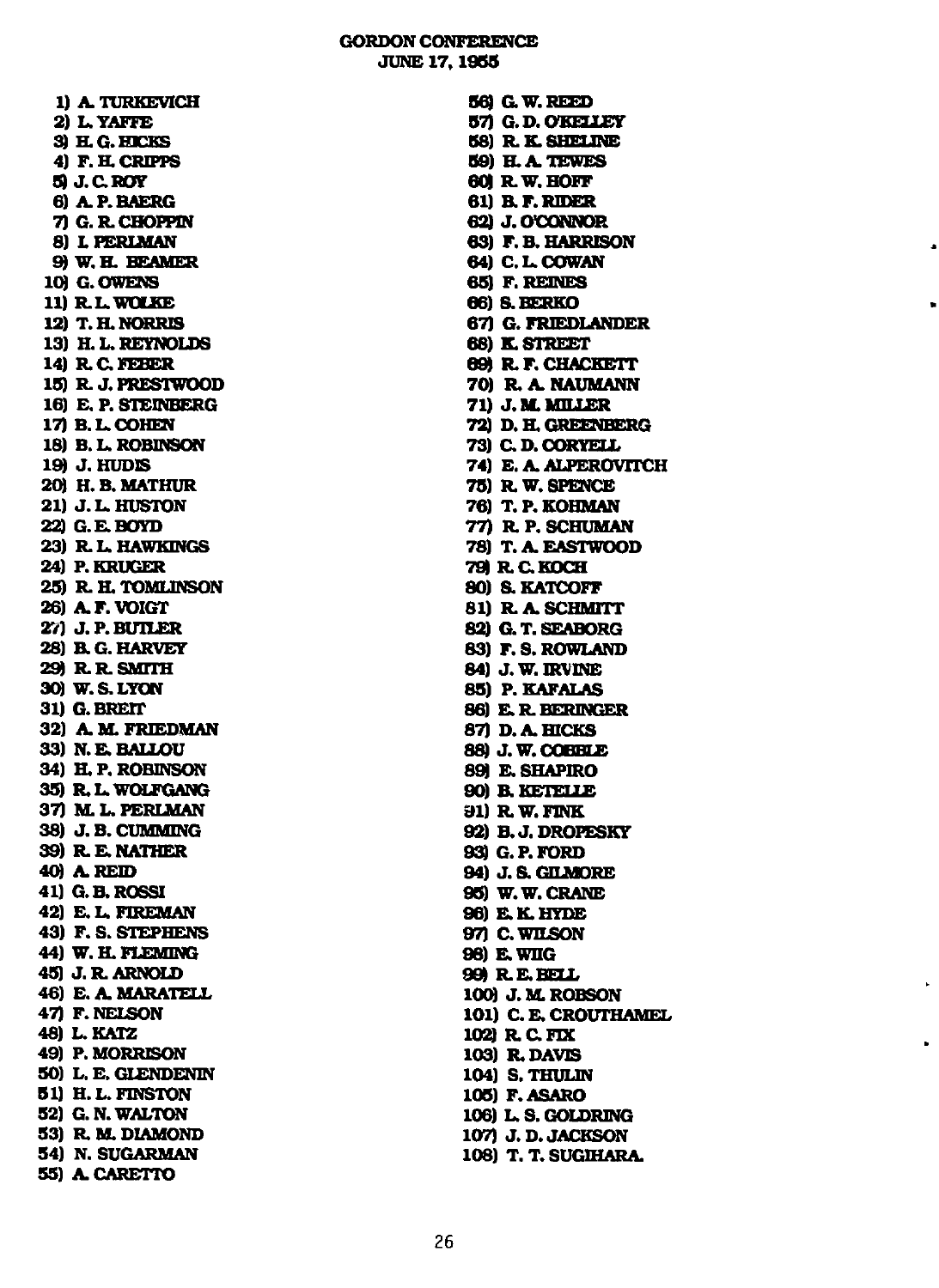"Excitation Functions for Nitrogen-Induced Reactions," and Bemie Rossi, who described how the intensity of accelerated projectiles was increased (by a factor of 50-100) in the 60-inch cyclotron. E. Robert Beringer (in place of Breit, who was scheduled) spoke on 'Yale Plans for a Heavy Ion Accelerator" and described the history of building a heavy ion accelerator at Yale. They chose a linear machine in order to maximize flexibility, plan for up to 10 Mev per nucleon, and hope to accelerate ions from neon up to argon. Beringer showed a line drawing of the planned machine. They will favor the heaviest Ions and plan to accelerate more than one ion at a time. He added that they hope to confine 40% of the beam in an area of one cm<sup>2</sup> and said an optimistic time schedule for construction is one and one-half years.

The evening session, Nuclear Reactions in the Bev Region, had Nathan Sugarman (University of Chicago) as the discussion leader with speakers K. Chackett (Birmingham) on "Spallation Products Formed in Light Elements with Protons of Energy up to 0.95 Bev, G. Friedlander (Brookhaven) on "Radiochemical Studies at the Cosmotron". He spoke on spallation studies on carbon, aluminum, and lead and said the results can be explained by the classical Serber-Goldhaber knock-on cascade model (modified by a meson production model), and Earl K. Hyde on "Radiochemical Studies at the Bevatron."

#### Wednesday. June 29. 1955 - Meriden. New Hampshire

Leo Yaffe presided at this morning's session, whose topic was Nuclear Fission. I was the first speaker and talked about "Spontaneous Fission," beginning with the historical background, discussion of the data, the various systematics and explanations that have developed. I described the correlation of spontaneous fission rates published by Seaborg and by W. J. Whitehouse and W. Galbraith in 1951, and how this was modified by John Huizenga. (My slides—24 in total—used the symbols E and Fm for elements 99 and 100, and I admonished my audience that this is off-therecord and not yet an announcement). In the talk I predicted that spontaneous fission half-lives will drop to microseconds around element 108 and to 10<sup>-20</sup> seconds at  $Z = 112-116$ . I emphasized the stabilizing effect of 152 neutrons and used the shell model and Nilsson (Sven-G6sta) plots to describe the stabilizing effects of 152 and 184 neutrons and 126 protons.

Other speakers this morning included Ellis P. Steinberg (Argonne) on "Fission Yields and Fine Structure by Mass Spectrometry," R. H. Tomlinson (McMaster University) on "Thermal Neutron Fission Yields in U<sup>235</sup>," Sigvard Thulin on "Rare Gas Fission Products," and Grover (Dave) Davis O'Kelley (Oak Ridge) on "Short-Lived Fission Products."

#### Sunday. June 24. 1956 - Meridan. New Hampshire

Leo Yaffe is Chairman of this year's Gordon Research Conference on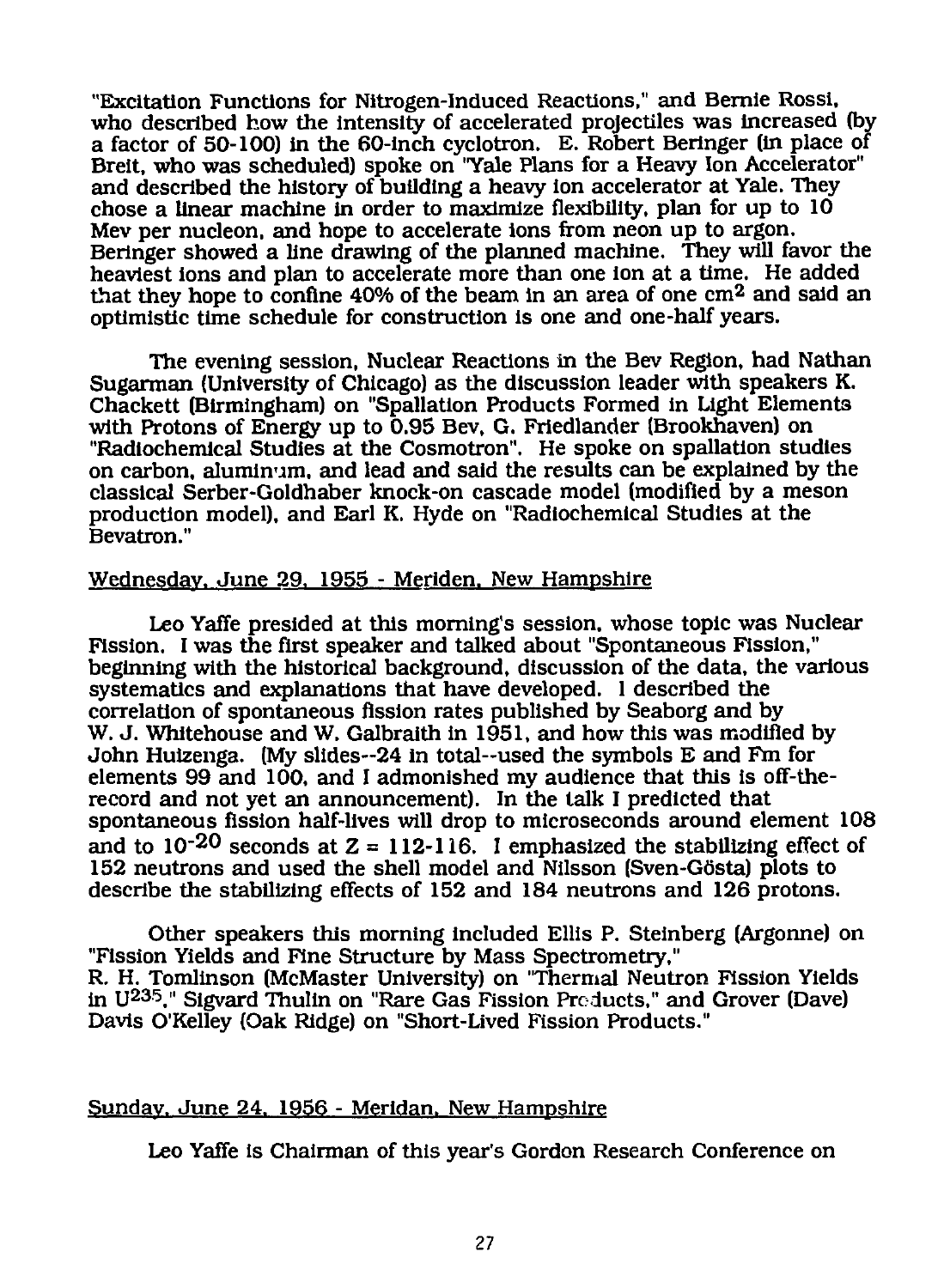Nuclear Chemistry at Kimball Union Academy, and Earl Hyde is Vice Chairman. I was given Room 20 in Dexter Richards Hall.

#### Monday. June 25. 1956 - Kimball Union Academy. Meriden. New Hampshire

Leo Yaffe opened the first session of the Conference with some introductory business, and then John Rasmussen chaired the morning session. The speakers were Benjamin R. Mottelson on 'The Unified Nuclear Model," Iz Perlman on "Nuclear Spectra in the Heavy Elements," and F. K. McGowan on "Coulomb Excitation Studies."

After lunch there was a lot of renewing of old acquaintances and greeting of new friends; a photograph was taken of the group (Figure 5).

I also spoke with Samuel S. (Sam) Markowitz, whom Iz met last summer and with whom he was most impressed. Markowitz wants to come to Berkeley beginning in October 1957 in a postdoctoral position.

Rasmussen also chaired the evening session. At this session the speakers were A. E. Literhland (Chalk River) on "Rotational Levels in the Region A=25," J. M. Hollander on "Some Electron Spectroscopic Studies in the Heavy Element Region," Eugene L. Church on "Internal Conversion Coefficients," and Gertrude Scharff-Goldhaber on "Regularities in Heavy Even-Even Nuclei."

#### Tuesday. June 26. 1956 - Meriden. New Hampshire

J. Malcolm (Jack) Miller chaired the morning session, and George Igo (Los Alamos) spoke on "The Energy and Angular Distribution of Outgoing Particles in Low Energy Reactions." Igo reported that low energy neutrons, protons, and alpha particles on gold give too many high energy neutrons or protons, forward peaked, to be accounted for by the compound nucleus mechanism.

I then gave my talk on "Reactions of Alpha Particles with the Heavy Elements." I said that our group at Berkeley has been making a systematic investigation of the products and the mechanism of the reactions produced by helium ions on some 18 target nuclei, ranging from Th $232$  to  $E253$ . The group consists of Stan Thompson, Al Ghiorso, Bemie Harvey, Greg Choppin, Alfred Chetham-Strode, Jim Cobble, Dick Glass, and Bill Wade. The graduate students involved are Bob Carr, Lt. Walter Gibson, Darrah Thomas, Bob Vandenbosch, Sue Vandenbosch, Bruce Foreman, Paul Donovan, and Jose Gonzalez-Vidal. I concluded with a description of the Heavy Ion Linear Accelerator that we have under construction (10 Mev/nucleon, 5-10% efficiency, 2% duty cycle) with the help of C. Van Atta and E. Hubbard. I noted that a duplicate is being built at Yale.

Following my talk, James W. Meadows (Harvard) spoke on "Proton Excitation Functions" and emphasized the observation of high energy tails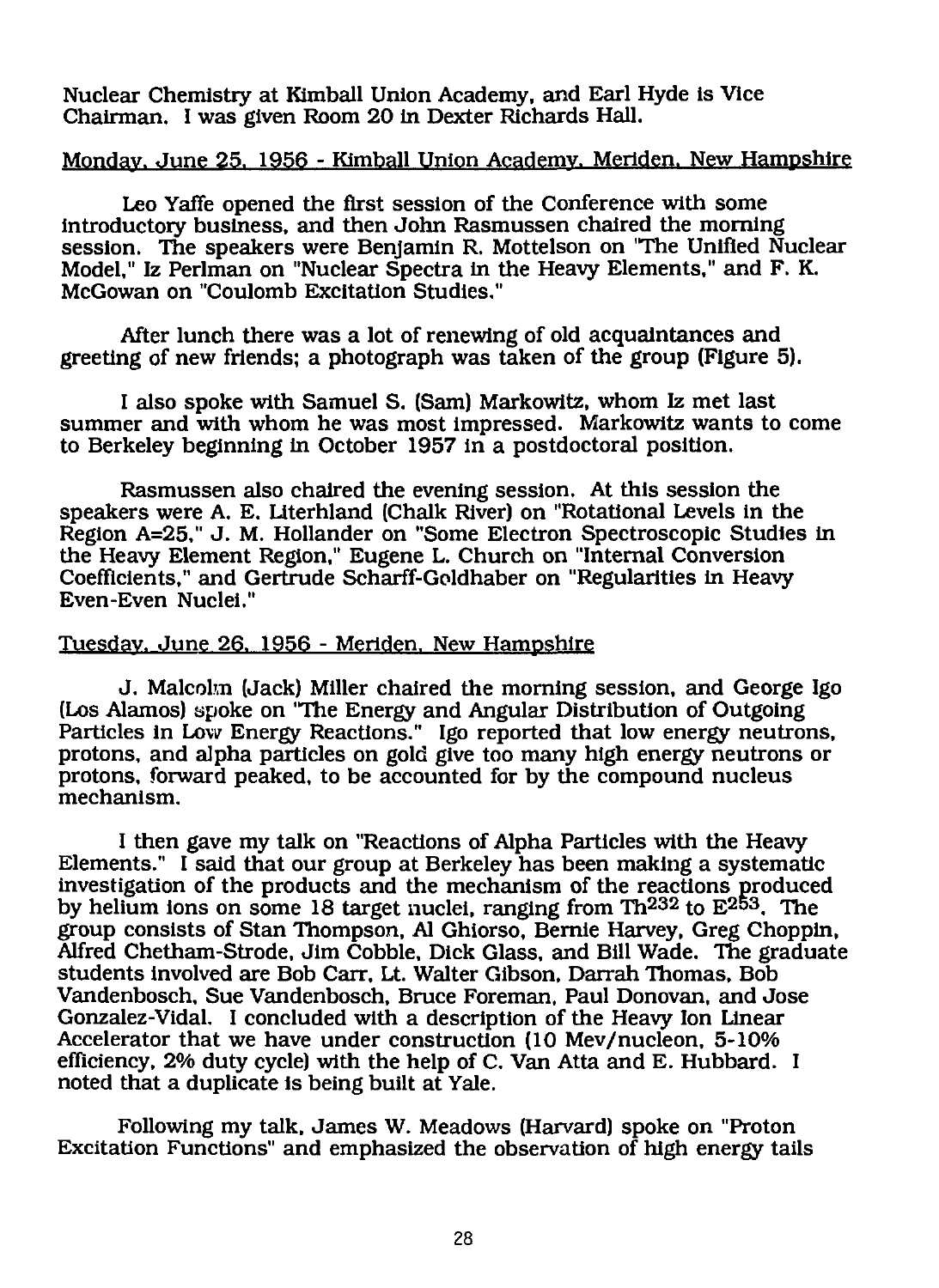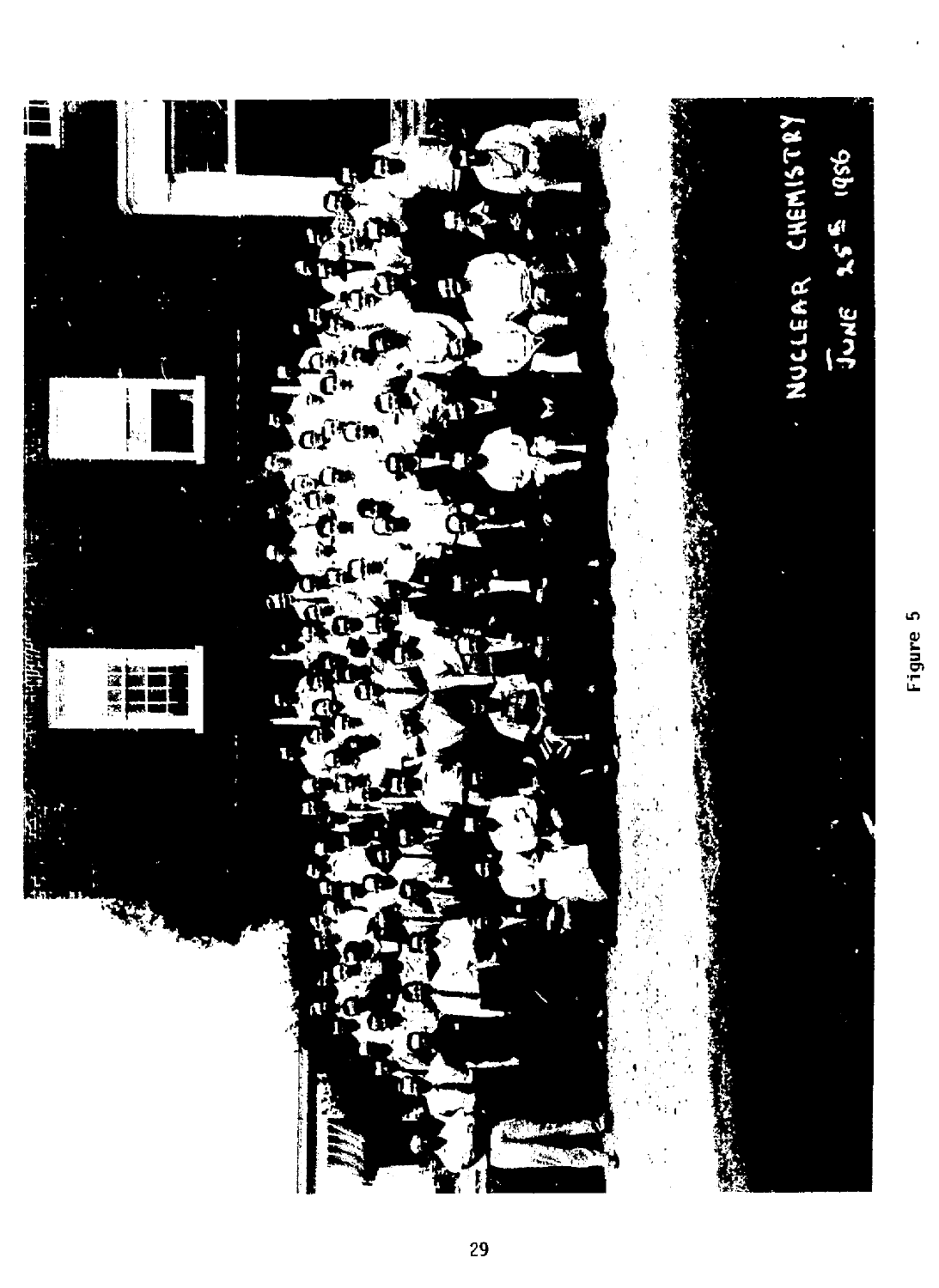**NEW SEARCH** NUCLEAR CHEM<br>JUNE XS. 1756 Œ, Q **CAAG** نري. ิจ Gozonn Rezenzen Conferences.<br>Kimzall (Minn Pradences.<br>MERIDEN, N.H.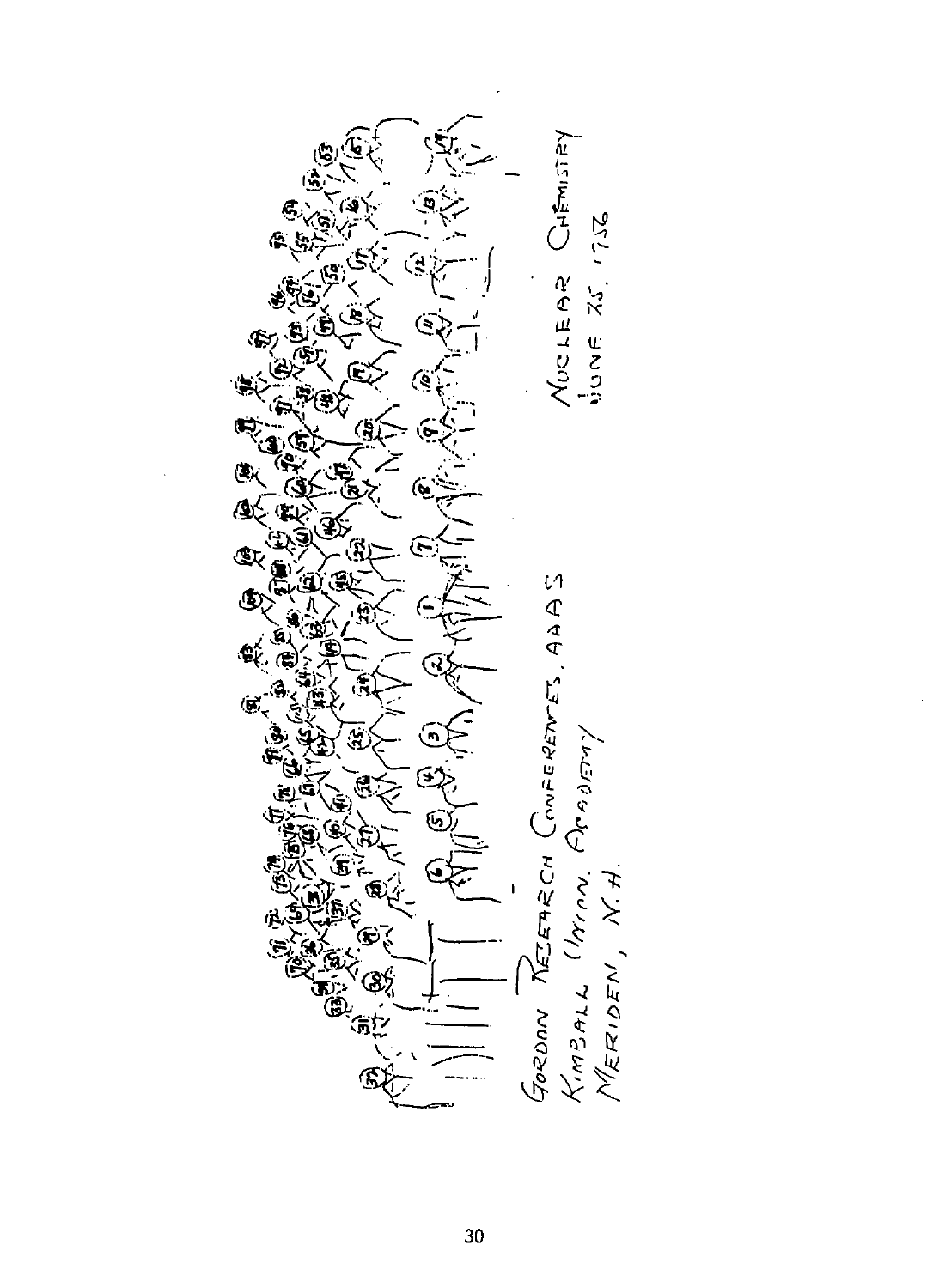**1) L.YAFFE 2) E.K.HYDE 3) G.& GOLDHABER 4) M. GOLDHABER, 5) N.CARBONE 6) B. KARLIK 7) N.SUGARMAN 8) G.T.SEABORG 9) G. FRIEDLANDER 10) J. O. RASMUSSEN 11) J. M. MILLER 12) C.D.CORYELL 13) R.A. NAUMANN 14) W.Z.LEAVTTT 15) L.R.BUNNEY 16) N.E.BALLOU 17) L. B. MAGNUSSON**  18) R. WOLFGANG **19) R. A SHARP 20) H.HAHAGUCHI 21) W.OTVOS 22) H.EL-BADRY 23) RL.WOLKE 24) RC.UREY 25) T. P.KOHMAN 26) P.FONG 27) B. R. MOTTELSON 28) A. GOLDHABER 29) L. P. SALTER 30) L.E.GLENDENIN 31) a W. FINK 32) LDOSTROVSKY 33) J. M. HOLLANDER 34) R. DIAMOND 35) S.G.THOMPSON 36) F.T.BONNER 37) a G.HARVEY 38) L.S.GOLDRING 39) LPERLMAN 40) E.FJCHLER 41) T. SUGIHARA 42) S.C.CURRAN 43) W. H. BARKAS 44) W.D.EHMANN 45) A.S.GOLDIN 46) R.A.RIGHTMIRE 47) N.PORILE 48) H. DIAMOND 49) D. ENGELKEMEIR 50) a F. RIDER 51) M.E. JONES 52) J.D.BUCHANAN 53) L. W1NSBERG 54) R. A. GLASS** 

**55) S.MARKOWITZ 56) B. D. PATE 57) T. A. EASTWOOD 58) M. P. HEYDENBURG 59) G.M.TEMMER 60) F.K.MCGOWAN 61) J. W. BORN 62) C.M.JUDSON 63) H.L. FINSTON 64) W.W.MEINKE 65) W.T.BEAMER 66) L. LINDNER 67) A.V.ZUBER 68) L. A. BEACH 69) A.P.BAERG 70) J.R.HUEENGA 71) LW.HOLM 73) V.L. SCHINDEWOLF 73) J.E.GINLLER 74) E.L. CHURCH 75) A. J. CRUTKSHANK 76) E. P. STEINBERG 77) S. KATCOFF 78) J. W. MEADOWS 79) G.D.O'KELLEY 80) A.W. FAIRHALL 81) R.H. TOMLINSON 82) D.S. MARTIN 83) AG.W.CAMERON 84) W. H. FLEMING 85) KFRITZE 86) M. A PRESTON 87) P.KAFALAS 88) W.E.MOTT 89) A R BROS! 90) F.STEPHENS 91) G. PARKER 92) E.O.WDG 93) J. W. COBBLE 94) W. a WADE 95) R. DAVIS, JR. 96) G.W.REED 97) M. PERLMAN 98) B. GORDON 99) J. C. SHEPPARD 100) R. B. REGIER 101) RG.RICHTER 102) C.W.STANLEY 103) A E. LITHERLAND 104) P. J. CAMPION 105) G.N.WALTON 106) AACARETTO**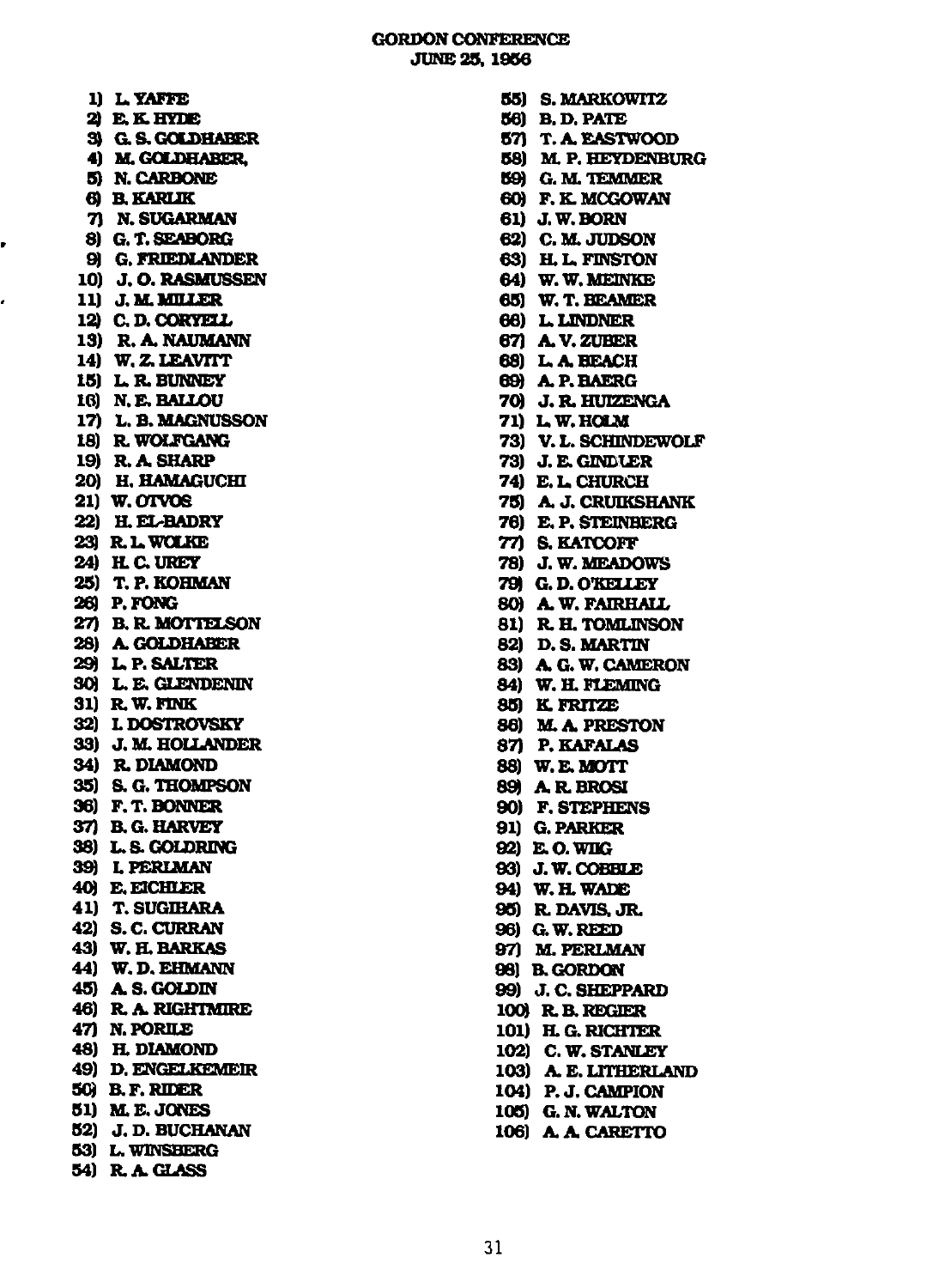# from p,n; p,2n; and p,pn reactions on  $Cu<sup>63</sup>$ .

I spoke with a number of people during the afternoon: I learned that Sherry Rowland is at the University of Kansas. I agreed to send transuranium data to A. G. W. Cameron at Chalk River. Cameron told me that he likes the Levy mass formula. Gert Friedlander told me about his Monte Carlo calculations on Maniac with Miller, Turkevich, and Metropolis to determine the distribution in A and Z of the products from proton bombardments of a wide range of targets.

Speaking at the evening session were Jack Miller on "Apparent Anomalies in Low Energy Reactions," Walter H. Barkas on 'Abundance and Energy Spectrum of Evaporated Particles," and A. W. Fairhall (University of Washington) on "Alpha Reaction Studies."

#### Wednesday. June 27. 1956 - Meriden. New Hampshire

Claire C. Patterson (Cal Tech) chaired the morning session and the speakers were Charles (C. D.) Coryell on "Neutron and Proton Shells in the Cosmic Abundance of the Elements," A. G. W. Cameron on "Nuclear Reactions in Stars and Nucleogenesis," Edward L. Fireman (Brookhaven) on "Cosmic Ray Spallation Products in Meteorites," George W. Reed (Argonne) on "Uranium in Meteorites," and Truman P. Kohman (Carnegie Tech) on "Long-Lived Cosmic Ray Induced Radioactivities in Meteorites." I found Cameron's talk especially interesting. He described the evolution of stars and said the heaviest elements are made in supernovae up to  $Cf^{254}$ . Hence, elements in our solar system were formed in previous supemovae explosions five billion years ago.  $Cf^{254}$  may account for the observed light decay of supemovae with a half-life of 55 days.

#### Thursday. December 27. 1956 - New York. New York

The Silver Anniversary of the Gordon Research Conferences was celebrated with a black tie banquet in the Commodore Hotel. I sat at the head table with John A. Behnke (Silver Anniversary Committee), Dr. John R. Bowman (Silver Anniversary Committee), Dr. Arthur K. Doolittle (immediate Past Chairman, Board of Trustees, AAAS), Dr. Karl Folkers (Chairman, Section C, Vice-President, AAAS), Mrs. Neil Gordon, Dr. Robert S. Morison (Director, Biological & Medical Research, Rockefeller Foundation), Dr. Emil Ott (Toastmaster-Chairman, Silver Anniversary Committee), Dr. W. George Parks (Director, Gordon Research Conferences), Mrs. W. George Parks, Dr. Clifford F. Rassweiler (President-Elect, ACS), Dr. Robert W. Schiessler (Chairman, Board of Trustees, AAAS), Dr. Paul Sears (President, AAAS), Dr. Alan Waterman (Director, National Science Foundation, and Dr. Dael Wolfle (Silver Anniversary Committee). The program, during which my talk was broadcast nationwide over NBC, had Emil Ott as Toastmaster, who began with "Introductions," and then spoke on 'Twenty-Five Years of the Conferences." In this he gave tribute to the memory of Neil E. Gordon,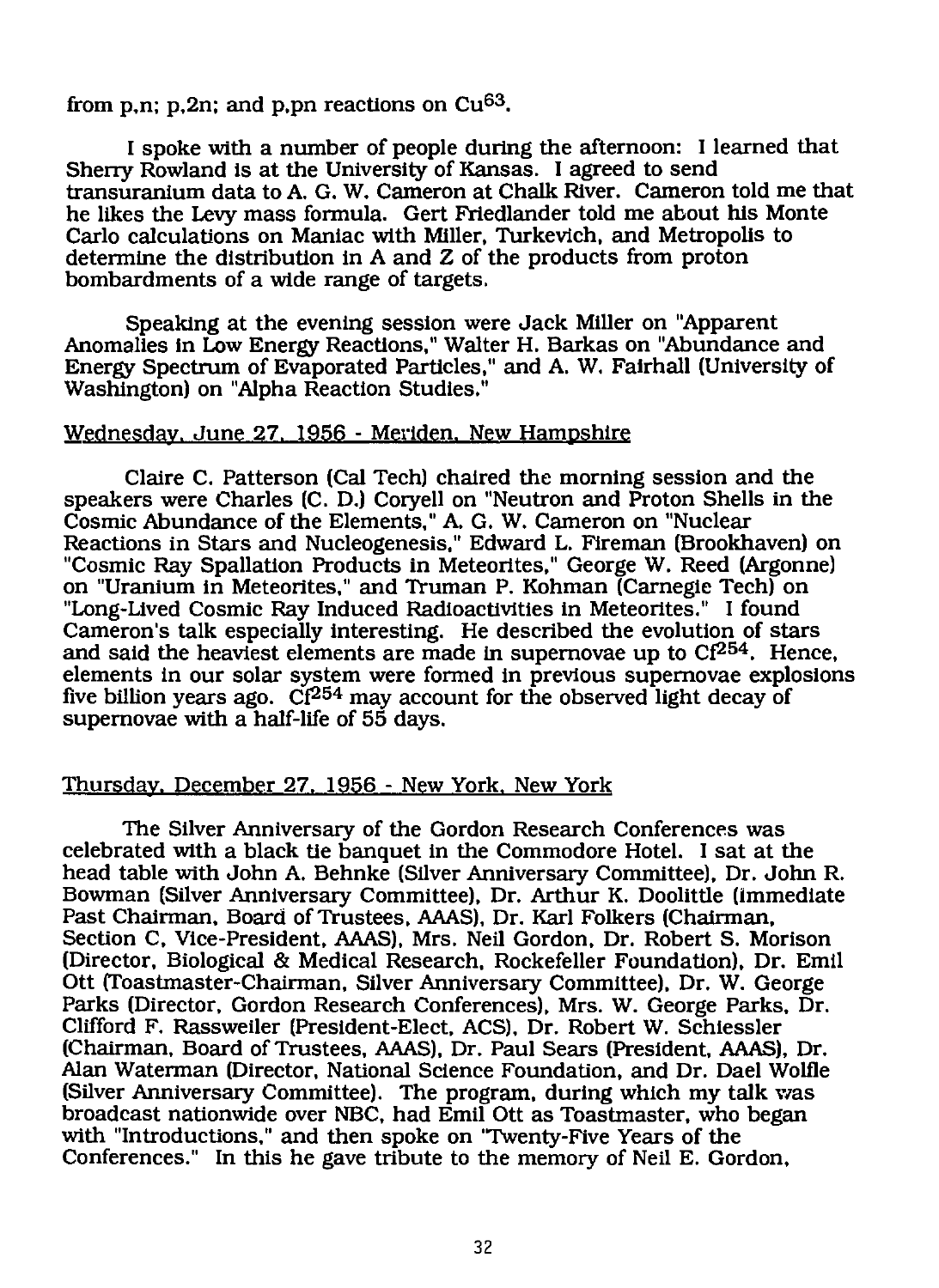#### saying:

This year, as the Conferences round out their twenty-fifth year of probing the frontiers of science, we might well strive to measure just what, or how great, their contributions have been to the furtherance of knowledge and human understanding. But the inception of an idea, the origin of a theory, the broadening of the perspective of a creative mlnd~the entire processes of creative thinking—do not permit of simple measurement.

However, some criteria of the present stature of the Conferences are evident-the annual scope of their discussions, for instance (36 topics); the international reputation of many conferees; the number (4,000) of scientists who attend from many (46) countries.

Such figures profile an impressive change from the seminars which Dr. Gordon began in so modest a fashion. But what is far more significant is that neither the inherent nature nor purpose of the Conferences has changed over the years. The emphasis is still, just as it was years ago, on small, informal gatherings of knowledgeable men-men who relish the opportunity to indulge in unhurried discussion and to explore the thinking and theories of their scientific peers.

I was then introduced. My talk (Figure 6) was precisely timed to go out over the NBC radio network at 9:31 plus 10 seconds and to be concluded at 9:59 plus zero seconds. Entitled 'The Future Through Science," it is being published in the December 28th issue of Science, of which I was given an advance copy, and my remarks followed closely this somewhat edited and expanded version. Some excerpts follow:

As we consider the future of our country and of the world, we can perceive that our human resources of trained brainpower in all fields, including those of science and engineering, are foreordained to be of crucial importance to our destiny. It is my belief that we only dimly perceive the extent to which this is true, and that by no means are we taking the necessary steps to encourage the adequate development of this brainpower.

We may look forward to many wonders in the coming 50 years. Large earth satellites will continuously circle the earth and monitor the weather, making weather prediction a much more certain matter. We may even effect large-scale control of the weather itself in some areas. Manned satellites may be possible, and space travel to the moon may be achieved. Large ships will be propelled almost exclusively by nuclear power plants. Air travel to any part of the world will be a matter of a few hours. We shall have  $\overline{IV}$  phone communciation. Our knowledge of photosynthesis and the processes of the living cell and bodily functions will be enormously more complete, giving us greater control of disease. We shall exercise greater control over human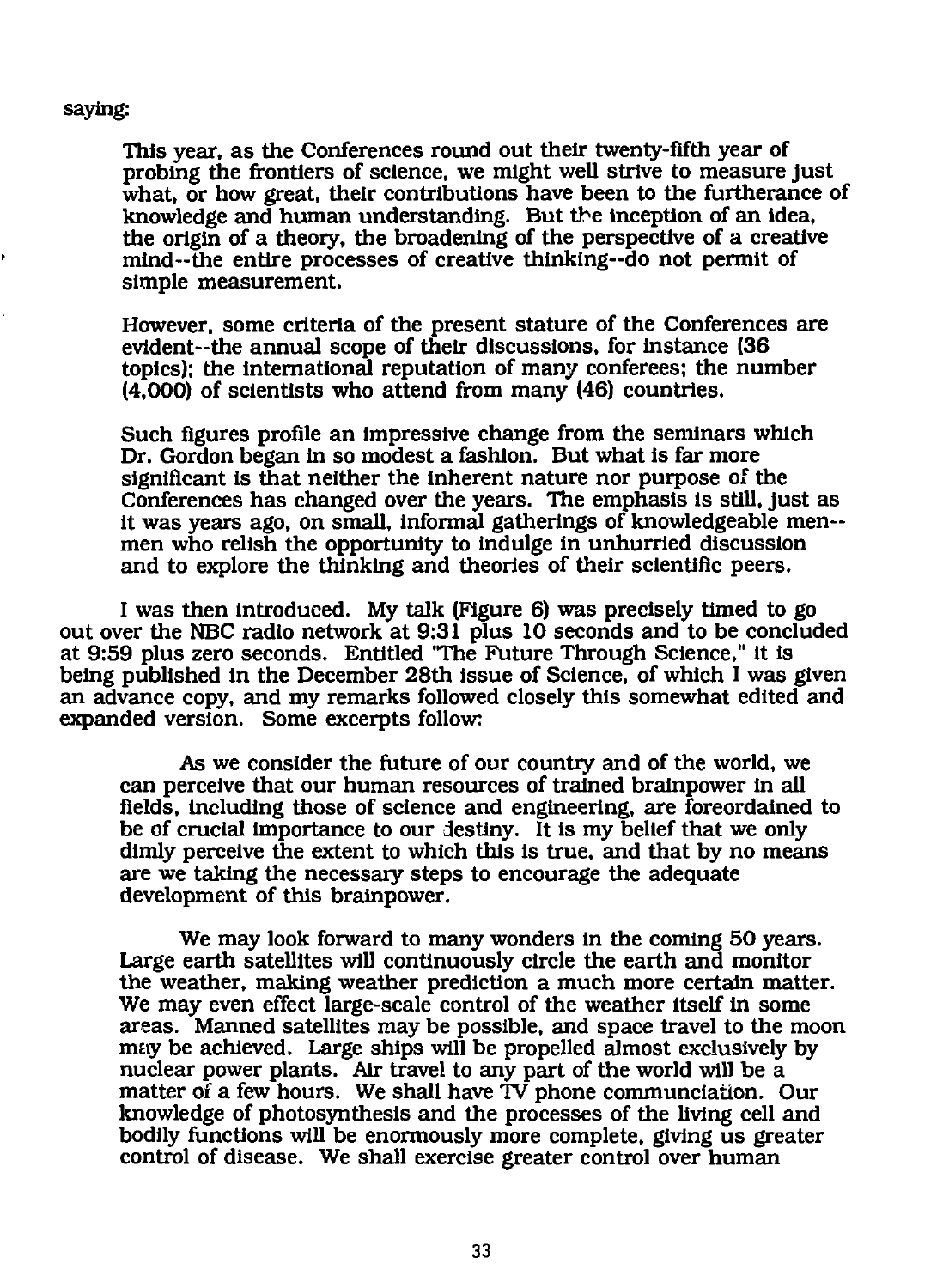

Figure 6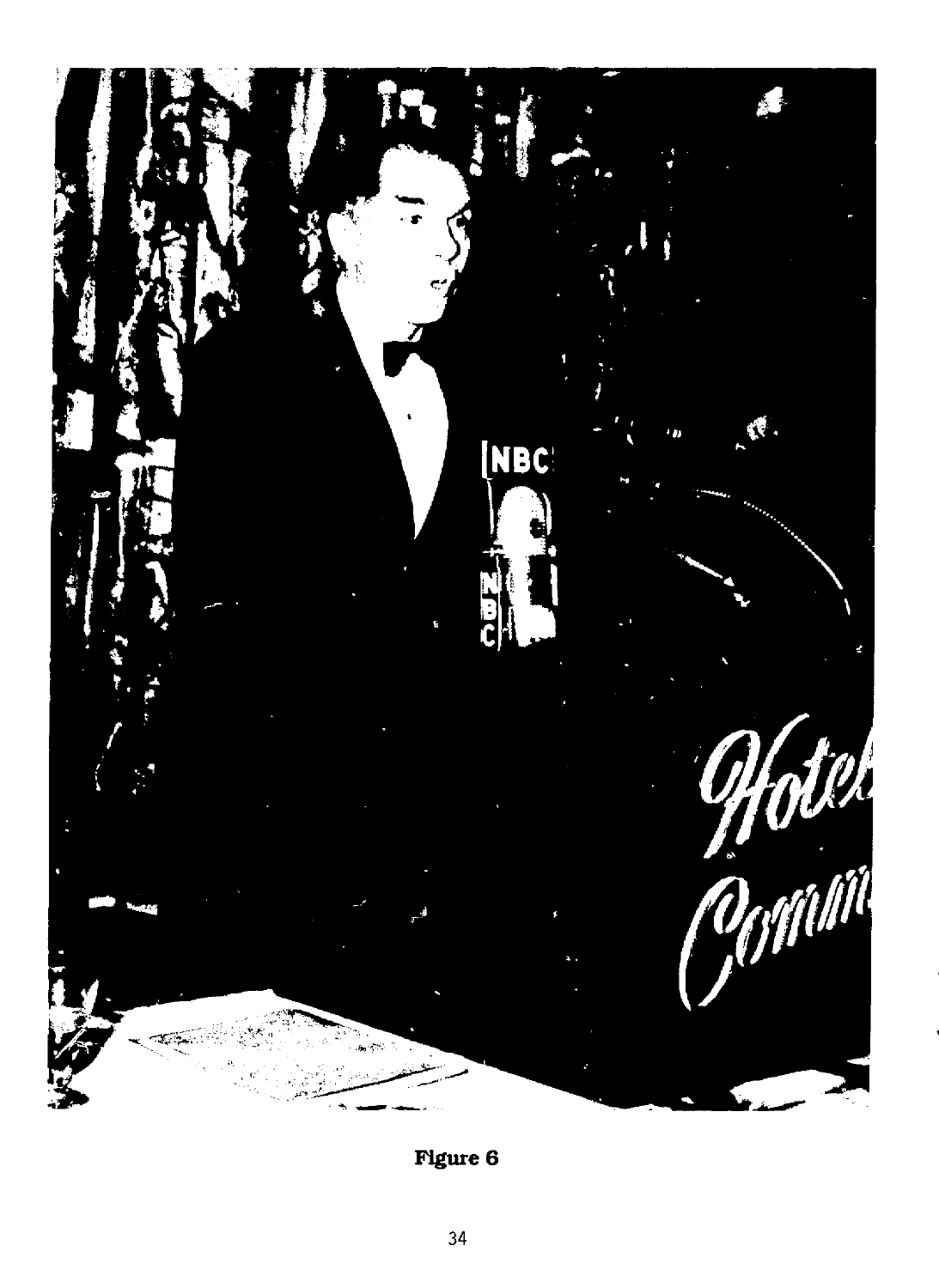fertility. Problems of mental health, delinquency, and crime should yield to better understanding of biology and of mental processes and social behavior.

We cannot take it for granted that these things will come to pass, that our country will continue to prosper, that the continuing international crises can be overcome without disaster. We must recognize the hazards and prepare ourselves to meet them. The last 25 years have emphasized to any discerning person the importance of trained brainpower to our future—to our scientific future in which our economic prosperity and military security are by no means assured. It would be perilous indeed to neglect the discovery, training, and encouragement of the intellectual leaders of this generation and of the generations of the future.

#### Sunday. June 23. 1957 - Meriden. New Hampshire

We arrived, after having lunch on the road, at about 6 p.m. and greeted old friends. Earl Hyde, Chairman of this year's Conference, introduced us to some of our foreign visitors and our two Russian guests, N. A. Perfilov and V. I. Goldanskii. [My friend, A. P. Vinogradov, was invited but was not given permission to attend.]

#### Monday. June 24. 1957 - Kimball Union Academy. Meridan New Hampshire

After welcoming remarks by the Director of the Kimball Union Academy, Earl Hyde, as Chairman, began the Conference with some introductory business—Nathan Sugarman is Vice-Chairman this year. The morning program, "Recent Evidence on the Electronic Structure of the Actinide Elements," was chaired by C. A. Hutchison, Jr., with speakers Mark Fred on "Optical Spectra" and Dieter Gruen on "Absorption and Fluorescent Spectra."

After lunch, photographs of the group were taken (Figure 7), including a separate one of various organizers and foreign guests.

This evening session was a continuation of the morning program with talks by W. H. Zachiariasen on "Crystal Structure" and C. A. Hutchison, Jr., on "Paramagnetism."

#### Tuesday. June 25, 1957 - Meridan. New Hampshire

Today's program covered "High Energy Nuclear Reactions," chaired by G. Friedlander. A. Turkevich spoke on "Monte-Carlo Calculations of High Energy Nuclear Cascades," Friedlander presented a paper by I. Dostrovsky on "Some Reactions of 3-Bev Protons with Heavy Elements and Their Interpretation," and G. Rudstam talked about "Spallation of Some Medium-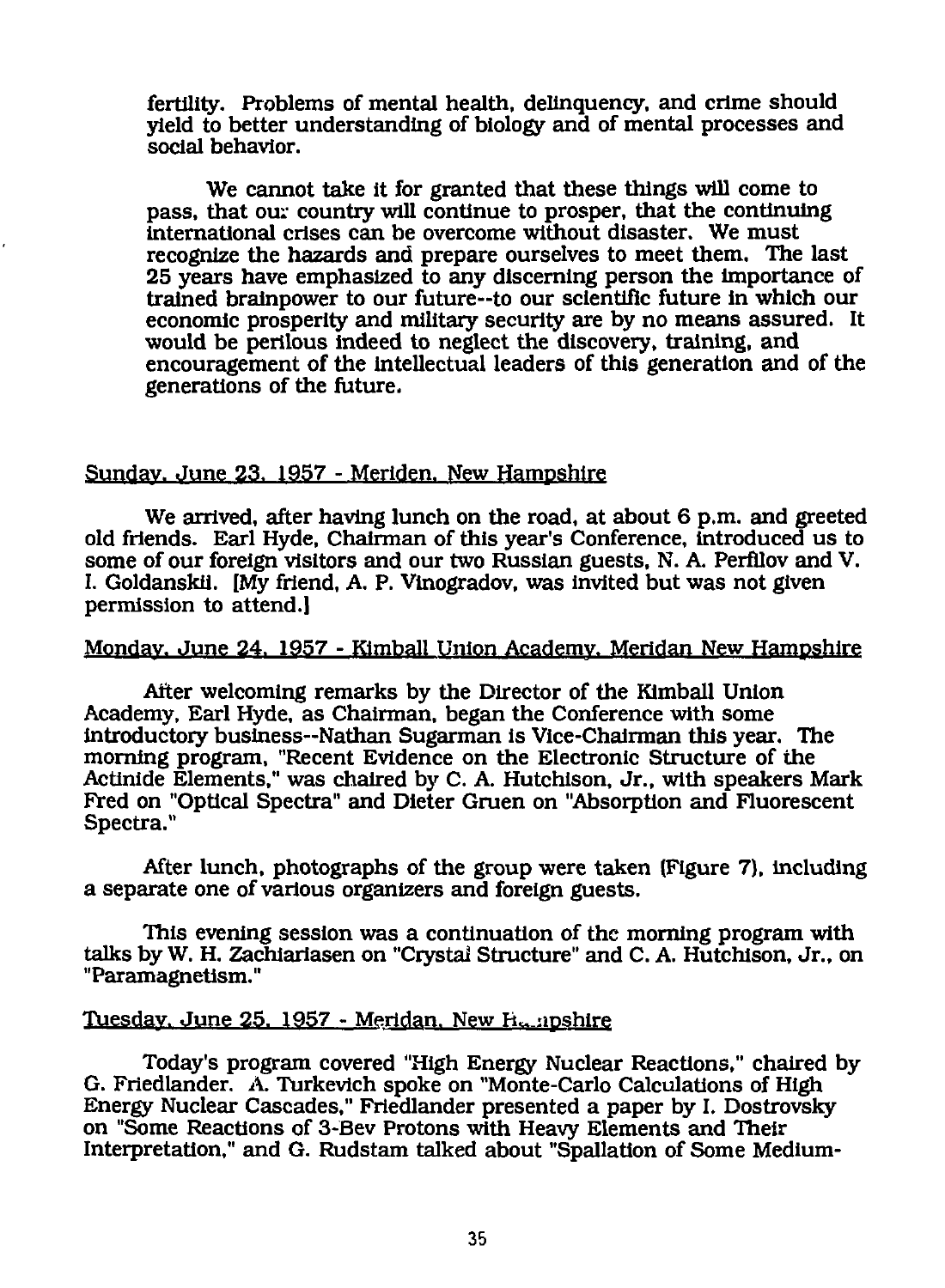

# Figure 7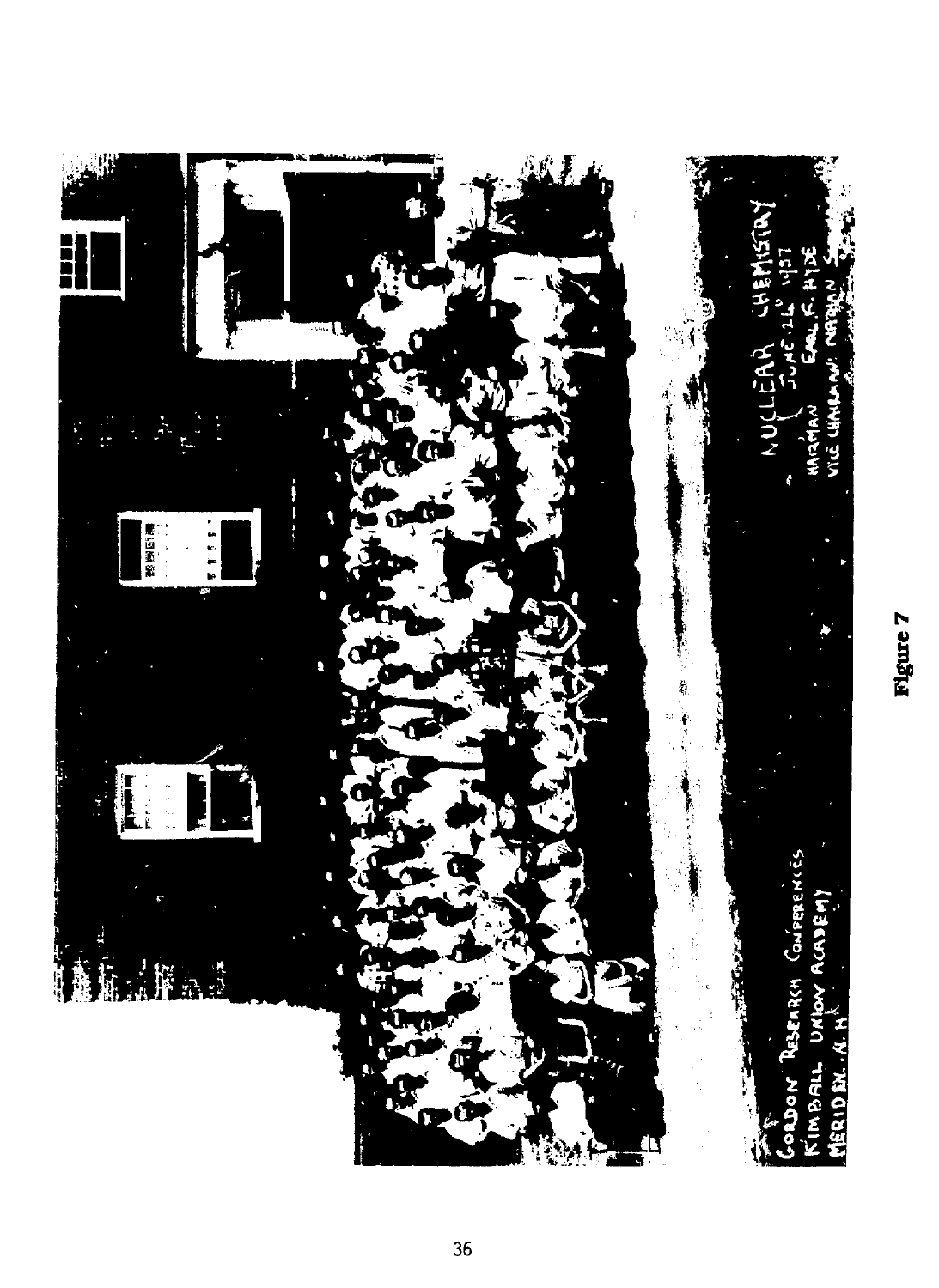

Gordon Research Conference Kimball Union Academy Meriden, New Hampshire

Nuclear Chemistry<br>*C* me 24, 1957

 $\sim$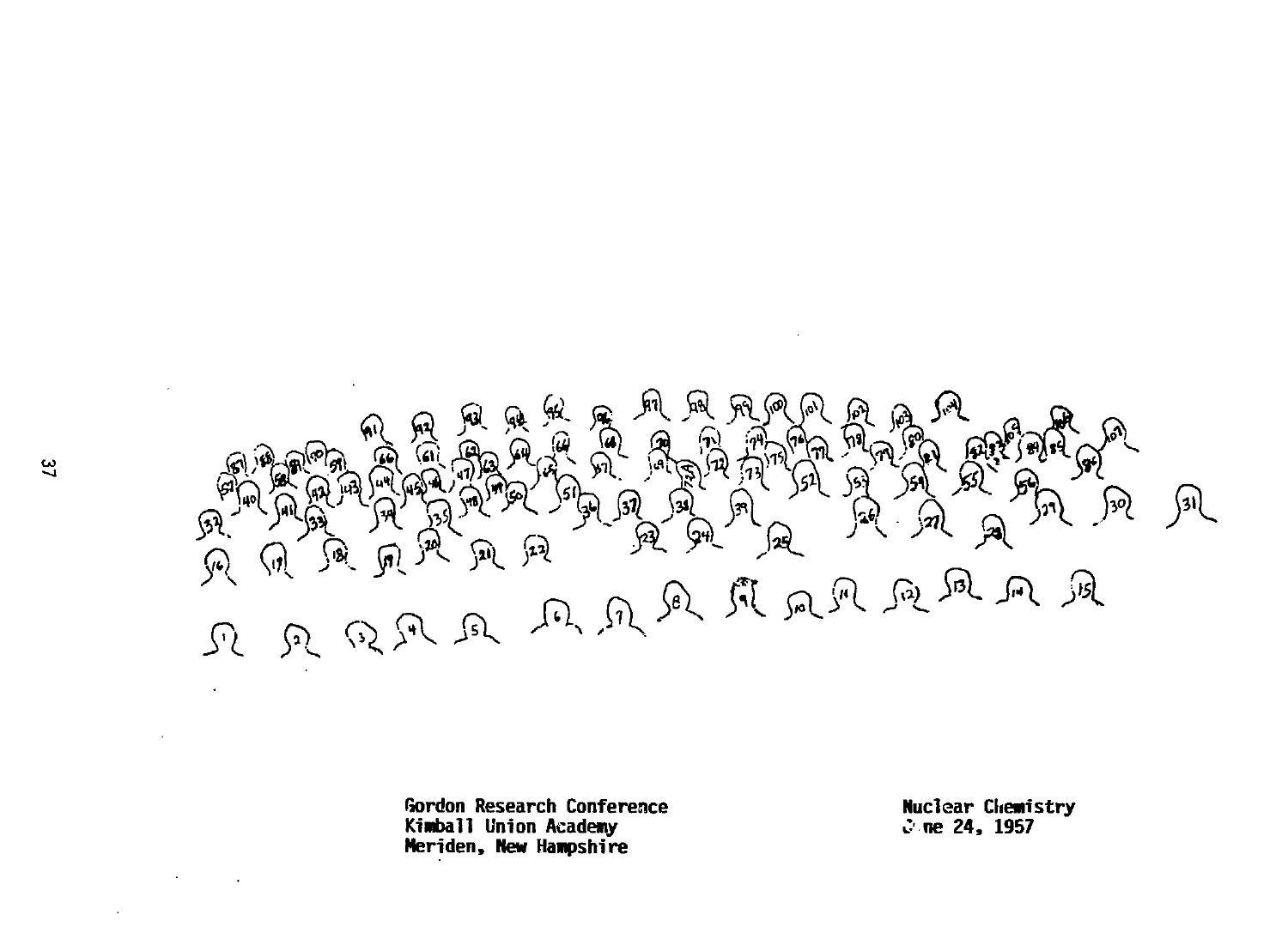**1) JERED. KNIGHT 2) INGEBORG M. LADENBAUER 3) JEAN G. SMITH 4) GERHART FRIEDLANDER 5) LEOYAFFE 6) ANTHONY TURKEVICH 7) CLYDE A. HUTCHISON, JR. 8) NATHAN SUKGARMAN 9) EARL K. HYDE 10) WJ. SWIATECKI 11) GOSTARUDSTAM 12) VTTAU L GOLDANSKH 13) GLENN T.SEABORG 14) NIKOLAYA.PERFILOV 15) LESTER WINSBERG 16) LLOYD A. CURRIE 17) NICHOLAS METROPOLIS 18) H. V. RAMANIAH 19) IRVING J. RUSSELL 20) GEORGE J. OWENS 21) THOMAS T. SUGIHARA 22) DEANW.MAURER 23) RAYMOND GUNNINK 24) DONALD C. STUPEGIA 25) ABRAHAM S. GOLDIN 26) E.R.MERCER 27) LELAKO R. BUNNEY 28) J.CROY 29) NATHAN E.BALLOU 30) RICHARD L. WOLFGANG 31) JAMES S. GILMORE 32) DIETER M.GRUEN 33) DONS.HARMER 34) BRIAN D. PATE 35) JEROME HUDIS 36) P.A.DELMARMOL 37) H.P.MALAN 38) LEONLEVENTHAL 39) MENCHERO 40) E.A.MARTELL 41) LAWRENCE E. GLENDENIN 42) D.R. WILES 43) W. SEELMANN-EGGBERT 44) CHARLES M.JUDSON 45) BARRY M. GORDON 46) MARKS. FRED 47) ULRICH SCHINDEWOLF 48) BERNARD G. HARVEY 49) NORBERTT.PORILE 50) RAYMOND K, SHELINE 51) JOHNR.HUIZENGA 52) SAADIA AMIEL 53) WILLHAM D. EHMANN 54) RAYMOND DAVIS 55) MILLER** 

**56) ELLIS P. STEINBERG 57) ANDREW F. STEHNEY 58) RICHARD W. LAMPHERE 59) R.H.TOMUNSON 60) WILLIAM A. RAINS 61) MCISSAC 62) J.S.FRASER 63) JOHN G. CONWAY 64) NOAH JOHNSON 65) ARTHUR POZKANZER 66) SEYMOUR KATCOFF 67) JOHN M. ALEXANDER 68) G. DAVIS OKELLEY 69) ALFRED CHETHAN-STRODE 70) J. MALCOLM MILLER 71) ROBERT A. NAUMANN 72) HARRY R. BOWMAN 72a] GERALD LANGE 73) MARCUS 74) GEORGE J. MARL 75) PAULKRUGER 76) WILLIAM E.MOTT 77) KOCH 78) RONALD MACFARLANE 79) WALTER M. GIBSON 80) RIGHTMIRE 81) K.FRITZE 82) SHELDON KAUFMAN 83) WOLFGANG HENKEL 84) JAMES R. WHITE 85) JOSEPH ZAHRINGER 86) EDWIN O.WHG 87) WILLIAMR.WARE 88) T. A. EASTWOOD 89) JAMES E. GINDLER 90) R.ASCHMITT 91) W. H. BURGUSP 92) BRUCE DROPESKY 94) ALBERT A. CARETTO 95) HERRINGTON 96) A. J. CRUIKSHANK 97) T. DARRAH THOMAS 98) F.S. ROWLAND 99) PEDERJ.ESTRUP 100) AW. FAIRHALL 101) EDWARD ANDERS 102) WILLIAM H. ZACHARIASEN 103) T.D. NEWTON 104) JOHN C. HUBBS 105) MARVIN L KALKSTEIN 106) GEORGE P. FORD 107) J. G. CUNINGHAME**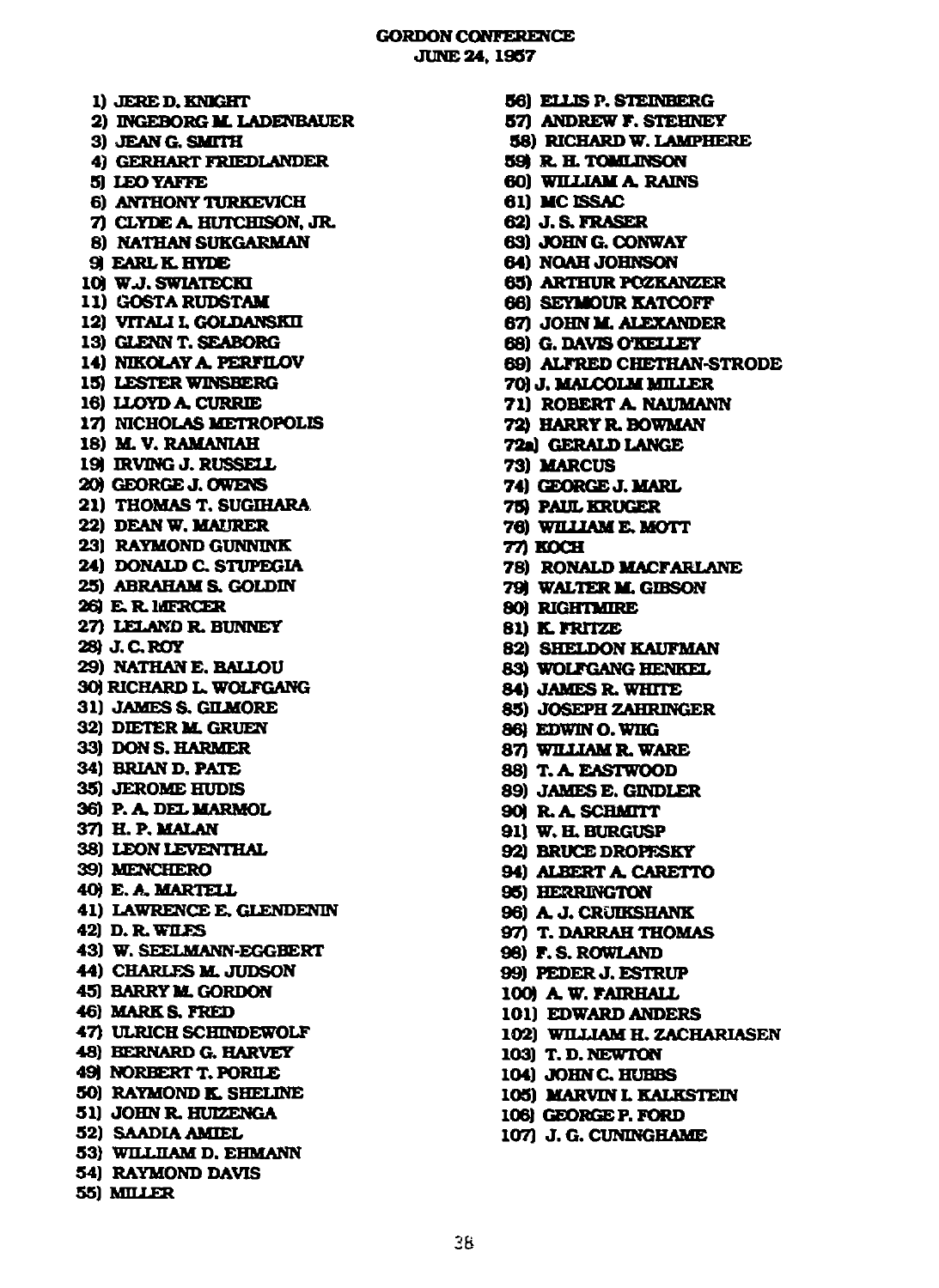Weight Elements with High Energy Protons."

After an afternoon of conversation, the evening session, again on "High Energy Reactions," began with a talk by L. Winsberg on "Studies of High Energy Nuclear Reactions Carried Out at the Berkeley Bevatron." N. Porile spoke on "Studies and Analysis of Nuclear Reactions of Bismuth and Tantalum with High Energy Protons," and I. Russell talked about "Radiochemical Studies of meson Induced Fission of U<sup>235</sup>.

#### Wednesday. June 26. 1957 - Meriden. New Hampshire

The morning session of the Conference, chaired by Anthony Turkevich, was devoted to "Research in the USSR on High Energy Reactions" with reports by N. A. Perfilov and V. I. Goldanskii. Goldanskii's English is much superior to Perfilov's, and Tony Turkevich helped with translation problems.

I again spent the afternoon conversing with the participants. Then, R. B. Leachman chaired the evening session on "Fission" with papers by R. Stokes on "d.p Fission; Fission Thresholds and Cross Sections," I. Halpern on "Angular Correlation of Fission Fragments," and E. P. Steinberg on "Mass Distribution in Neutron Resonance Fission from 1-10 Mev."

## Thursday. June 27. 1957 - Meriden. New Hampshire

There was another business meeting this morning, at which time John Huizenga was elected Chairman and Morris Perlman Vice-Chairman of the 1958 Gordon Conference on Nuclear Chemistry. Preferences for Colby Junior College as a site for our Conference was expressed.

Then the Conference continued with the discussion of "Fission." R. Pyle spoke on "Neutron Multiplicities," L Glendenin talked about "Relative Yields of Nuclear Isomers," and W. J. Swiatecki covered "Fission Theory".

#### Sunday. June 22. 1958 - Meriden. New Hampshire

We got into Meriden, New Hampshire, about 4 p.m. in ample time to have supper with participants in the Gordon Research Conference in Nuclear Chemistry at Kimball Union Academy. [Unfortunately, the Conference was unsuccessful in arranging for this year's Conference to be held at Colby Junior College, which the attendees decided last year would be preferable to Kimball Union Academy.] This year John R. Huizenga (Argonne) is Chairman while Morris L. Perlman (Brookhaven) is Vice-Chairman.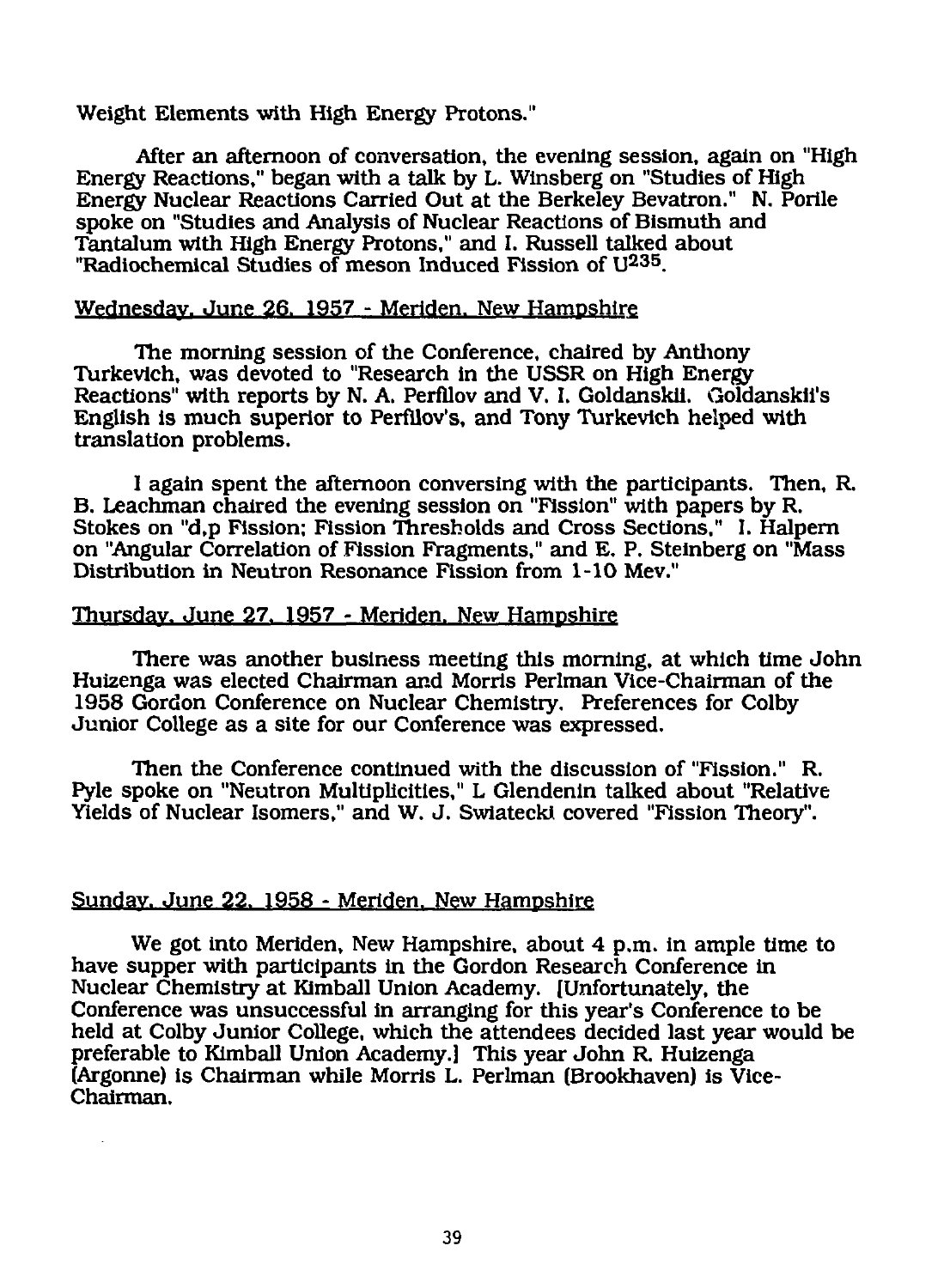#### Monday. June 23. 1958 - Kimball Union Academy. Meriden. New Hampshire

This morning began with a business meeting, followed by the scientific program on Coulomb Excitation, which was chaired by Morris Perlman. Speakers were Kurt Alder on "Theoretical Aspects of the Study of Nuclear Structure by Coulomb Excitation" and Paul H. Stelson on "Some Recent Experimental Coulomb Excitation Results." A picture was taken later (Figure 8).

Kurt Alder chaired the evening session on Nuclear Spectroscopy. Franz R. Metzger spoke on "Recent Progress in the Determination of Short Gamma-Lifetimes with the Resonance Fluorescence Method," and John O. Rasmussen talked about "Understanding the Properties of Odd-Mass Spheroidal Nuclei."

#### Tuesday. June 24. 1958 - Meriden. New Hampshire

This morning's program was on Photonuclear Reactions, chaired by H. W. Koch. Speakers were Michael Danos on "Splitting of the Giant Resonance for Deformed Nuclei" and Leon Katz on "Angular Distribution of Photofission Fragments."

The evening program was chaired by James J. Griffin, and the topic was Fission, Neutron, and Gamma Widths. My former graduate student, Robert Vandenbosch gave a fine talk on "A Study of the Competition Between Fission and Neutron Emission as a Function of Nuclear Type and Excitation Energy," covering work of our group at UCRL. The other speaker was John A. Wheeler on 'Theoretical Interpretation of Reaction Widths."

#### Wednesday. June 25. 1958 - Meriden. New Hampshire

There was another business meeting this morning before the regular program, which was Nuclear Reactions and Geochemistry, chaired by Nathan Sugarman.

I was the first speaker and spoke on "Reactions Induced by Heavy Ion Bombardment." After generally talking about the Hilac, I covered (with slides) the broad range of our programs including the work of E. Goldberg and H. L. Reynolds on "Elastic Scattering  $(C^{12}$  from gold)"; E. L. Hubbard, R. M. Main, and R. V. Pyle on "Neutron Yields from Heavy Ion Reactions"; E. L. Hubbard and G. Merkel on "Neutron Transfer Reactions"; and J. O. Newton and F. S. Stephens (also attending the Conference) on "Coulomb Excitation".. I also spoke about "Several Aspects of Fission," including J. Alexander's recoil experiments, Muga and Thompson's fission mass distribution studies, and my group's work on excitation functions, and spallation-fission competition. After discussing "production of Neutron Deficient Isotopes," such as the work of R. W. Hoff, I went on to talk about "New Transuranium Elements."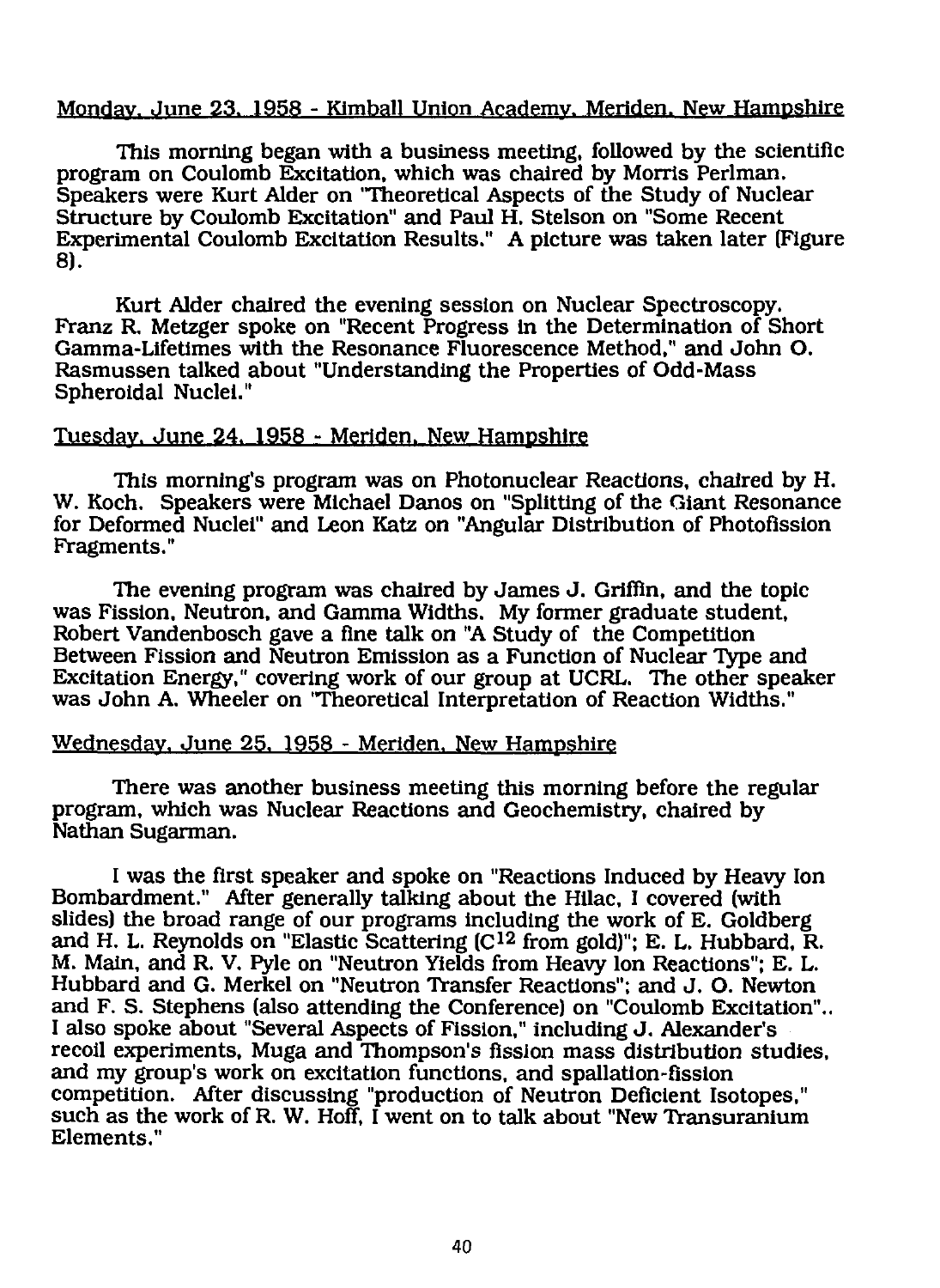

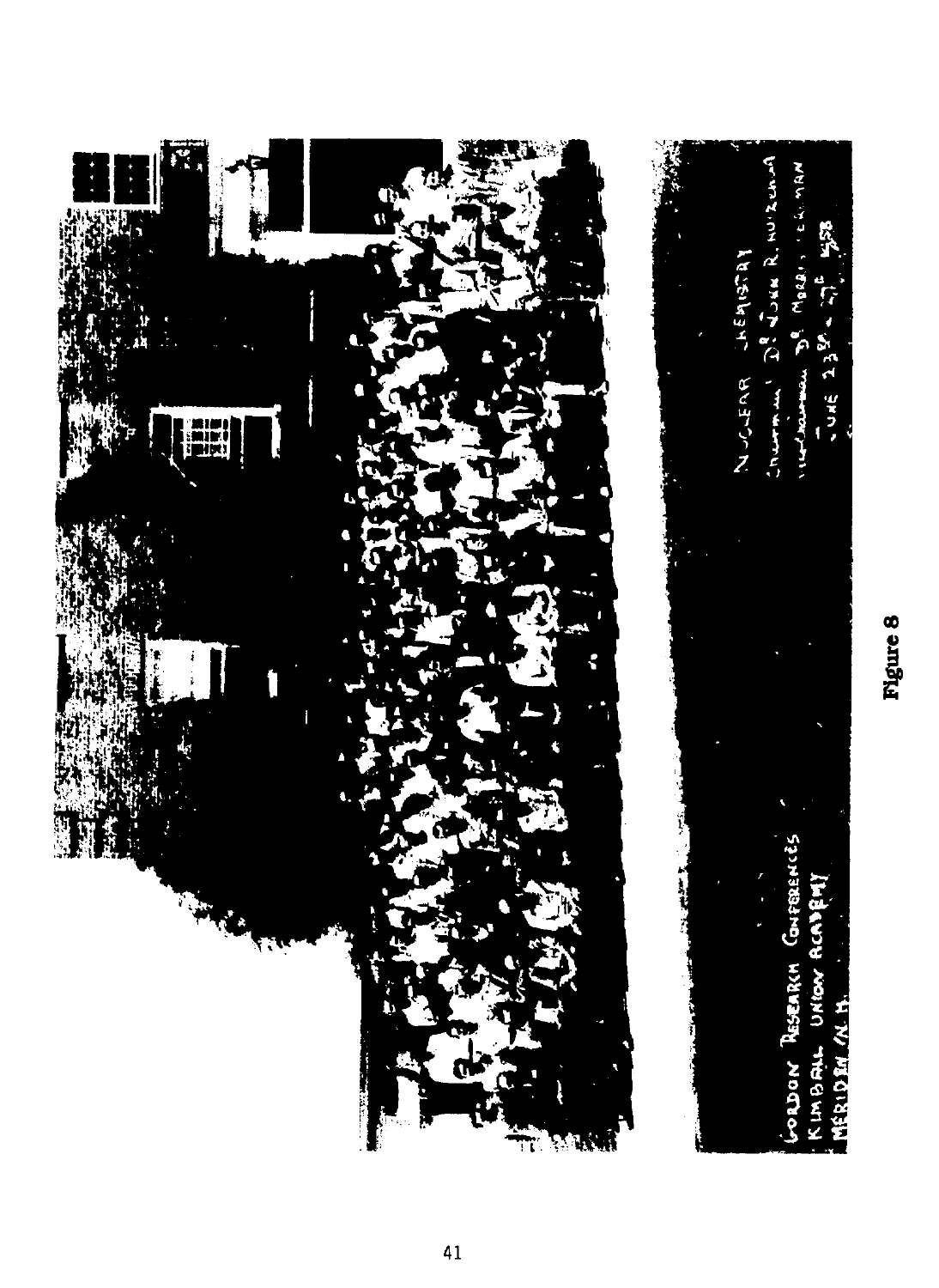ର ସ୍ତ୍ରି କୁଲ୍ଲ କୁଲ୍ଲ କୁଲ୍ଲ ବିଜ୍ନ କୁଲ୍ଲ କୁଲ୍ଲ କୁଲ୍ଲ କୁଲ୍ଲ କୁଲ୍ଲ କୁଲ୍ଲ କୁଲ୍ଲ କୁଲ୍ଲ କୁଲ୍ଲ କୁଲ୍ଲ କୁଲ୍ଲ କୁଲ୍ଲ କୁ<br>ମୁକ୍ଲ କୁଲ୍ଲ କୁଲ୍ଲ କୁଲ୍ଲ କୁଲ୍ଲ କୁଲ୍ଲ କୁଲ୍ଲ କୁଲ୍ଲ କୁଲ୍ଲ କୁଲ୍ଲ କୁଲ୍ଲ କୁଲ୍ଲ କୁଲ୍ଲ କୁଲ୍ଲ କୁଲ୍ଲ କୁଲ୍ଲ କୁଲ୍ଲ କୁଲ୍ଲ କୁ<br> GORDON RESEARCH CONFERENCE<br>
ON NUCLEAR CHEMOTRY<br>
JUNE 23-27, 1958 KIMBALL WILHOW (14125)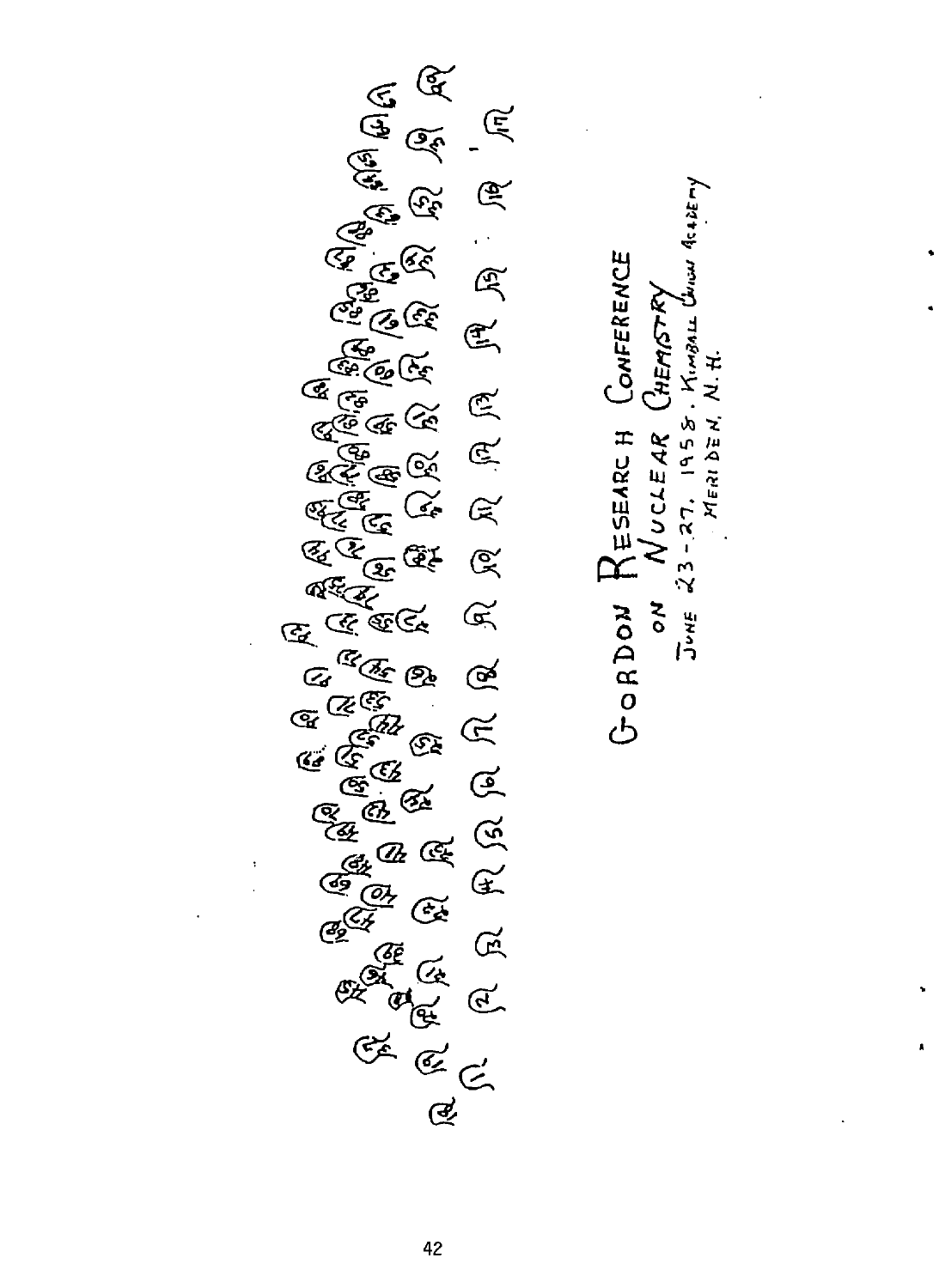#### **GORDON CONFERENCE JUNE 26, 1958**

**1) G.T.SEABORG 2) N.SUGARMAN 3) S.WEXLER 4) H.W.KOCH 5) L.KATZ 6) J. J. GRIFFIN 7) J.R.HU1ZENGA 8) H.C.UREY 9) A.G.W.CAMERON 10) W. A. FOWLER 11) K.ADLER 12) M.DANOS 13) F.R.METZGER 14) J. O. RASMUSSEN 15) M.L.PERLMAN 16) H.SUESS 17) R. VANDENBOSCH 18) O.SCHAEFFER 19) J. WING 20) F.W. WALKER 21) D.W.MAURER 22) J. ROY 23) G. WAGNER 24) W.D.EHMANN 25) J.WARREN 26) R. A. JAMES 27) D.S.HARMER 28) W.HENKES 29) E.SPRENKEL 30) KKIGOSHI 31) C. JOHNSON 32) R.NAUMANN 33) N.E.BAIXOU 34) W. J. SWIATECKI 35) R.G.MONK 36) K.SCHMUDE 37) T.CARLSON 38) E.EICHLER 39) LDOSTROVSKY 40) E.HYDE 41) T.NISHI 42) L.YAFFE 43) L. SALTER 44) H.YULE 45) R.SCHMTTT 46) R.L.WOLKE 47) P.STROHAL 48) aw.REED 49) D.ENGELEMEIR 50) W.HERR 51) a W.COOK 52) M. A. TAMERS** 

**53) N.PORILE 54) G.D.OKFILEY 55) C.E.GLEIT 56) L.BOWEN 57) N. JOHNSON 58) R.M. BROWN 59) E. CHURCH 60) H.E.GOVE 61) D.STROMINGER 62) M.KALKSTEIN 63) P. DELMARMOL 64) G. CHOPPIN 65) P.H.STELSON 66) T. SUGIHARA 67) S. KAUFMAN 68) A.CHESNE 69) J. E. SIMMONS 70) J.KOOI 71) G. LANGE 72) ? 73) W. GRUMMTTT 74) H.MUNZEL 75) A.CARETTO 76) W.E.MOTT 77) N.J.MEYER 78) A.P.BAERG 79) A.F.V0IGT 80) E.K.HULET 81) B.O.WQG 82) R.W.H0FF 83) B. GORDON 84) F.ASARO 85) E. ANDERS 86. F.S. STEPHENS 87) F.S.ROWLAND 88) J.R.GROVER 89) P. KAFALAS 90) G. LEVEY 91) W.R. PERSON 92) D.THOMAS 93) C.WEICK 94) R. A. SHARP 95) H.M.EILAND 96) P. DREVINSKY 97) J.BUCHANAN 98) T.SIKKELAND 99) S. VANDENBOSCH**